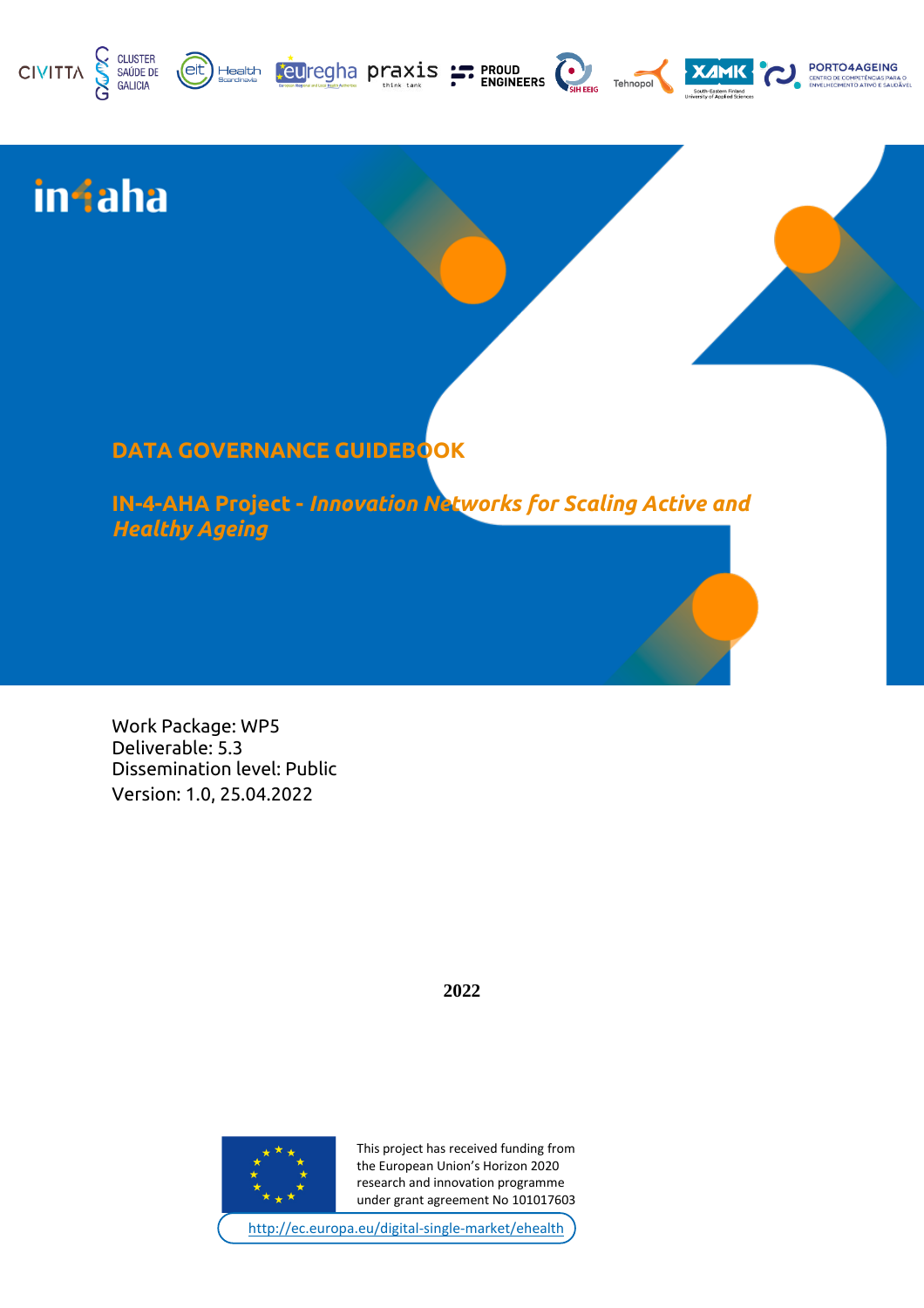

*Innovation Networks for Active and Healthy Ageing (IN-4-AHA) is a project funded by the European* Commission under the Horizon 2020 programme Coordination and Support Action (CSA), Grant Agreement No. 101017603.

This document has been prepared within work package 5 [*WP5*] task 5.3 of the project.

## More information about the project can be found on the IN-4-AHA webpage and social media pages:

<https://innovation4ageing.eu/> <https://www.facebook.com/IN4AHA> [https://twitter.com/EIP\\_AHA](https://twitter.com/EIP_AHA) <https://www.linkedin.com/groups/8912125/>

#### More information about the EIP on AHA community and FUTURIUM platform:

<https://futurium.ec.europa.eu/en/active-and-healthy-living-digital-world> <https://digital-strategy.ec.europa.eu/en/policies/eip-aha>

#### **Disclaimer**

The document reflects only the authors´ view, and the European Commission is not responsible for any use that may be made of the information it contains.

#### **Authors**

Andres Kütt, Kaspar Kala, Florian Marcus, Hille Hinsberg

#### **Revised and contributed by**

| Organisation        | Name             |
|---------------------|------------------|
| Sorainen Law Office | Lise-Lotte Lääne |
| Project partners:   |                  |
|                     |                  |

#### **History of changes**

| Version | <b>Date</b> | Modifications           |
|---------|-------------|-------------------------|
| 1.0     | 28.04.2022  |                         |
| 2.0     | 27.05.2022  | Revisions and additions |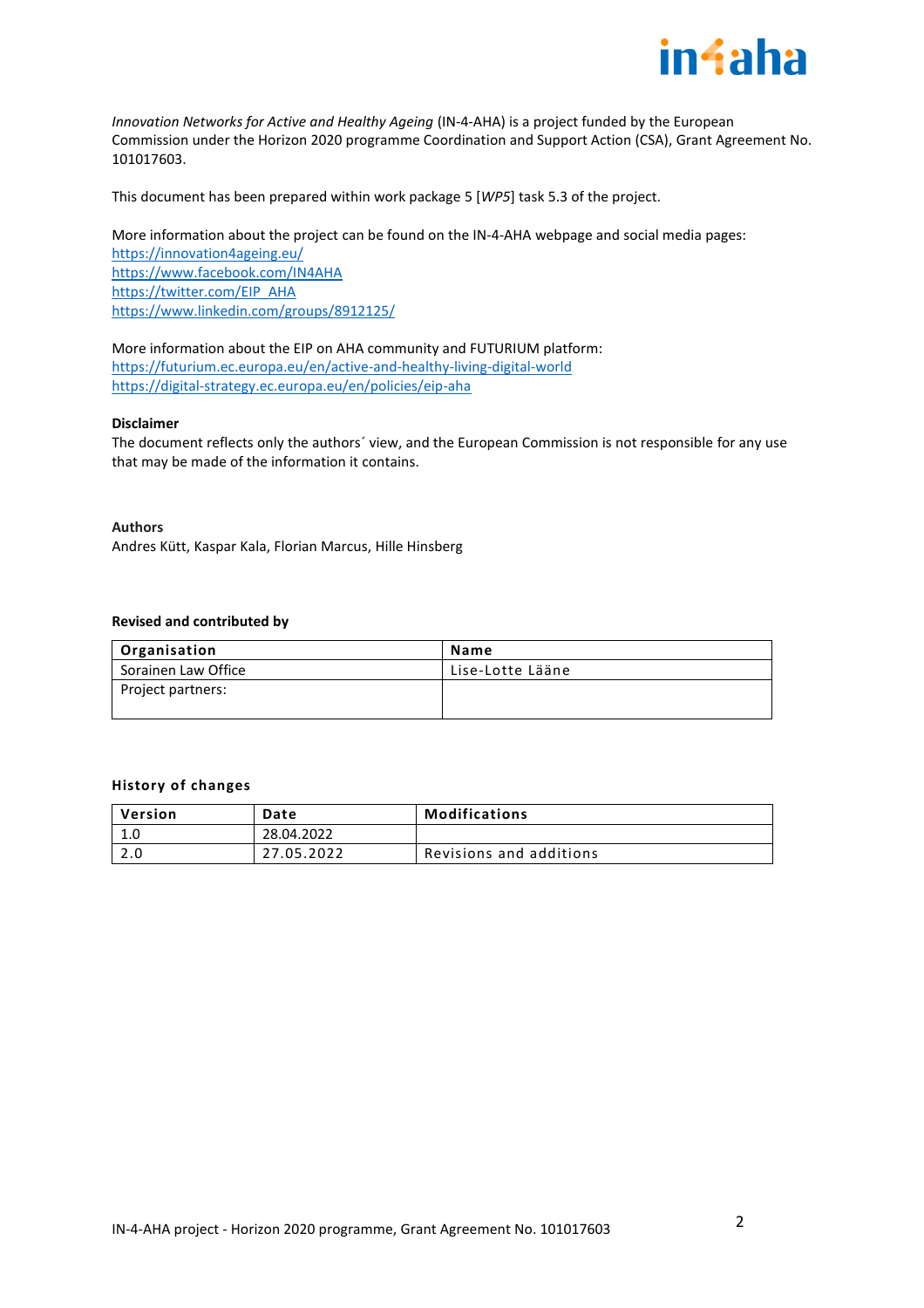

# Data Governance Guidebook

| $\mathbf{\underline{1}}$ |       |  |
|--------------------------|-------|--|
| 1.1                      |       |  |
| 1.2                      |       |  |
| 1.3                      |       |  |
| 1.4                      |       |  |
| 1.5                      |       |  |
| $\overline{2}$           |       |  |
| $\overline{3}$           |       |  |
| 3.1                      |       |  |
| 3.2                      |       |  |
| 4                        |       |  |
| 4.1                      |       |  |
| 4.2                      |       |  |
| 4.3                      |       |  |
|                          | 4.3.1 |  |
|                          | 4.3.2 |  |
|                          | 4.3.3 |  |
| 4.4                      |       |  |
| 4.5                      |       |  |
| $\overline{5}$           |       |  |
| 5.1                      |       |  |
| 5.2                      |       |  |
| 5.2.1                    |       |  |
|                          | 5.2.2 |  |
|                          | 5.2.3 |  |
| 5.3                      |       |  |
|                          | 5.3.1 |  |
|                          | 5.3.2 |  |
| 5.4                      |       |  |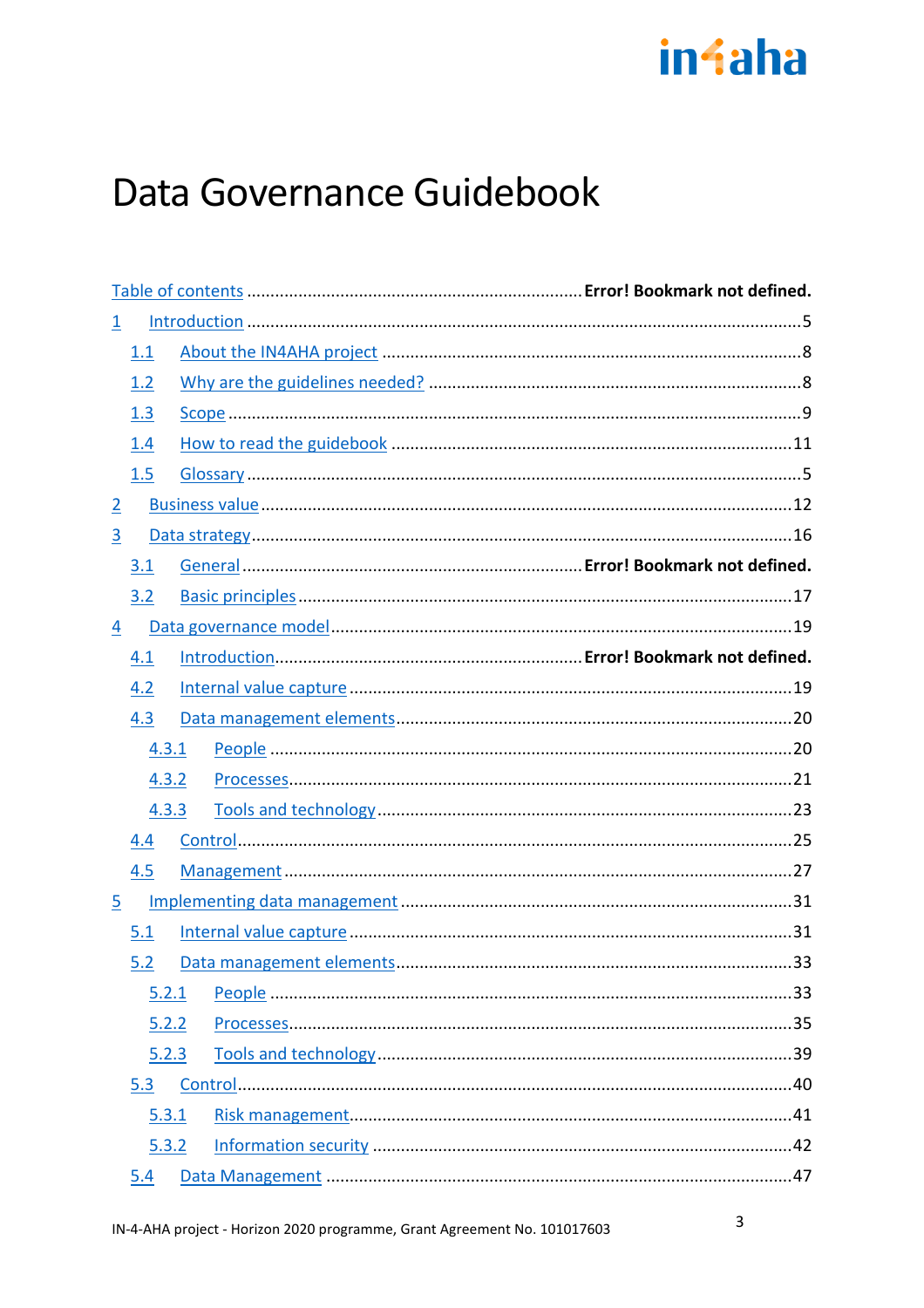# **in**faha

|   | 5.5   |  |  |
|---|-------|--|--|
|   | 5.5.1 |  |  |
|   |       |  |  |
|   | 5.5.3 |  |  |
|   | 5.5.4 |  |  |
| 6 |       |  |  |
| 7 |       |  |  |
|   | 7.1   |  |  |
|   | 7.2   |  |  |
|   |       |  |  |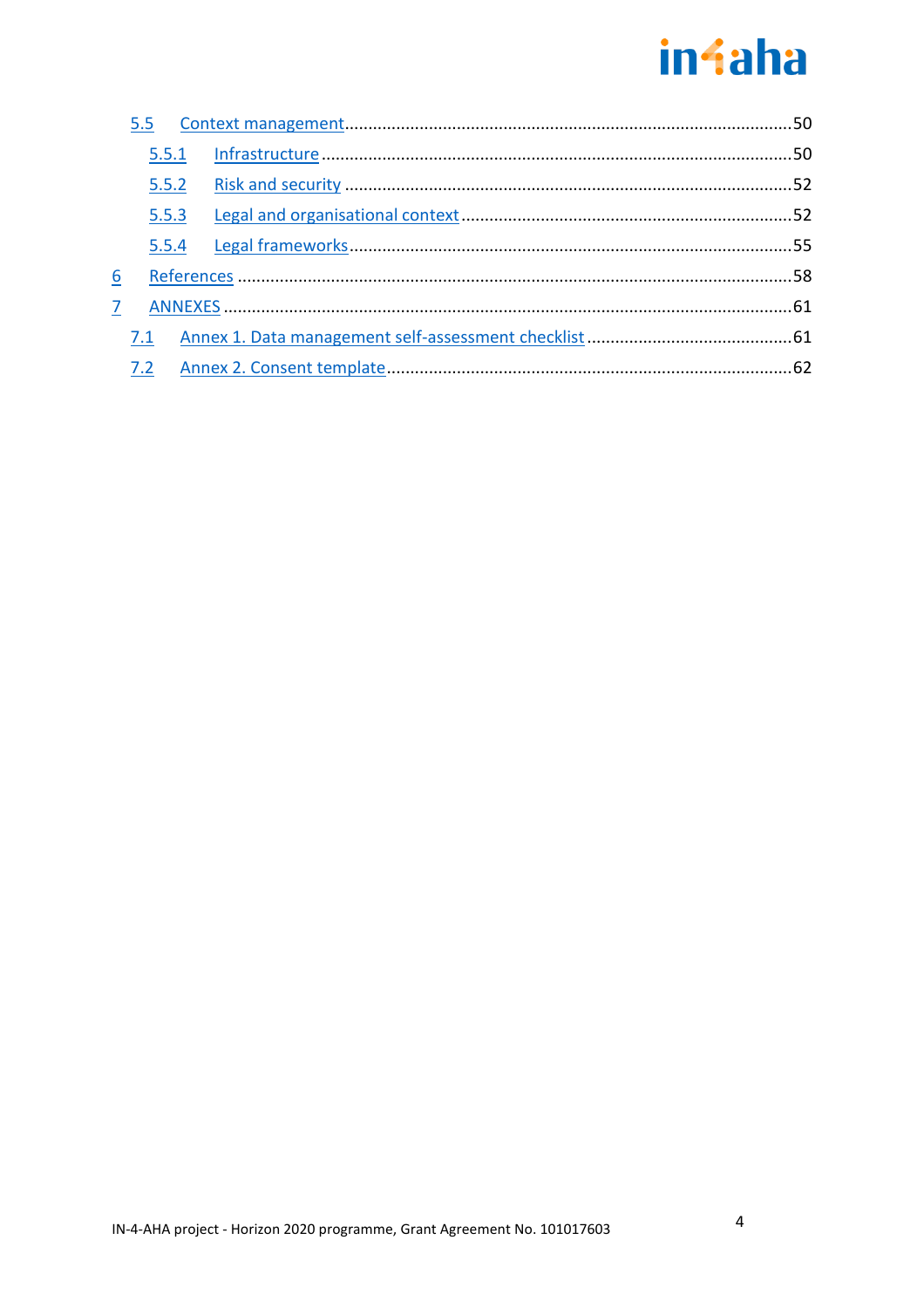# in4aha

# <span id="page-4-0"></span>**Glossary**

- **Data** is digitally stored statements about the world.
- **Data item** (also, data element) is a collection of data facts constituting a meaningful business record and confirming to a particular semantic definition.
- **Data lifecycle** is a process by which data items travel through the organisation.
- **Dataset** is a collection of data items.
- **Data management** is a term used to describe how organisations manage and influence the collection and utilisation of data. Data management is the development, execution, and supervision of plans, policies, programs, and practices that deliver, control, protect, and enhance the value of data and information assets throughout their lifecycles (DAMA International, 2009).
- **Data governance** is the exercise of authority and control over the management of data (DAMA International, 2009).
- **Data subject** means identified or identifiable natural person[s] (GDPR). In other words, people from whom or about whom you collect information in connection with providing services and other business operations.
- **Data controller** is a natural or legal person, public authority, agency, or other body which, alone or jointly with others, determines the purposes and means of the processing of personal data (GDPR).
- **Data processor** is a natural or legal person, public authority, agency, or other body which processes personal data on behalf of the controller (GDPR).
- **Data sharing** is used as a generic term by which parties other than the original controller can process the data of that controller (European Commission, 2022).
- **Consent of the data subject** means any freely given, specific, informed, and unambiguous indication of the data subject's wishes by which he or she, by a statement or by a clear affirmative action, signifies agreement to the processing of personal data relating to him or her. (GDPR: European Commission, 2016). Consent must be freely given and fully informed, this means the purpose of processing data and all types of processing planned must be made clear to the data subject in a concise, user-friendly, and easily understandable way at the time at which data are collected.
- **General Data Protection Regulation (GDPR)** is a regulation in EU law strengthening and harmonising EU/EEA procedures concerning the collection, storage, processing, access, use, transfer, and erasure of personal data.
- **Health data:** GDPR Article 4(15) defines data concerning health as personal data related to the physical and mental health of a natural person, including the provision of health care services, which reveal information about his or her health status. The data generated in the context of healthcare includes both personal data as defined in Article 4(1) GDPR, and sensitive personal data as defined in Article 9(1) GDPR. In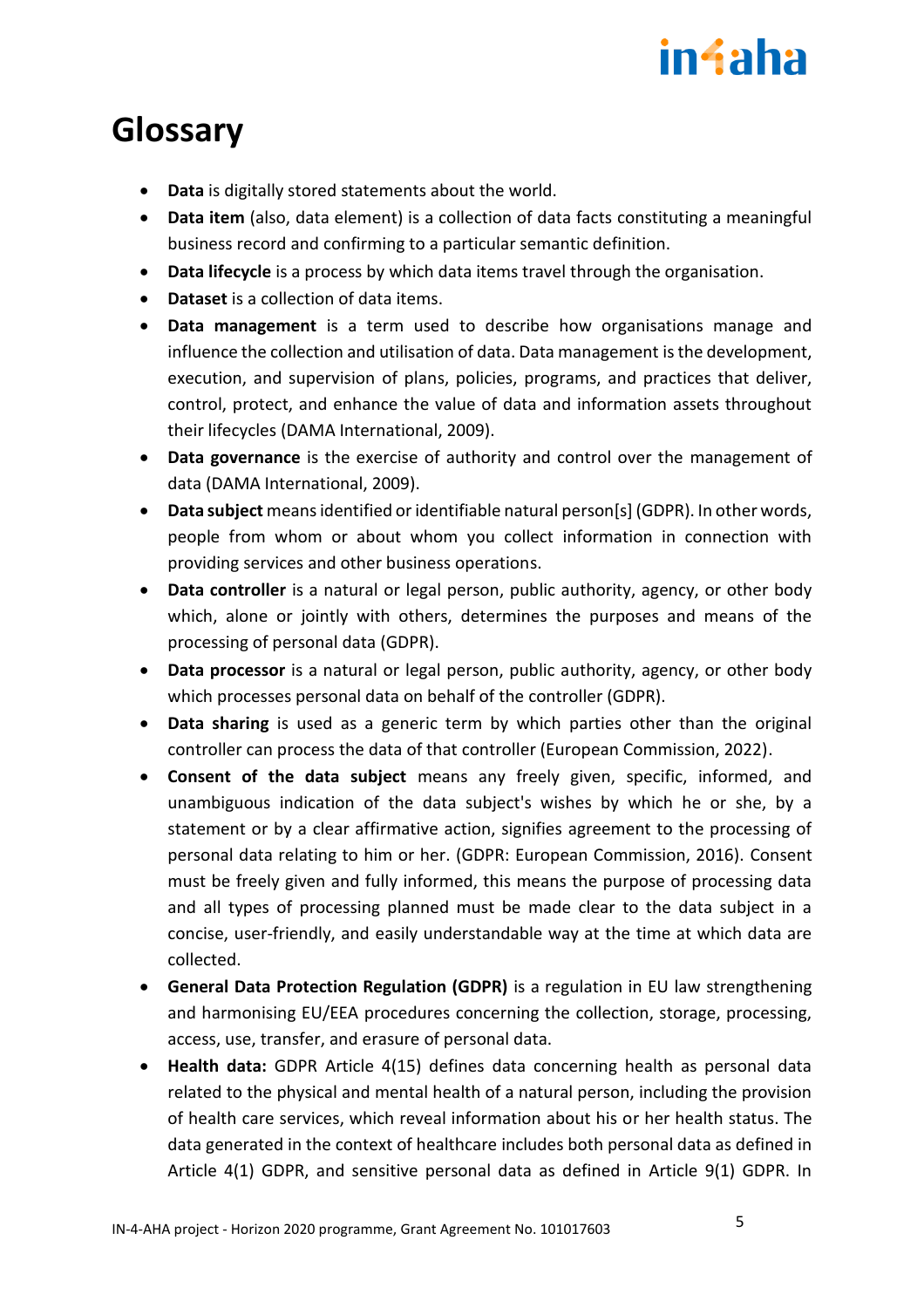# in4aha

practice, health data are often understood as any personal data generated within healthcare systems, including data concerning health which are collected through wearable devices, apps, and self-reported information. In this guidebook, a wide definition of health data is used to include all the above, as well genetic data and biometric data.

- **Healthcare:** Health and social care are understood in the sense of article 9(2)(h) GDPR, to include direct care provision, also long-term care (EC, 2021). For the sake of simplicity, the term 'healthcare' is used to include all types of patient care, including medical or social care (EC, 2021).
- **Healthcare provider** is defined as any natural or legal person or any other entity legally providing healthcare on the territory of a Member State, in accordance with Directive 2011/24/EU.
- **Personal data** means any information relating to an identified or identifiable natural person ('data subject'); an identifiable natural person is one who can be identified, directly or indirectly, in particular by reference to an identifier such as a name, an identification number, location data, an online identifier or to one or more factors specific to the physical, physiological, genetic, mental, economic, cultural or social identity of that natural person. (GDPR, Article 4(1))
- **Data processing:** any operation or set of operations which is performed on personal data or on sets of personal data, whether or not by automated means, such as collection, recording, organisation, structuring, storage, adaptation or alteration, retrieval, consultation, use, disclosure by transmission, dissemination or otherwise making available, alignment or combination, restriction, erasure or destruction (GDPR).
- **Data quality:** comprehensive view of usefulness of data to support decision making. Data quality is defined as "fitness for use" for users' needs. The OECD views quality in terms of dimensions such as relevance, accuracy, credibility, timeliness, accessibility, interpretability and coherence and cost-efficiency (HIMSS Dictionary of Healthcare Information Technology, OECD, 2015)
- **Privacy** is freedom of intrusion into the private life or affairs of an individual when that intrusion results from undue or illegal gathering and use of data about that individual (ISO TS/82304–2, 2021).
- **Metadata** is data about data an organisation has, e.g., what it represents, how it is classified, where it came from, how it moves within the organisation, how it evolves through use, who can and cannot use it, and whether it is of high quality, etc. (DAMA International, 2009). Metadata is also data and is subject to the same data governance model on a different abstraction level.
- **Data lineage:** a pathway along which it moves from its point of origin to its point of usage, sometimes called the data chain (DAMA International, 2009).
- **European Health Data Space (EHDS)**: Proposal for a regulation on the European Health Data Space, addressing health-specific challenges to electronic health data access and sharing (European Commission, 2022)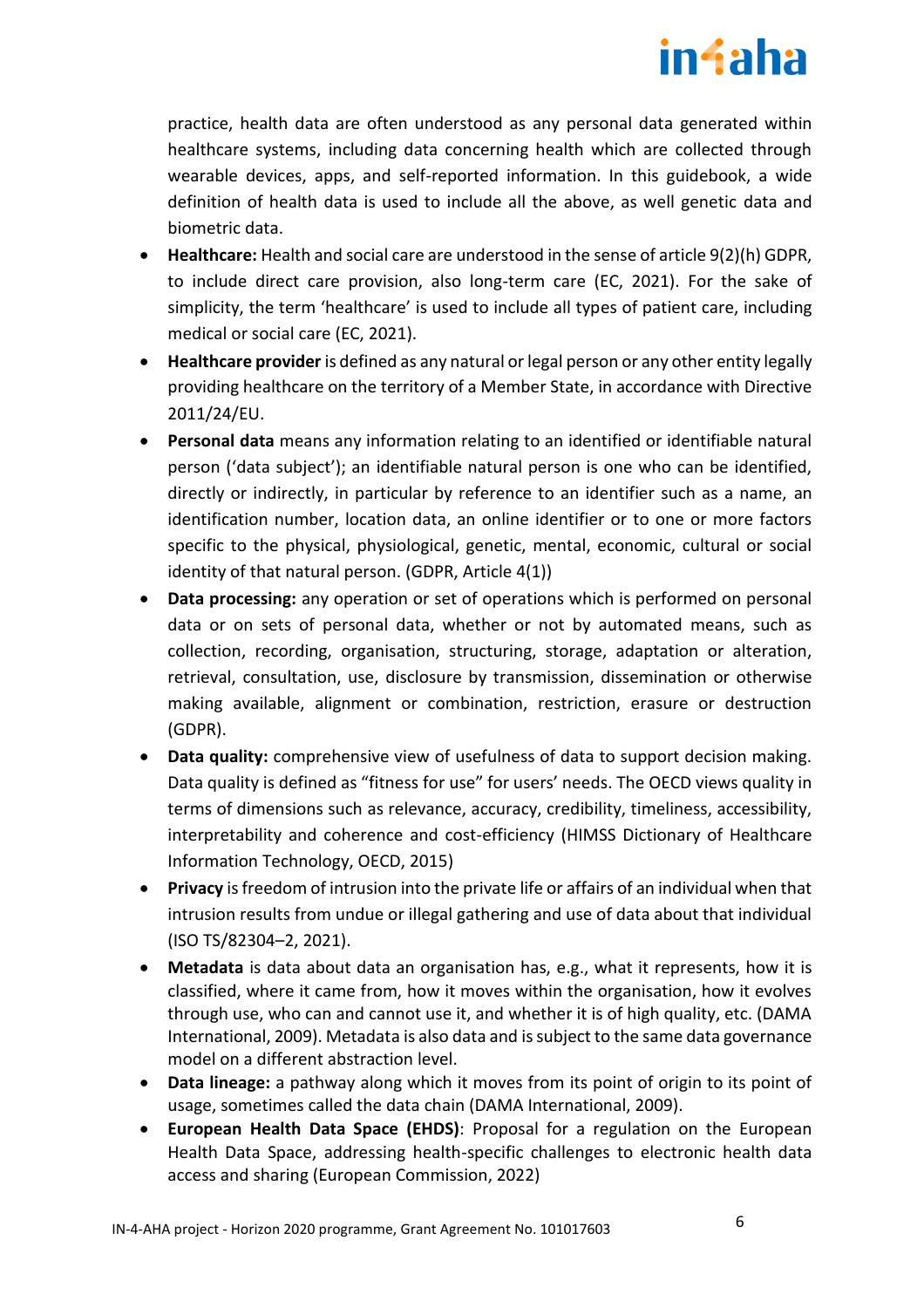

• **Data Management Body of Knowledge (DMBOK):** recommended as a thorough handbook, by DAMA International (DAMA International, 2009).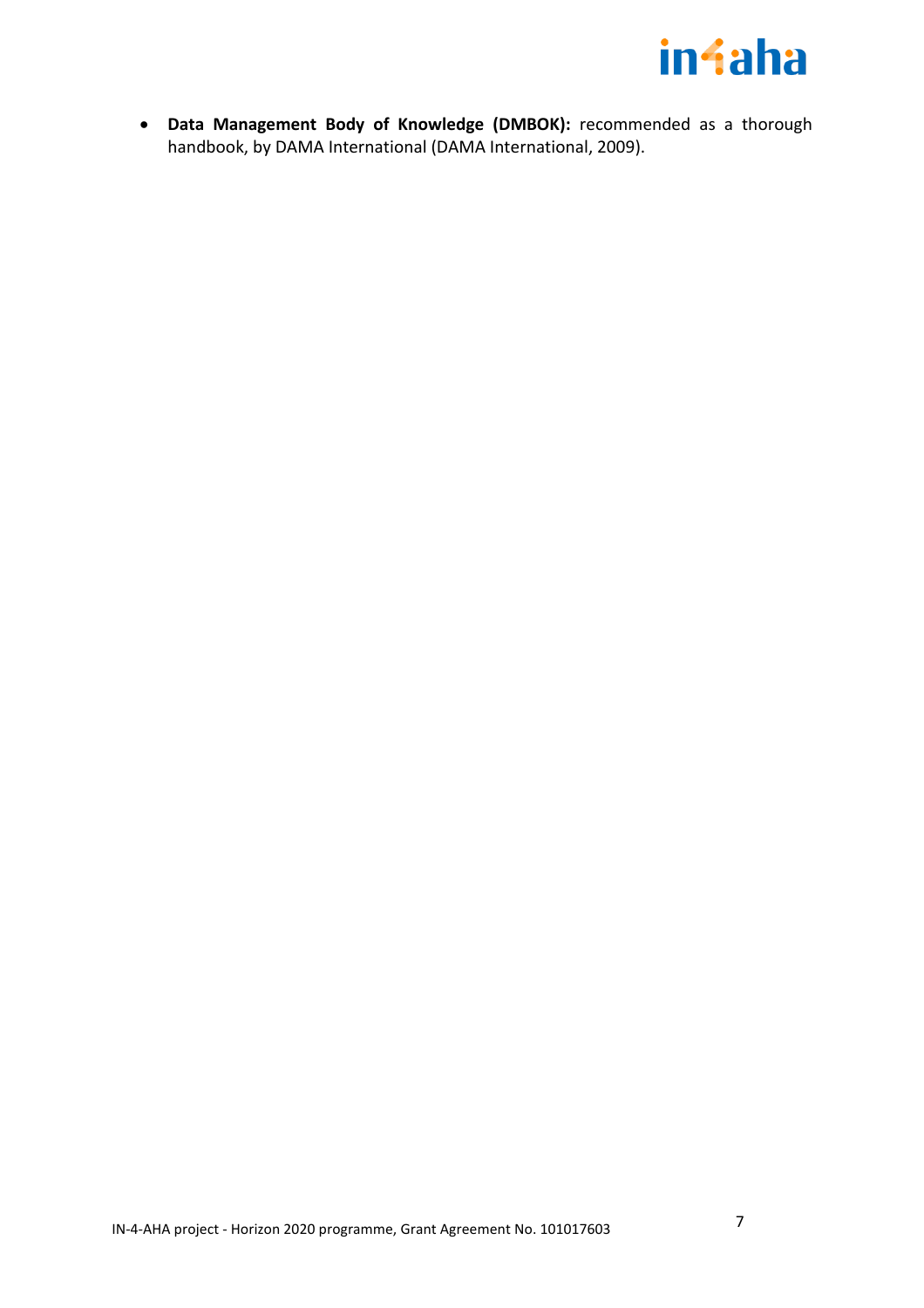# in4aha

# **1. Introduction**

# <span id="page-7-0"></span>1.1. About the IN4AHA project

The project Innovation Networks for Active and Healthy Aging (IN-4-AHA) aims to help bring tested and ready-to-use applications from one country to cross-border use and strengthen the supporting role and operating model of health technology clusters in the field of active and healthy aging (AHA). The project's supporting measures are tailored to the ecosystem of innovators in the AHA domain in Europe. The focus is on the design and implementation support for scaling-up innovative solutions that are tested in a specific region or state and are ready to expand to a larger market.

The innovation deployment supporting and enabling role is taken by health technology clusters that perform a variety of governance functions in their network of innovation actors – including the service providers (SP), the local, regional, and national authorities, the funders and the regulators, and the communities of practice through Reference Sites connected with European Innovation Partnership in the AHA domain. Throughout the project special attention is given to the challenges of getting an innovative product into active service and scale up in the market.

# <span id="page-7-1"></span>1.2. Why are the guidelines needed?

Healthcare relies on digital technologies to support care delivery (at a service organisation level as well as throughout the healthcare system). According to WHO guidance on scale-up strategy, successful scaling cannot happen without locally generated evidence on effectiveness and feasibility of innovative solutions (WHO, 2009). Good data governance can deliver practical insights and support scaling strategies of service providers. However, most organisations find it challenging to manage the use and exchange of data and organise available data assets. These guidelines aim to improve data management practice in the ecosystem of the active and healthy aging.

This ecosystem comprises four tiers with dedicated functions and roles within the ecosystem:

- a) the first tier includes Service Providers who are directly involved in the service delivery for end users and therefore carry the responsibility of being the **data stewards** in relation with customer data. Service Providers do not own the data, but are the custodians of the data assets, ensuring the quality, accuracy and security of the data collected in service processes.
- b) the second tier are **data facilitators**(data intermediaries) who provide data mediation services, i.e., create new value for the ecosystem by **capturing aspects of existing data sets** and deploying appropriate methods for re-using them. Intermediation services may include platforms or databases enabling the exchange or joint exploitation of data and the establishment of specific infrastructure for the interconnection of data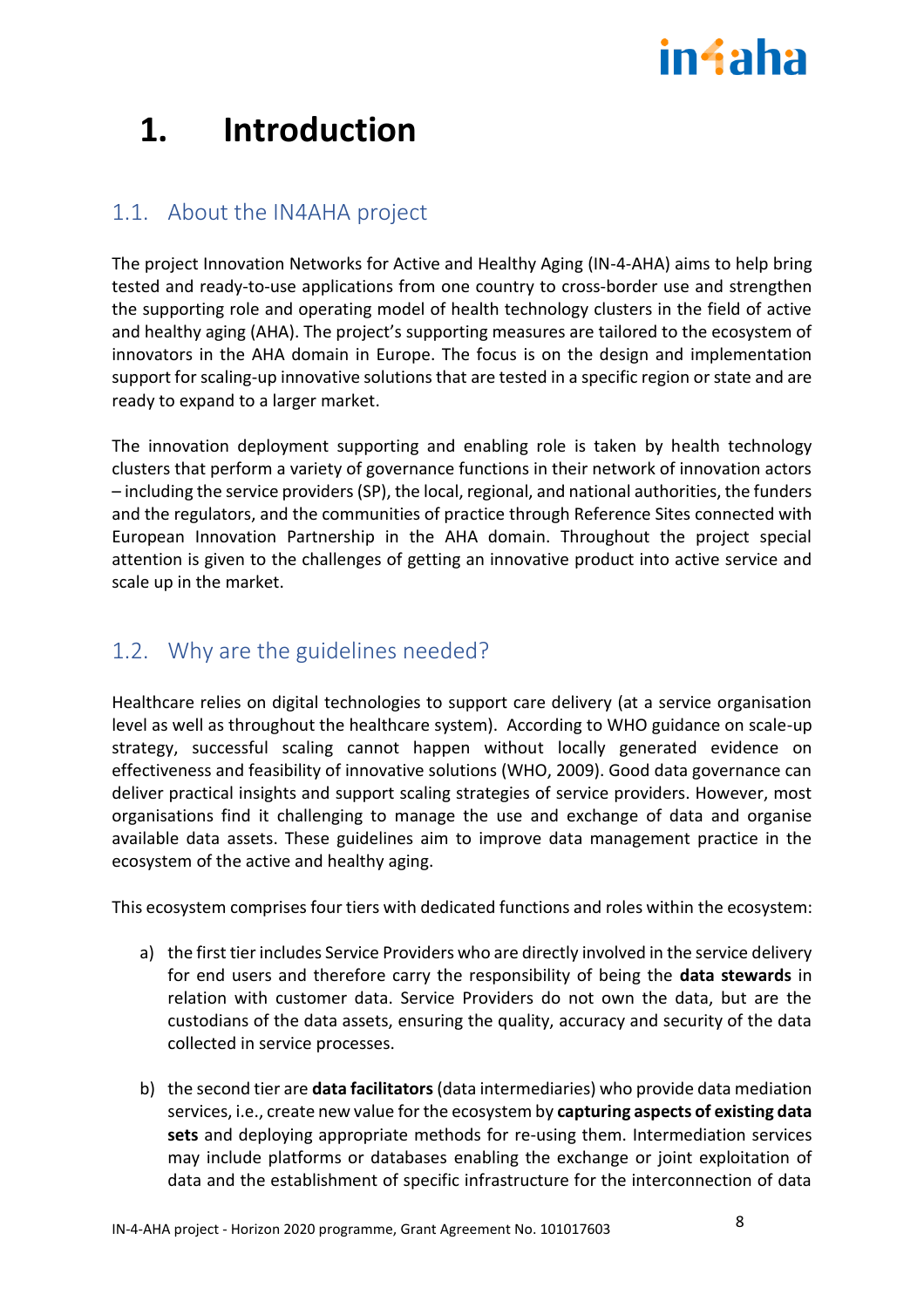

holders and data users. The Data Governance Act creates enablers for improved availability of data by trusted data intermediaries and by strengthening data-sharing mechanisms across the EU (European Commission, 2020).

## *EXAMPLE*

*Findata.fi (Finland) facilitates the secondary use of health and social data, including for the purpose of development and innovation operations. Findata makes data permit and data request decisions regarding the data of other controllers. It takes the responsibility for the gathering, combining, previewing and disclosing of data for secondary use.*

*Health Data Hub (France) supports data re-users in technical and regulatory procedures and provides an access to a catalogue of databases associated with reimbursement from health insurance. The Hub staff works with national ethics and scientific committee (CESREES) which assesses the public interest of the purpose pursued, relevance and adequacy of the data requested with this purpose, the foreseen methodology for data use. They also develop cataloging, metadata, documentation and synthetic data creation tools in collaboration with data managers.*

- c) the third-tier actors are regional and national **policymakers** that make the rules for health and care providers on how to manage their data assets, including **enforcing authentication and access rights to data** and ensuring compliance with laws and regulations.
- d) the fourth-tier actors are **regulators** on the EU level who **set forth regulatory and architecture frameworks** to enable exchange of data and services across border within the EU.

This guide is designed first and foremost to support the first tier, the innovators, the providers of services in the AHA domain in deploying digital and data-driven technology for use in health and care, so that data management can be built into the business model and service development 'by design'. Its main goal is to support the value creation for the users and adhere to key principles of privacy, security, interoperability, and effectiveness.

# <span id="page-8-0"></span>1.3. Scope of the guidebook

To describe the scope of the document, basic definitions should be provided first. Conversely, defining data, our main subject, is quite difficult with no single dominant definition having emerged (See Dama International, 2019 for discussion and references). Henceforth we define data as digitally stored statements about the world. This definition combines the role of data in representing facts about the world with the notion that not all data is factually correct while limiting the scope of the definition to only things that can be processed digitally.

In itself, data is not very useful: the weight of a person or the number of sparrows in Peru alone does not provide much value. Data can be seen as raw material requiring meaning to become information (Silver and Silver, 1973) i.e., answers to specific questions. For example, the data points referenced above can be used to answer questions about whether somebody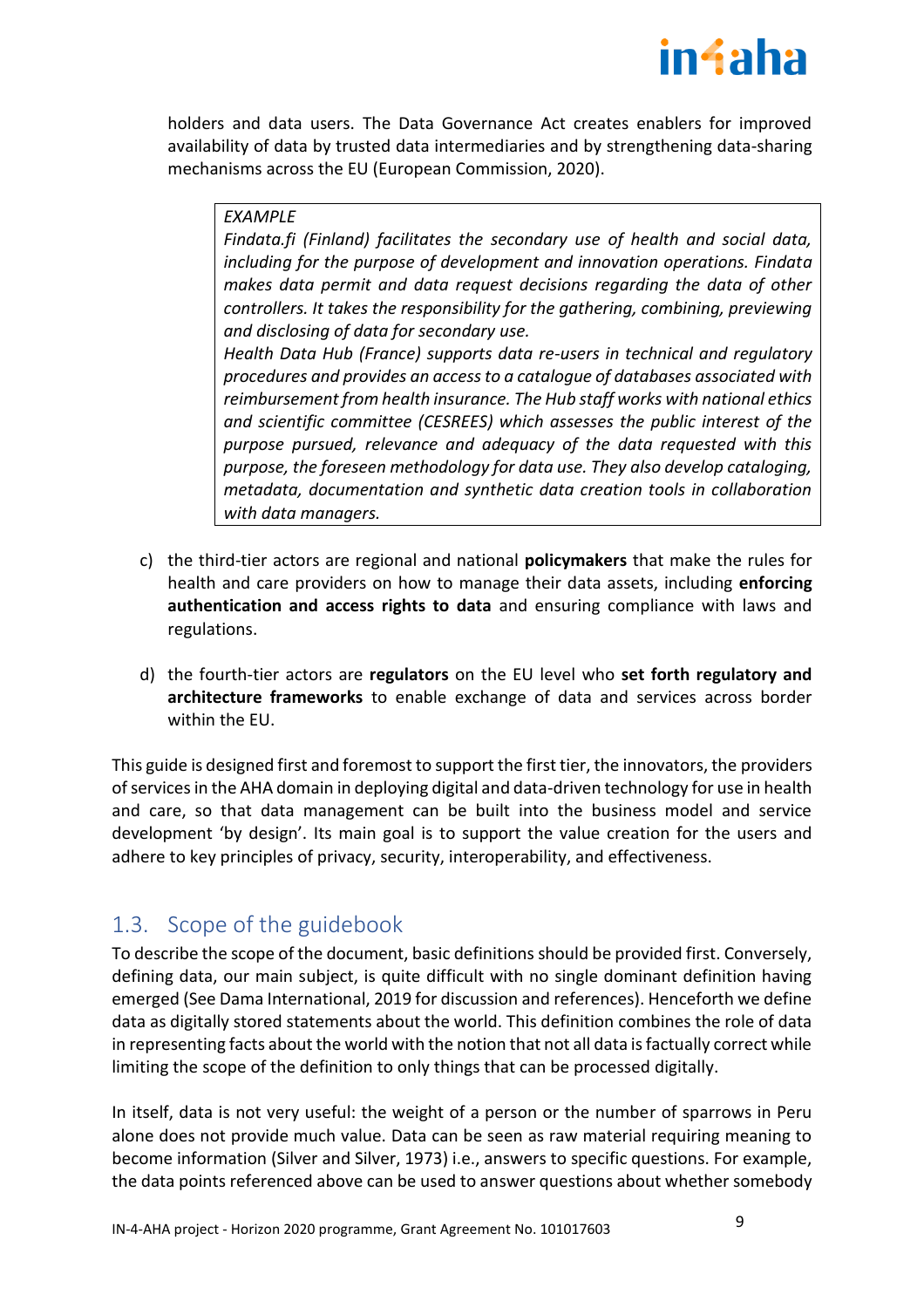

is overweight and if the Peruvian sparrow population is declining or not. From information, knowledge (e.g., knowledge on the obesity epidemic) can be synthesised that can lead to wisdom. In this context, our document focuses only on data.

Most human endeavours can be seen as a combination of value creation and value capture, doing something useful and being able to reap the benefits. Be it financial income or the joy of seeing your child learn to ride the bicycle, the benefit leads us to do more of the useful thing we were doing.

In this context, this document focuses on value creation through data governance rather than capturing its value. This choice is made deliberately because, as an internal process to an organisation, **data governance** can be supported by **common best practices and recommendations** whereas **value capture** as part of a particular business model is **intrinsically unique** for every organisation.



<span id="page-9-0"></span>[Figure 1](#page-9-0) depicts the scope of the document in terms of internal and external value capture as well as the relationship of the model to its context. The key elements of context directly supporting the data governance model and discussed in this guidebook are:

- **infrastructure** that provides basic information technology tooling for manipulating, storing, and transferring data,
- **risk and security** that links the model with the safety requirements as well as dangers commonly linked to data processing and
- **legal and organisational** context, that provides the model with organisational support. These context drivers are only discussed in this guidebook to the extent they shape and influence the data governance model and its implementation.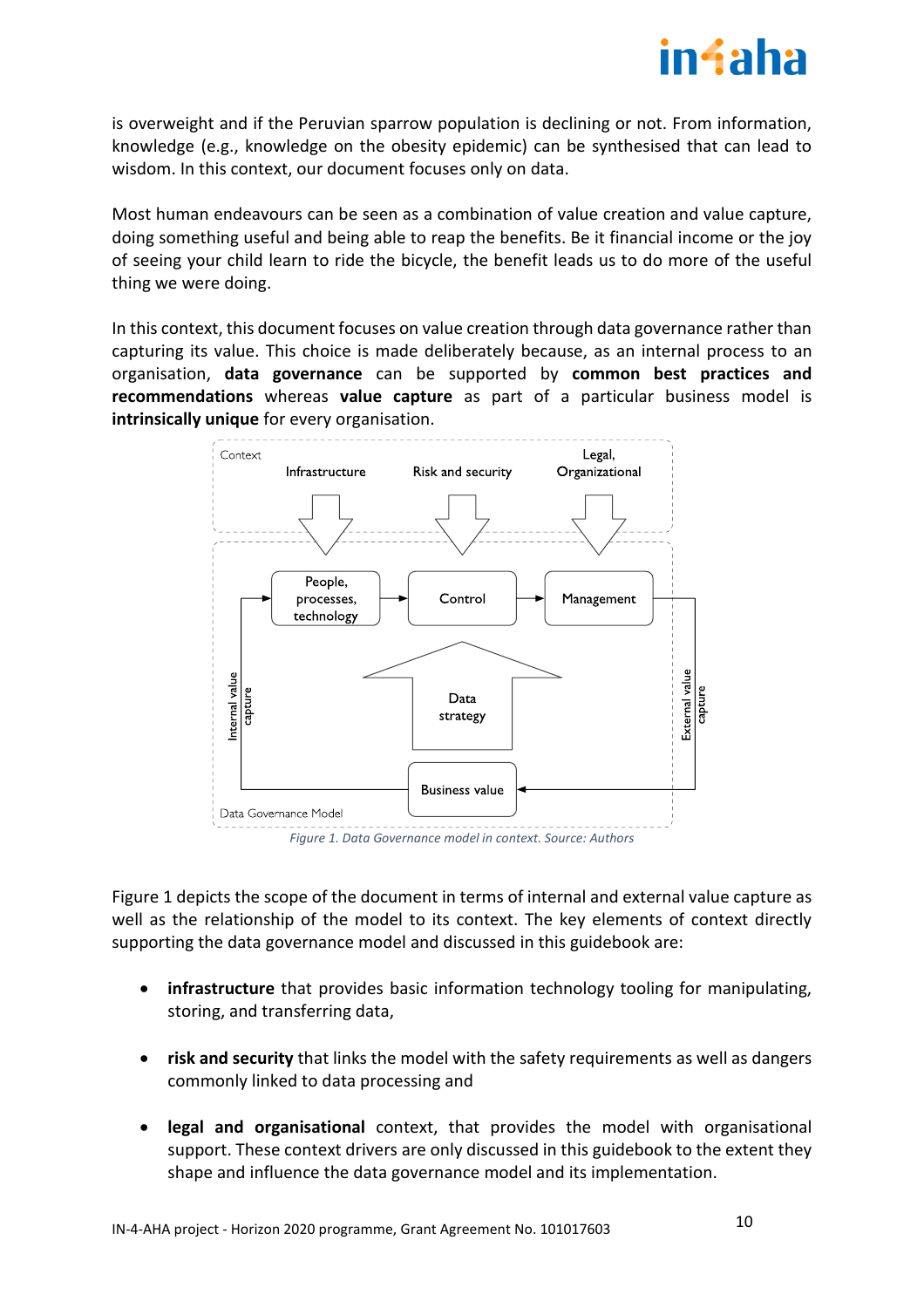

# <span id="page-10-0"></span>1.4. How to read the guidebook

This guidebook is intended as a domain-specific data governance handbook applicable in the European Union context. It builds on top of resources such as Data Management Body of Knowledge (Dama International, 2009) and others, referencing and re-using them to minimise duplication.

The guidebook is structured based on the methodology described above and depicted on [Figure 1.](#page-9-0) In this approach, **data governance is seen as a feedback loop creating value for the organisation** through gaining control over the data an organisation handles and directing that value back at fulfilling a data strategy. Control over the data is enabled by people, processes, and technology and, in turn, enables data to be consciously managed. Data management leads to value creation enabling further investments into people, processes, and technology of data governance.

Explanation of the elements of the model form the first part of the guidebook with dedicated focus on data strategy and business value. Although the following sections can be read in isolation, familiarising oneself with the first part not only allows the reader to place the rest of the guidebook into a context but provides a mental model for thinking about data that can be used to solve problems not described in the current document. The first part of the guidebook seeks to answer the following questions:

- What function could data play in an organisation achieving their strategic goals, i.e., what is the business value data can provide?
- How to go about implementing that function i.e., what could a data strategy look like?
- What are the key interlinked concepts in deriving value from data i.e., what are the elements of implementing the data strategy?

The second part of the guidebook provides practical insight into how to implement the model in an organisation. In addition to explaining how a reader might utilise the model, the boundary between elements of the model and the surrounding context (in terms of structure and processes not covered by the guidebook) is given. The second part of the guidebook answers how an organisation would go about implementing described data governance model.

Both parts are divided into chapters. For an easy overview of the longer sub-chapters, we have created summaries and lead questions that your organisation could use for selfassessing the status of data management. The appendices contain tools for self-assessment and a model template for user´s consent on handling personal data.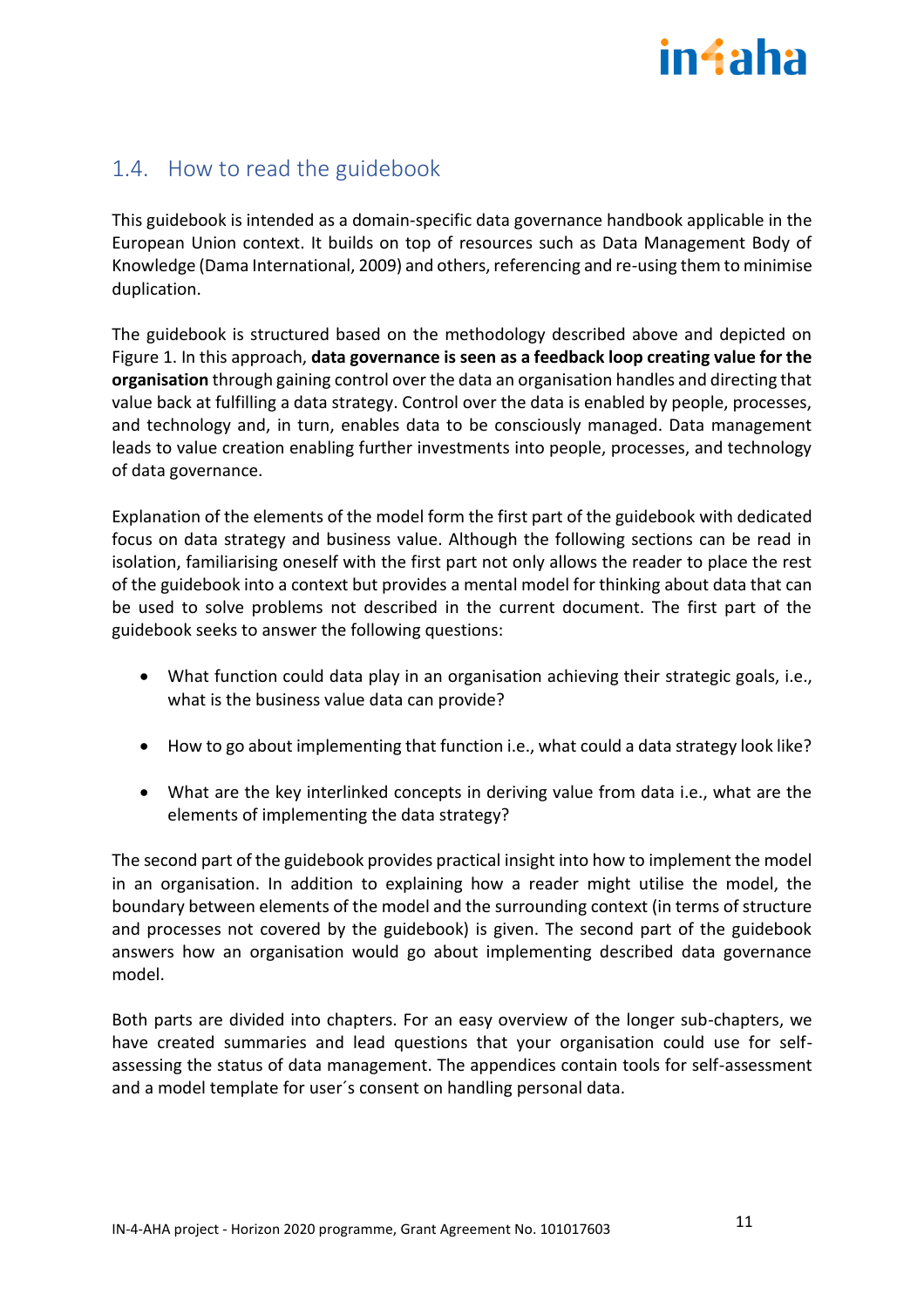

# <span id="page-11-0"></span>**2. Business value**

*Summary: Business value can be derived from data and its reuse. Costs can arise from data obtainment, risk materialisation, risk mitigation, and resource management (infrastructure, people, improvement cycles).*

*Lead questions: How do you identify and generate value from data? How do you ensure that you will progressively eliminate inefficiencies and thus excessive costs? How do you ascertain a high level of data quality?*

In business, value is simply defined as the difference between benefits provided and costs incurred, the same definition is used by DMBOK to describe the value to be gained from data management (Dama International, 2009). This fundamental understanding should drive all data governance activities, regardless of the methodology used or the business context: data governance is not a goal to be achieved for the sake of it, rather should it drive tangible benefits that outweigh the costs incurred.

Of course, value can be created in numerous ways not all of them being legal, desirable, or suitable in each context. It is the role of the data strategy, described in the next section, to define which benefits an organisation aims for and how it should go about achieving these. This in turn determines the types of costs involved.

In the following, let us look at various costs associated with data governance and the types of benefits that might be possible to reap.

The main types of costs associated with data governance are:

• The cost to **obtain** the data. Depending on the context, these costs could vary significantly. Collecting data from its users might be the main thing a start-up does but data can be by-product of some business process not necessarily geared towards data collection. The cost to design, build, market and operate an app collecting behavioural and physical data from the users is an example of the first type of cost and visitor data from a website is an example for the second.

Bear in mind, that the costs of simply ending up with a dataset is but part of the total cost to obtain it. Typically, obtaining data also involves making sure the process is fully legal in the legal context of both the end users and the organisation obtaining the data and that the data is both semantically and technically suitable to be used for value creation.

• The costs of **risk materialisation.** When risks materialise, they, by definition, incur a cost for the organisation. However, most risk management frameworks do not deal with the costs but with the more general concept of risk impact. The reason for this distinction is, that risks can be existential in nature: when these materialise, the organisation ceases to exist and, depending on the legal structures used, stakeholders might be left legally or financially liable.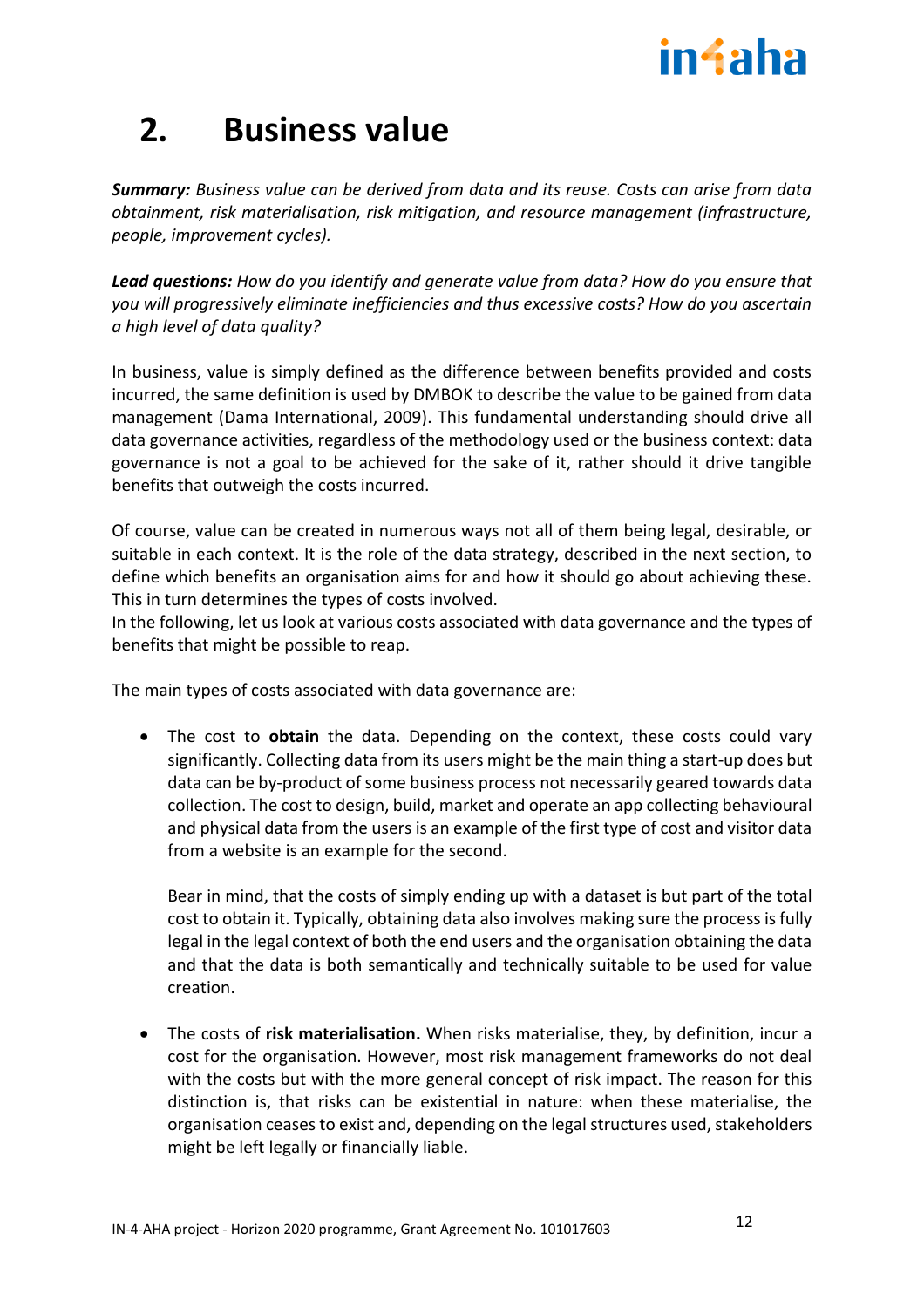

For example, leakage of sensitive patient data might lead to legal proceedings as well as revocation of the license to operate and lost datasets might not be possible to replace or recover. For these types of costs, the costs of mitigating the risk beyond reasonable likelihood should be used instead. When involving risk materialisation costs in the data governance cost structure, the cost of risk materialisation should be multiplied by the probability of risk materialisation within a given timeframe. For example, when something bad is likely to happen once every five years and cause 100 000.- worth of damage, its annual cost is  $\frac{1}{5} \times 100000 = 20000$ .

• The costs of **risk mitigation**. The second half of the risk-induced cost of data governance is the cost of mitigating the risks involved. With risk mitigation costs, two key things should be kept in mind. Firstly, the cost of mitigating the risk should not exceed the cost of risk materialisation multiplied by the chances of it happening. For the risk used an example above, for example, it would make no sense to spend more than 20 000.- in trying to mitigate the risk as it would be more efficient to absorb the risk materialisation cost Secondly, no risk can be entirely mitigated as mitigation measures create new risks or there is some residual risk elimination of which is prohibitively expensive. Therefore, the cost of data governance includes both risk mitigation and risk materialisation costs.

Observe, that risks often involve secondary effects like impact on reputation, that might be difficult or impossible to convert to financial figures. This is especially the case in healthcare, where patient health and safety might be at direct risk. While direct costs of losing patient data might be relatively low, the impact it has on consumer confidence might significantly slow business growth and thus have a significant secondary impact.

- The cost of data **improvement**. While a dataset is stored in a computer system somewhere, the world around it keeps on moving and thus the dataset slowly but surely gets out of date. Also, investing into fixing data quality issues, enriching datasets with additional facts, or even gaining an understanding of the quality levels a dataset has might allow for more value to be gained from the data and thus might be worthy investments. All these activities incur a cost that, fortunately, are relatively easy to assess compared, for example, to the risk-related costs of data governance.
- Costs of **people, processes, and technology.** As implied by the data governance model described above, successful data management involves being able to control the data which in turn requires people, processes, and technology. What these might entail, is discussed in more detail in section [0](#page-19-0) of the guidebook. Regardless, however, of what precisely is undertaken to gain control of the data an organisation processes, these activities require significant investment.
- **Infrastructure** costs. Obtaining, storing, processing, and destroying any electronic data involves computers doing work. These computers require capital investment to acquire, are picky about their physical environment and require human resources to manage properly. In the modern world, the infrastructure costs are either mostly or entirely hidden behind a bill from a cloud service provider. It can be lucrative,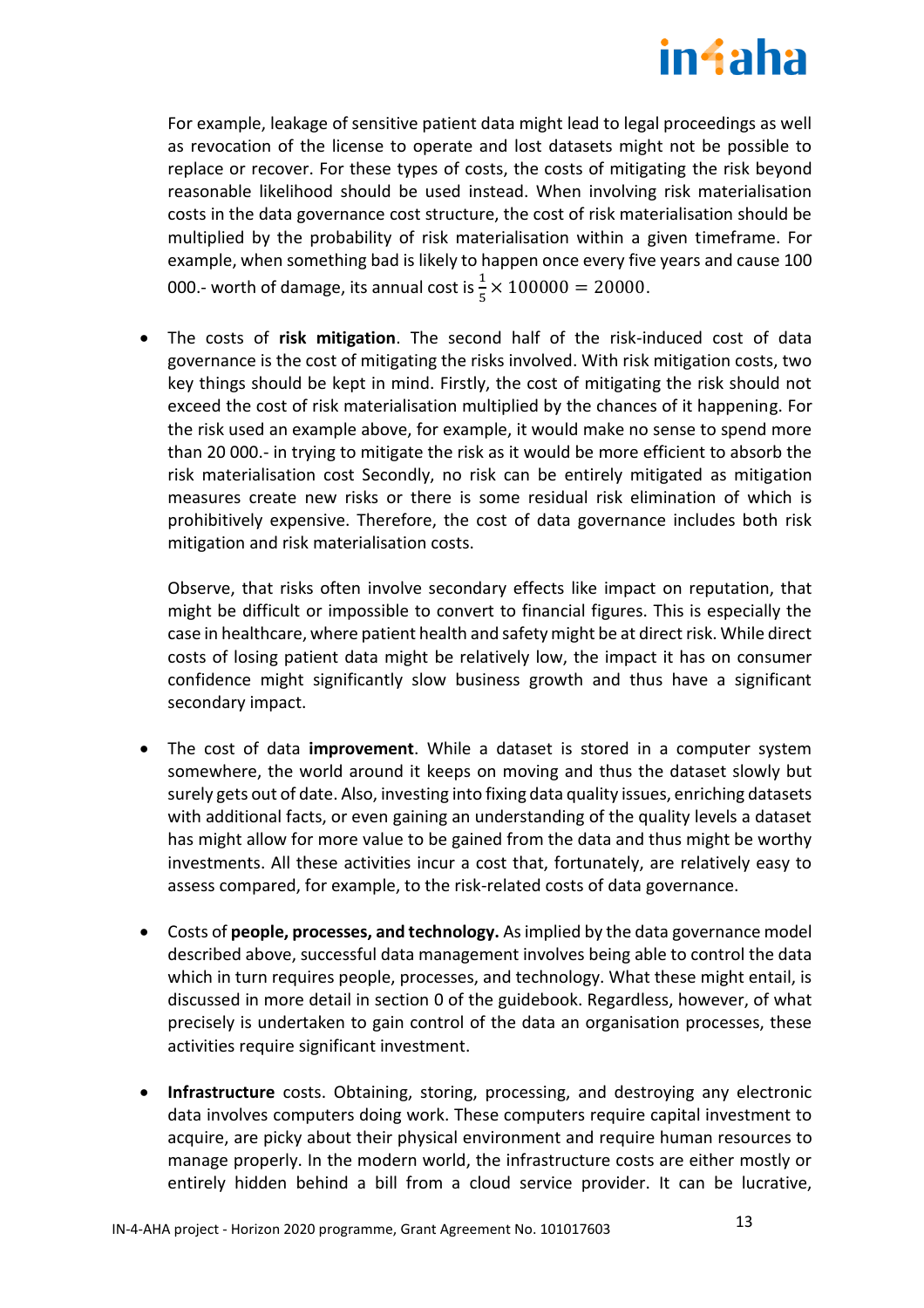

however, to look at the infrastructure used and ponder alternatives be it changing your system architecture, training operational staff, or switching providers which can all significantly reduce the infrastructure costs of data governance.

• **Data management** costs are potentially the highest cost factor of data governance and the ones most difficult to quantify reasonably. These costs are incurred through the process of actively managing the data to generate value. The main difficulty here lies in the fact that often data management is what an organisation *does* and so data management costs are deeply intertwined with the costs of running the business. It can be quite complex to determine, to what extent an activity is performed simply to keep the business running and to what extent should its costs be allocated to data management.

To cover the costs described, data governance should also deliver some benefits. These can be divided into direct benefits, where data is directly utilised for value delivery and indirect benefits, where data is used to aid another business process. Using heart rate variability data to calculate the recovery status of an athlete is an example of direct benefit data delivers while using the exercise data to determine if an athlete should be advertised biking or running shoes, is an example of indirect benefits.

Finding innovative ways to extract direct benefits from data is the crux of developing most digital business models whereas indirect value can be trickier to identify. The following list is by no means exhaustive but can serve as inspiration to find additional ways data can deliver benefits:

- **Waste** of limited resources or time is one of the key sources of inefficiencies of business processes. Often, these processes generate heaps of data that can be analysed to find and eliminate points of waste. Data can help improve the outcome by avoiding mistakes or serving as input for automation but can also underpin business process re-engineering efforts by providing insights into the process flow. For example, data on patient journeys through the healthcare provider can be used to identify unnecessary roundtrips and spots where better triage can help optimise the use of scarce resources.
- Identifying **stakeholder needs** is where data can provide the most secondary value as entire industries have sprung up around unmet needs identified using large-scale data analytics. Detailed analysis of customer behaviour correlated with other data sources can help uncover patterns indicative of unmet needs. For example, analysis of cases where people have not completed their treatment can indicate deficiencies in the treatment processes or uncover additional services that could help the patient stay on track.
- Better **decision-making** is an often-cited but complex area where use of data can be beneficial. While the relationship between raw data and human behaviour in general is not clear, the data-information-knowledge-wisdom pyramid [\(Figure 2\)](#page-14-0) is a common framework for relating data to higher-level decision-making. In this framework, data serves as a foundational element to a complex process leading to a wide range of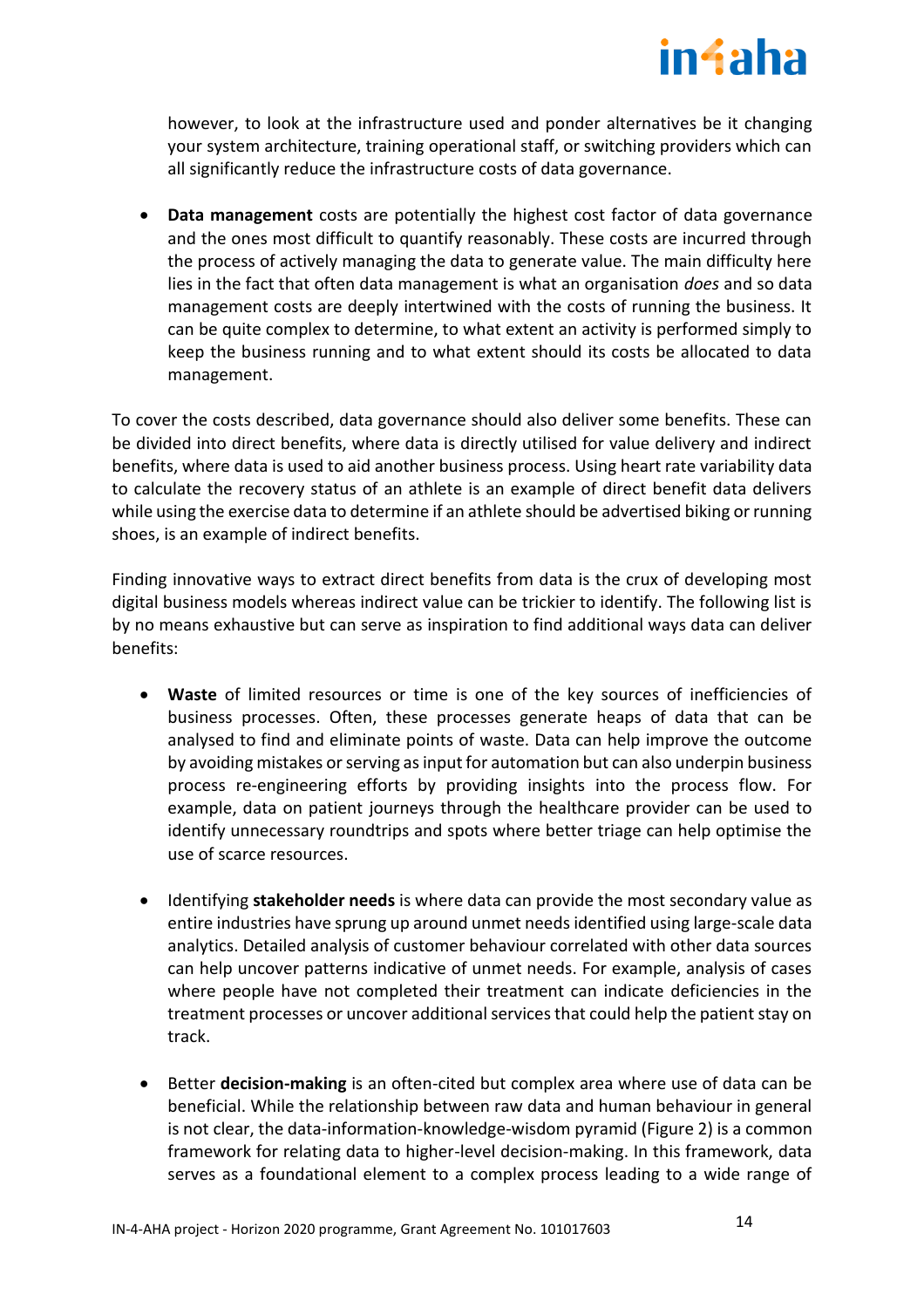

inputs to a wide range of decisions from tactical to strategic and from deeply personal to impacting large organisations.

• All economic endeavour includes inherent **risks** and data can be hugely beneficial in both identifying risks as well as developing mitigating measures. In addition to economic risk, there is a safety risk involved in any non-trivial system from a piece of software in a smartwatch to an operating theatre bustling with human and technical activity. Here, too, data can serve to identify safety issues, predict their occurrence, and implement countermeasures. Finally, there is operational risk in any complex business process from fraud committed by partners to cybersecurity risks involving patient data. It is no surprise, that data generated by the business processes can be utilised to understand and mitigate these risks.



<span id="page-14-0"></span>FIGURE 2. THE DATA-INFORMATION-KNOWLEDGE–WISDOM (DIKW) HIERARCHY. SOURCE: AUTHORS.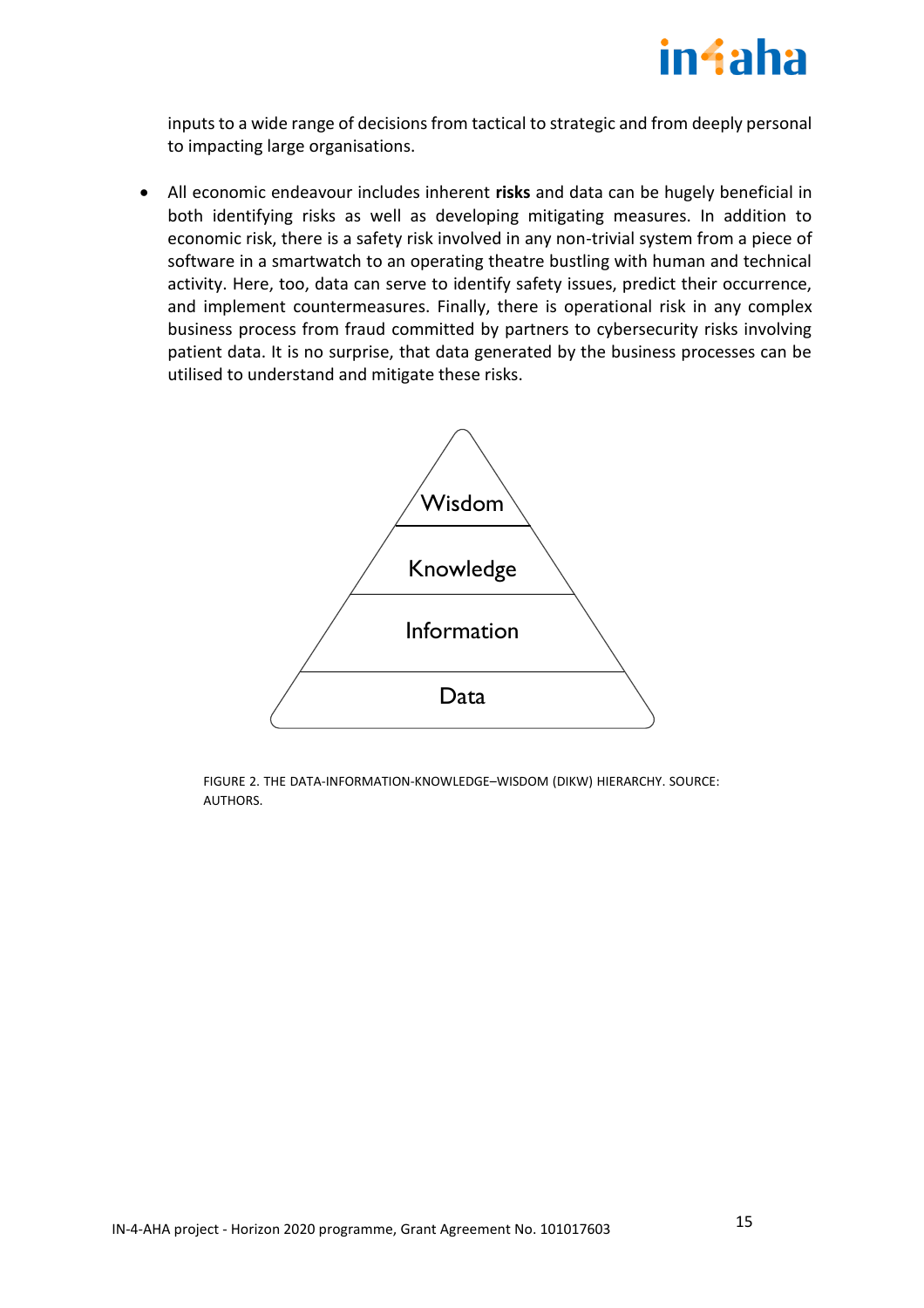

# <span id="page-15-0"></span>**3. Data strategy**

*Summary: Strategy is defined as a mental model that guides extraction of the given business value and is fundamentally seen as a set of brief principles guiding everyday work at the organisation. In the context of health services, the data strategy must be linked to the legal context of its implementation as well as the strategy and culture of the organisation implementing it.*

*Lead questions: What are the frameworks and regulations within which you will operate? How will you demonstrate compliance with them? How fast or slow is your ideal innovation cycle and how will your answer shape the structure of your organisation?*

An approach to strategy has been chosen for this guidebook that best fits the data governance framework used. In the model, business value determines the function of the activity, what are we trying to achieve. This is the role of the data strategy: to set forth the way the desired business value from data should be created. To illustrate this role, let us consider fever. There are many ways to deal with it from simply letting the body do its thing to cooling the body from the outside to using drugs to reduce the temperature. Which one is the most appropriate in a given situation is determined by the treatment strategy of the medical professional.

Regardless of how an organisation thinks about data strategy, it needs fit into its context in two ways. Firstly, the strategy must fit the legal context - comprised of laws and regulations, contracts with stakeholders, constitutional documents of the organisation, etc. - an organisation operates in. For example, a strategy expressed as "obtain as much data as possible by concealing the purpose of its collection from the data subject" is very unlikely to succeed as the GDPR takes a rather dim view of such endeavours. Secondly, the data strategy must fit the organisation in terms of its culture. Peter Drucker has said that culture eats strategy for breakfast, meaning if a strategy runs afoul of the core beliefs and values of the organisation, it will not be executed upon regardless of the managerial pressure applied.

As with strategy itself, there are many approaches to articulating strategies. Data governance is a distributed and multidisciplinary activity by nature. Also, while data governance can be strategic in nature to the organisation, it relatively seldom receives attention from the top executives of the organisation. Thus, the person responsible for developing and executing the data strategy frequently lacks formal authority and relies on "soft power" instead. In this context, strategy should be possible to be distilled down to a few elements all stakeholders can agree upon and use in their work without much central coordination. Gadiesh and Gilbert describe such a model in their article "Transforming corner-office strategy into frontline action" (2001). In their view, it should be possible to distil a strategy down into a relatively small set of principles that:

• Forces trade-offs between competing resources. Example: principle "we do not own servers" forces a trade-off between the risks of cloud computing and the cost of developing infrastructure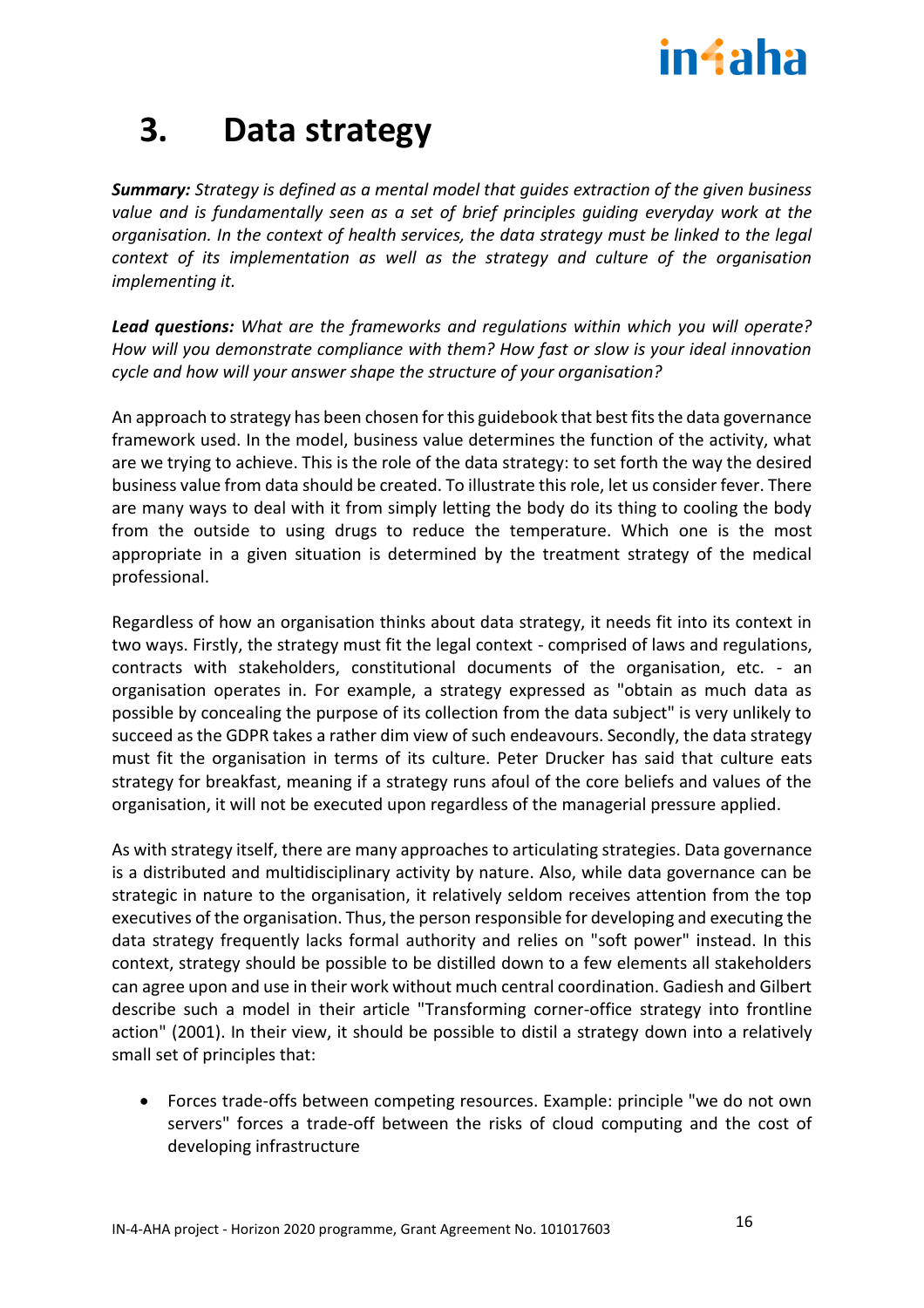

- Tests the strategic soundness of a particular action. Example: principle "the legal basis of our data is rock solid" prevents an organisation from obtaining data from dubious sources, allows to validate usability choices when acquiring customer consent, dictates legal language in the terms of service etc.
- Sets clear boundaries within which employees operate and experiment. Example: the principle "we never risk the confidentiality of customer data" sets clear boundaries as to whether data can or cannot be anonymised, where it can be stored, how it can be handled and enables the employees to take responsibility for risks, for example, in terms of availability of customer data

# <span id="page-16-0"></span>3.1. Basic principles

A data strategy should:

- Clearly state the time horizon an organisation defines as the "future". This provides the organisation with a clear sense of how far into the future they should be looking when planning infrastructure or making technical decisions. This is not to be confused with the time horizon of the strategy itself: a five-year strategy can define a one-year time horizon to emphasise flexibility as well as a ten-year time horizon to guide the organisation towards stability. Especially tools and technology choices can depend heavily on whether the organisation in question is a fast-iterating start-up, where everything will be rebuilt every six months or a mature business looking to capitalise on stable robust data infrastructure for years to come.
- Address the FAIR data principles in the context of the organisation clearly stating how each of the principles will be followed and to what extent. This relates the data strategy to the wider context of how health data is seen in a wider community of data consumers. FAIR data principles are a set of guiding principles to make data findable, accessible, interoperable and reusable (Wilkinson, et al, 2016).
- Establish the risk appetite of the organisation in terms of data processed. This allows the internal stakeholders to have a well-defined shared notion of the level of necessary risk mitigation measures easing their implementation across the board.
- Define the regulatory context the organisation seeks to inhabit. While compliance to applicable regulation should never be an acceptable risk, organisations often can change their behaviour in effect changing, which parts of the complex global network of regulations they are subject to. For example, an organisation can decide not to collect data subject to especially draconic requirements, can limit their userbase, choose the physical location of datasets etc. This is especially true in the health and care domain, as health data is recognised as sensitive without a global consensus of what degree of sensitivity requires; while the GDPR has assigned it a "special category", the legal status of health data and who can use it differs drastically around the world. Having clear boundaries would allow internal stakeholders to avoid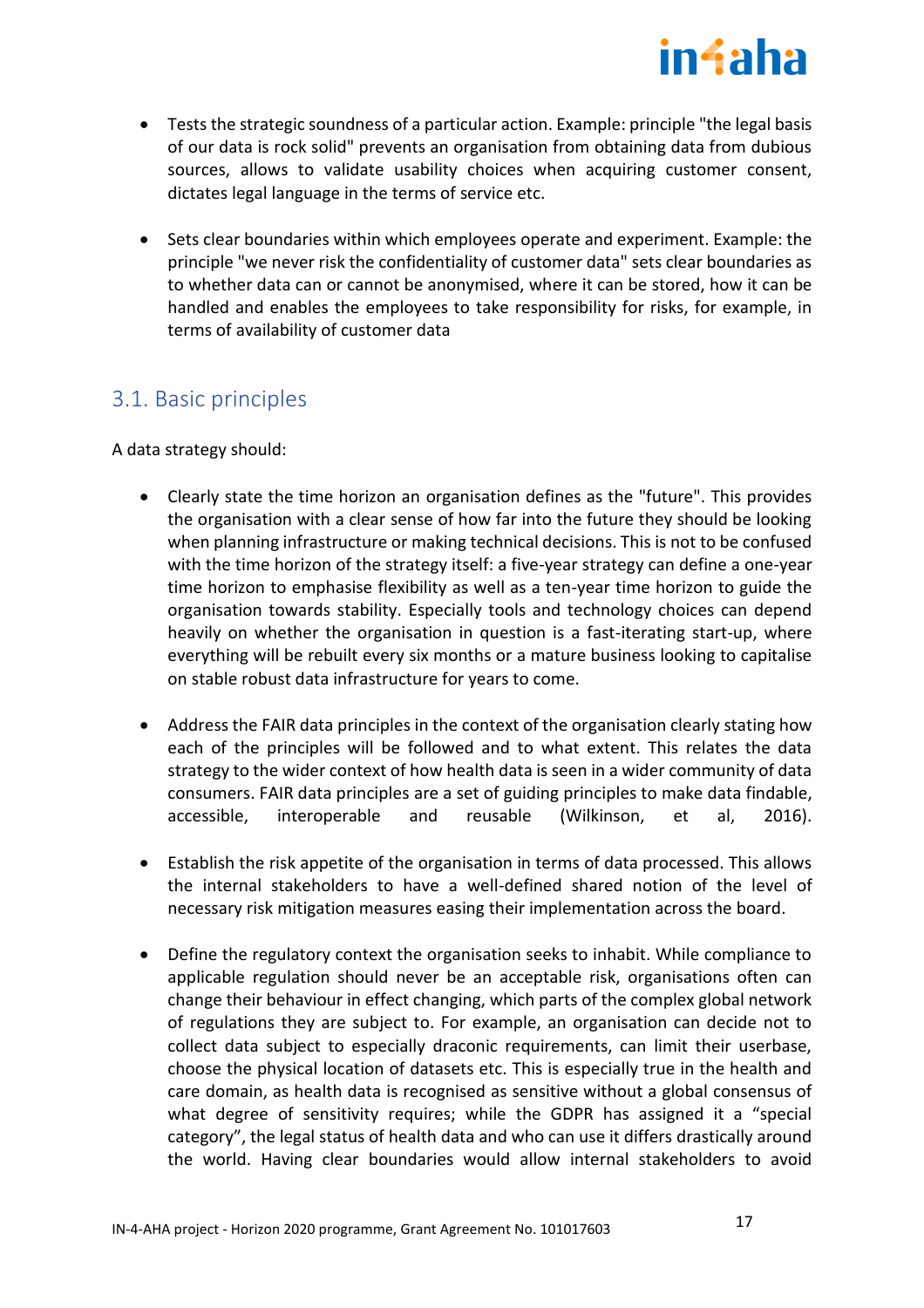

accidentally overstepping boundaries yielding minor local gains at the expense of significant compliance impact.

• Define the desired process maturity of the data governance processes. High levels of process maturity (See **Error! Reference source not found.** below) can decrease flexibility and increase overhead while reducing risk and increasing predictability. Each organisation needs to clearly define their desired balance between up- and downsides of highly mature processes. For a fast-growing dynamic start-up low process maturity can be a valid strategic choice as innovation stemming from inherent unpredictability can be more valuable than risk reduction. For an established highly regulated provider of healthcare services handling large amounts of sensitive patient data on the other hand, a very high maturity level might be a prerequisite of obtaining the necessary certifications and licenses. The question of process maturity is closely linked to the time horizon in which the organisation operates: high-maturity processes seldom yield short-term benefits.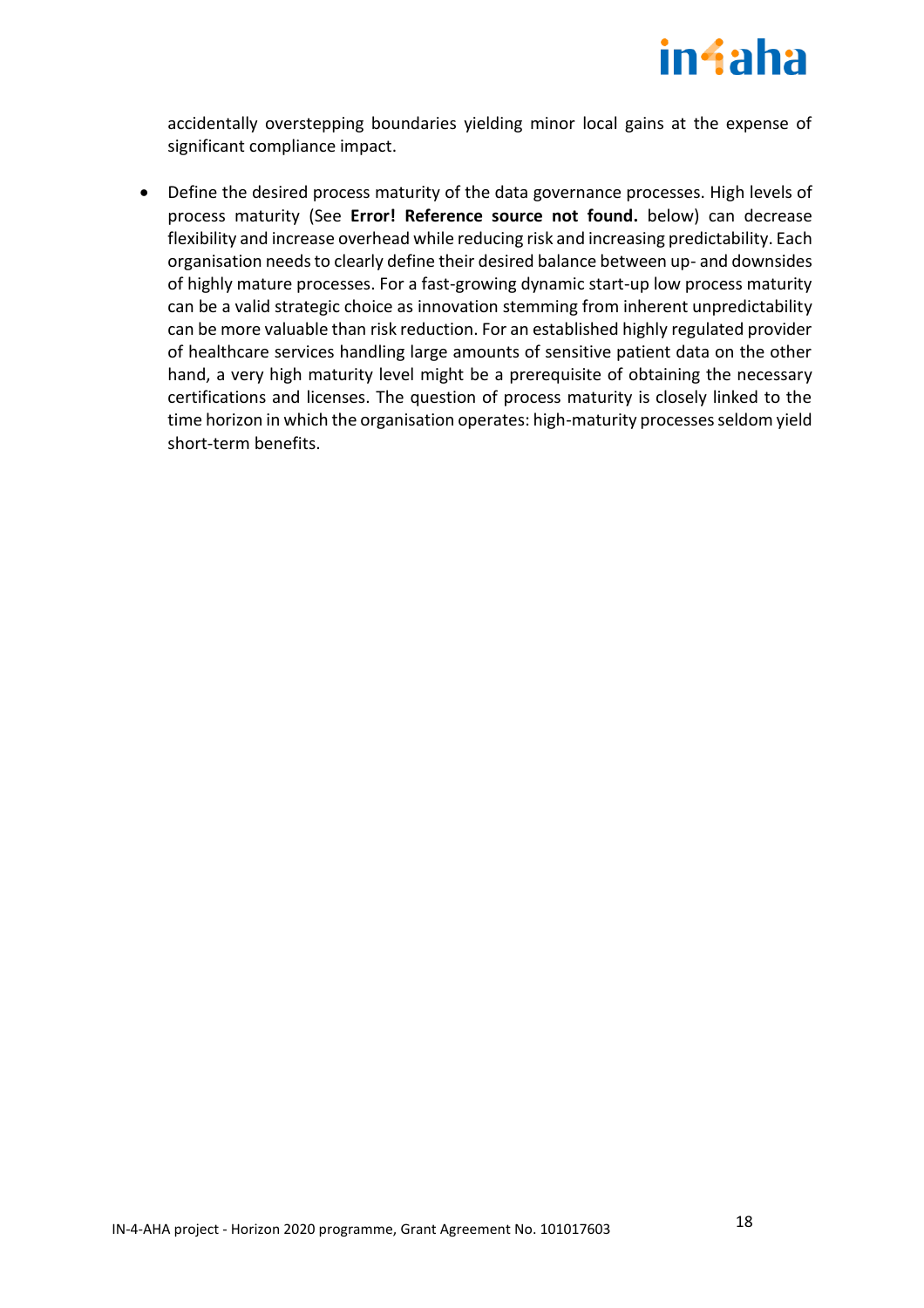

# <span id="page-18-0"></span>**4. Data governance model**

*Summary: Data governance is all about the process of managing various aspects of data within an organisation – from availability to value capture to security. In fields as complex as health services, the interdependent players need a strong data governance framework to help them direct their efforts in a purposeful manner.* 

*Lead questions: What mechanisms can you develop to avoid under- or over-investing into areas like innovation and value capture? How does your data governance model have to evolve as the degree of data maturity inside your organisation rises? How big is your organisation's risk appetite and how does this affect your governance?* 

The data governance model depicted o[n Figure 1](#page-9-0) consists of several interdependent elements creating a feedback loop that, when executed properly, should allow for a sustained growth in value derived from data management. **Internal value capture** directs business value generated by data management towards investing into **people, processes, and tools**. These in turn allow the organisation to take **control** of the data flowing it and, as a result, **manage** the data. Data management allows the organisation to create value for external stakeholders, that can be captured and directed towards further investment via value capture closing the loop.

It is important to note, that for the model to function, all its elements must be in place and the loop must close. Failure or success of each element has an impact on the usefulness of every other element. Data management without having control over it (including having knowledge of what data is there to be managed, being able to access or move it, etc.) is resource-intensive and can only yield limited benefits. Data control in turn requires the ability of an organisation to invest into the means of doing so.

Also, even if all the elements are in place and link together, the cycle can take time to gain traction. After all, in the beginning the organisation might not see much reason to invest into tooling or people and so the gains from early data management practices are low leading to only slow further investment into data management. Given the common annual budgeting cycles it can take several years before sufficient benefits from data management materialise and can be directed towards creating a serious attention to gaining control of data and extracting value from it. Thus, patience and readiness to wait out the slow first third of an exponential growth curve are necessary for the model to be thoroughly implemented.

As all processes require constant control, so does the process the model describes. Its behaviour and outcomes should be constantly assessed with adjustments being made as necessary.

# <span id="page-18-1"></span>4.1. Internal value capture

In management theory, two separate value-related processes are considered: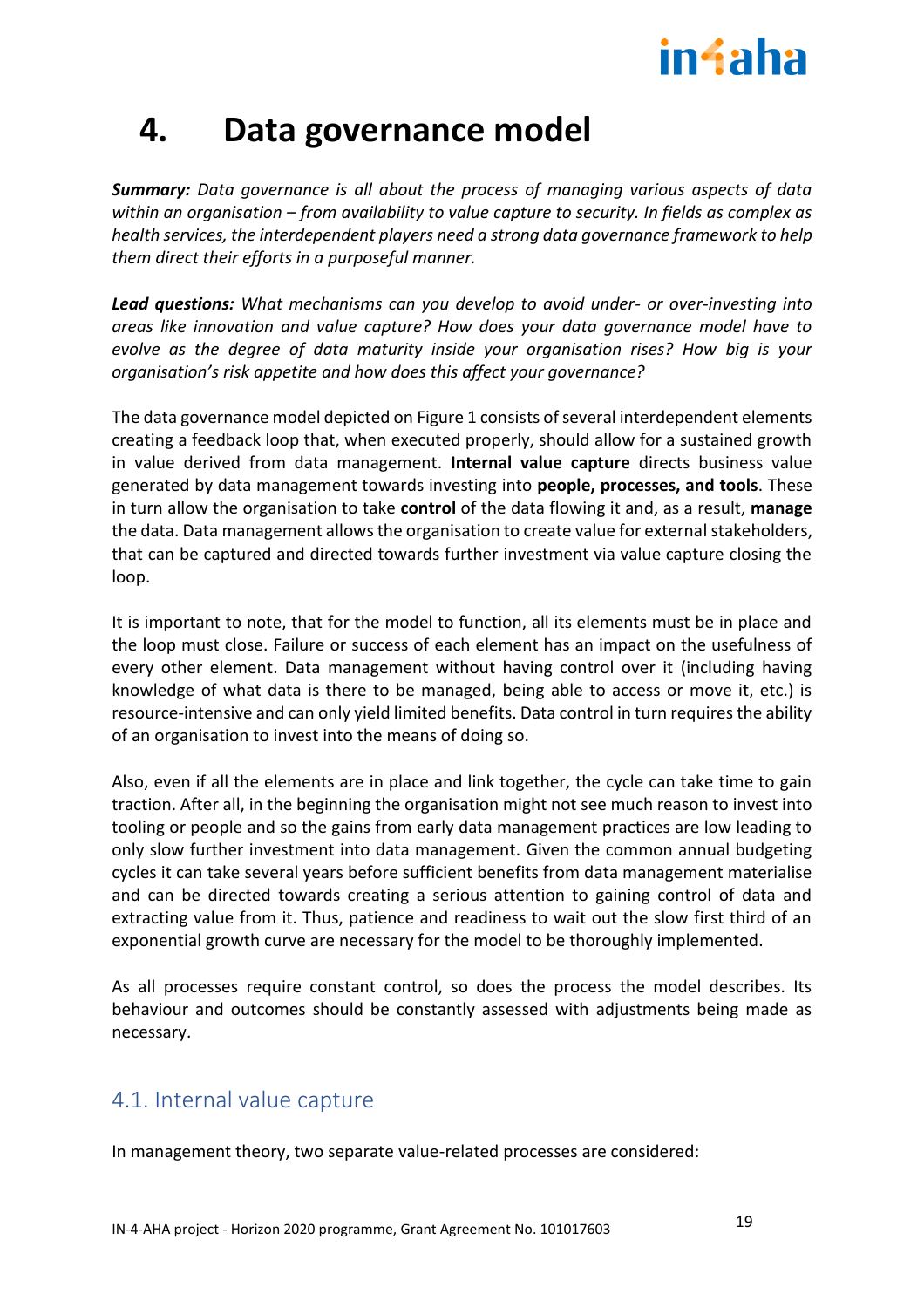

- value creation, that describes the way an organisation creates value by utilising the resources at its disposal
- value capture, that describes the process an organisation turns the created value into further resources

Value capture can in turn be separated into external and internal value capture with the former allowing an organisation to convert value created for outside stakeholders into input to the organisation and the latter directing the flow of that input within the organisation. Thus, internal value capture is a process by which business value is directed towards people, processes, and tools for data control. One can think of this as the process where some of the profits gained are invested into the manufacturing base in the hope of further increased profits.

The process is necessary, as typically value gained from data management materialises in a different part of the organisation than sees the budget line of expenses allowing for that value to appear. For example, the development team of a popular mental health support app might see all the revenue from app sales and be tempted to invest all of it into gaining additional app revenue while forgetting the data science team working on the AI powering the app.

Also, naturally, a business might both under- and over-invest into creating traction in the data management area: it might seek to invest into other business endeavours or tap additional sources of capital to boost strategic progress in the data management field. That said, a sustainable data management model keeps a healthy portion of the value gained from data constantly flowing back into maintaining and improving data management elements while also generating surplus value for the organisation in general.

# <span id="page-19-0"></span>4.2. Data management elements

*Summary: This section details the three key elements of data management: people, processes, and technology. It ties together topics as diverse as business culture and values on one hand, and legal processes and technical tools for data management on the other.* 

*Lead questions: Are your organisation's and employees' culture and skillsets conforming with your internal processes? Which tools can help you create a shared understanding of the tasks at hand, e.g., a business vocabulary handbook? How do you plan on improving your data governance maturity over time? What kind of data tooling will your business model predominantly require and how do you intend to sustain it?*

# <span id="page-19-1"></span>4.2.1. People

The first and primary prerequisite of gaining control over the data of an organisation is having people who have the necessary soft skills – gained through personal development – and hard skills – acquired through study or training to do so and are also motivated and organised to perform the related tasks. A well-led group of motivated and smart individuals moving towards a shared goal can develop the necessary processes, adopt tools and technology, or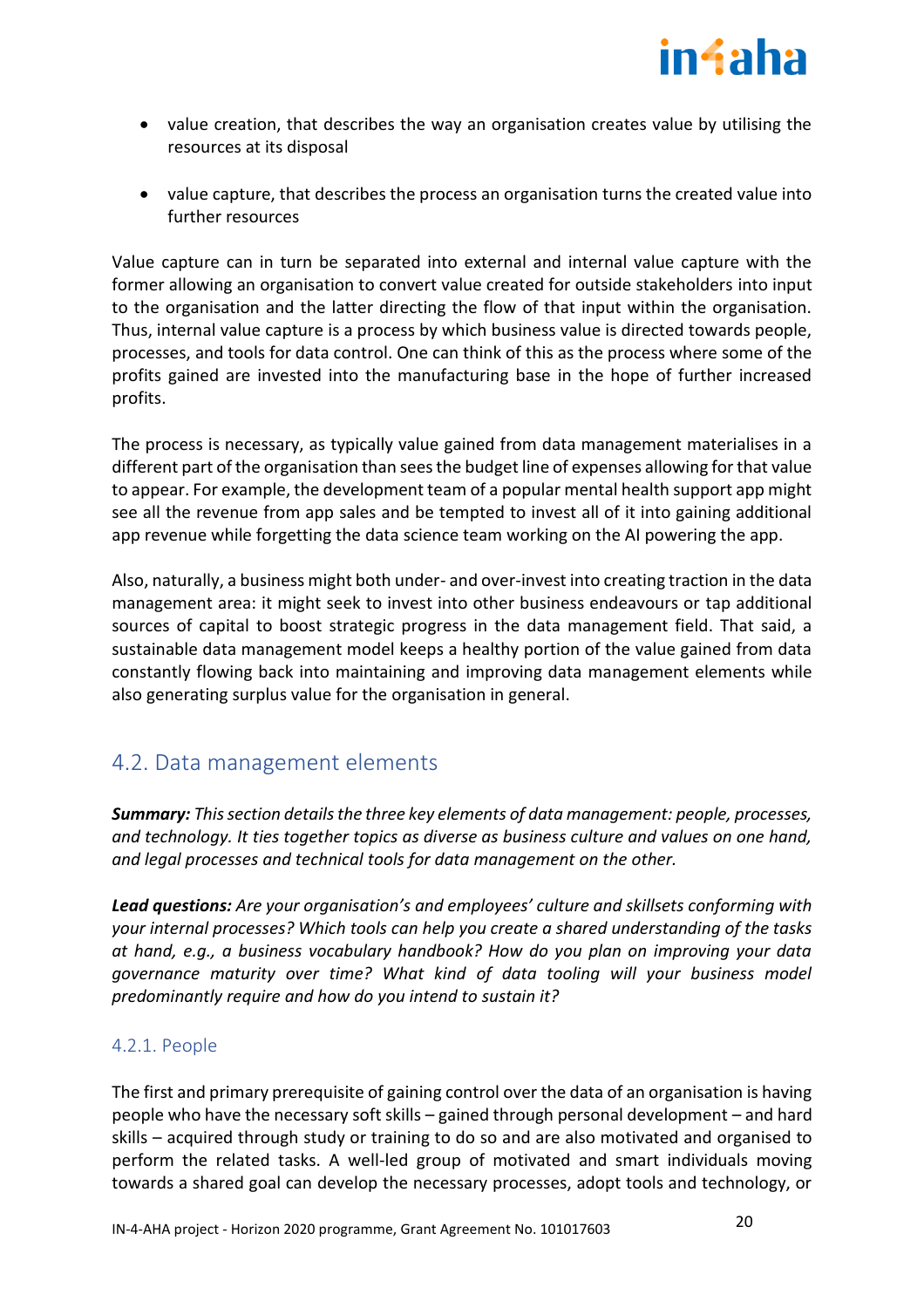

even develop necessary skills. Adversely, no number of processes and tools can make a weak team perform truly well.

There are four key areas to consider when developing people in the context of data governance:

- **Culture and values**. To be able to devise and execute a data strategy in terms of people, processes and technology, a set of shared values and a strong positive culture is very much necessary. Such a culture would often reward employees and create an environment where they can develop and operate at their full potential. There is, however, no single kind of culture that would guarantee success. Every organisation has their own strategy, their own history, and their own goals: good culture is whichever culture helps the organisation in executing that strategy, achieving these goals, and coming to terms with the history.
- **Competences.** Data control and management assumes a level of both soft and hard competences that need to be actively developed. In general, an organisation engaging in a as complex of an endeavour as data management, should have a robust competence model in place describing functional and core competences needed for the execution of organisational strategy. To this model, the needs of data management add mainly functional competences of working with data and doing so safely and securely. Also, as dealing with data is commonly a cross-disciplinary activity, the ability to work well across disciplinary and organisational boundaries becomes important.
- **Organisation**. Competent people with aligned values need to be organised in a fashion that allows these competences to be meaningfully applied to gain control of the data and to manage it effectively. All these models can be useful if the choice is made and communicated deliberately while taking into consideration the overall structure of the organisation in question and the main business processes being executed.
- **Leadership and management.** None of the elements described above are guaranteed to arise spontaneously when a group of people is told to "get a grip on the data". Data management in any organisation requires specific planning, leadership, and coordination in the sense of managing the people involved. In the ideal case, these form an integral part of organisational structure. In particular, the role of the leader is to assure strong positivity of the culture while assuring the team members involved have a realistic understanding of their competences with enough motivation and resources to develop these in the desired direction.

## <span id="page-20-0"></span>4.2.2. Processes

To organise the people involved in data governance in general and gaining control of data in particular, a set of processes is required. Typically, all organisations have the requisite processes in place to some extent, but these might not be suitably mature. In the software world, a capability maturity model is typically used to assess the maturity level of a given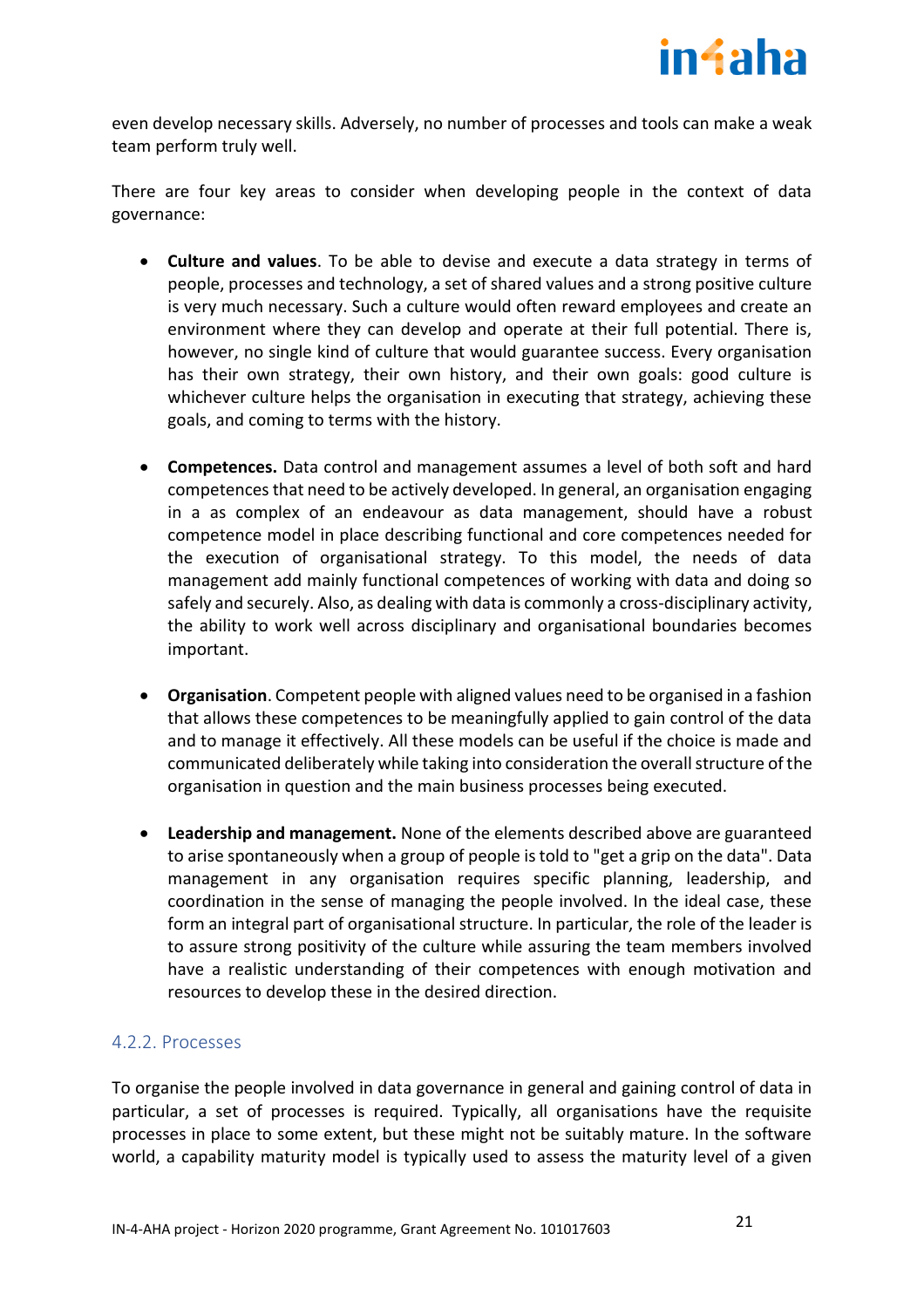

process: a higher maturity level indicates a more robust and adaptable process more likely to fulfil its role in the data governance model described in this document.

Higher process maturity is also associated with lower risks. (For example, there is a smaller chance of someone forgetting a laptop with patient data on public transport, when the process of handling said data is well-defined and strictly enforced.)

On the other hand, higher process maturity increases overhead and can reduce flexibility. It is therefore of paramount importance, that organisations have a clear understanding of both the current and desired maturity level of their data governance processes.



FIGURE 3. OUTLINE OF THE CAPABILITY MATURITY MODEL. ORIGINALLY DEVELOPED AT CARNEGIE MELLON UNIVERSITY AND NOW ADMINISTERED BY THE CMMI INSTITUTE

In general, data governance processes can be divided into three main groups:

- **Organisational processes** focused on the way the organisation interacts with the data
- **Data-focused processes** that deal with the data directly
- **Metadata process** that handles data about data

Organisational processes enable data-focused processes by providing a conducive context for them to perform. Also, the metadata process applies both process groups to the data generated by data-focused processes: metadata is also data requiring a set of data-focused processes supported by organisational processes and generating its own metadata.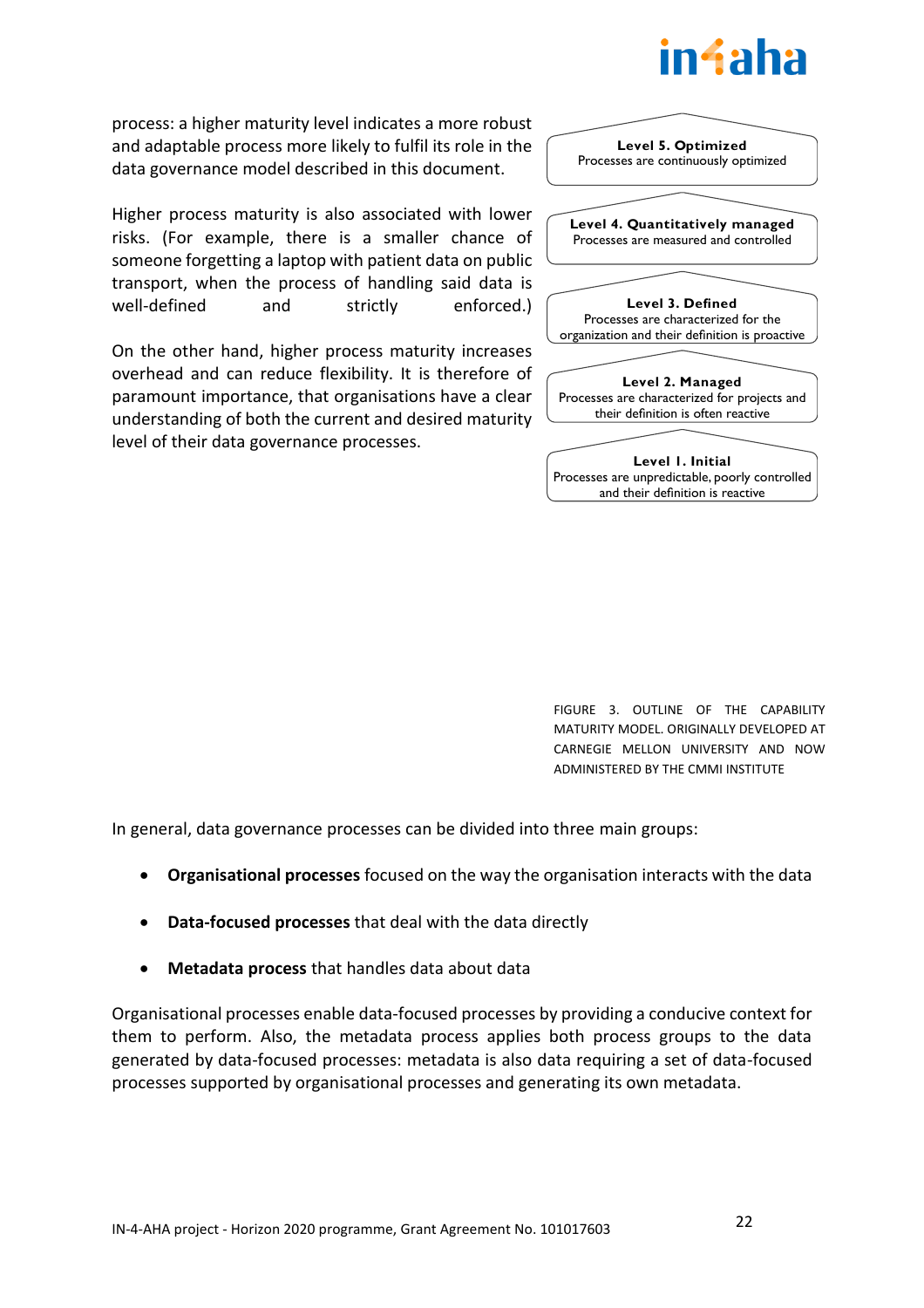

The main organisational processes are:

- **Legal** processes, that assure the legal basis for holding, sharing, and processing data is legally sound.
- **Risk management** processes, that assure the risks stemming from data governance are suitably managed and monitored with mitigation measures and incident response plans frequently tested.
- **Compliance** processes, that assure the data governance implemented by the organisation is compliant with the relevant regulation.
- **Data control processes,** that revolve around actively managing elements of data control (See 4.4).

These organisational processes focus on making sure things happen rather than making things happen. Risk management is about knowing and monitoring the risks involved, not mitigating them, for example.

Data-focused processes depend on the lifecycle stage the data is in. The data lifecycle provided by DMBOK is depicted on [Figure 4.](#page-22-1)

The main data-focused processes are:

- Data architecture describes the structure of an organisation's logical and physical data assets and data management resources. **Data architecture management**, therefore, encompasses the process of actively making decisions on the elements of this structure as well as their relationships.
- **Data quality management** provides a context-specific process for improving the fitness of data that's used for analysis and decision making. This process generates metadata on the quality of data items and uses these as input to various activities to improve data quality.



<span id="page-22-1"></span>

**Data tracing** is a process for generating metadata on data lineage (i.e., the sources and sinks of data connected by paths data items take through the organisation) and lifecycle (i.e., what are the stages data items go through between being acquired or created and being destroyed).

# <span id="page-22-0"></span>4.2.3. Tools and technology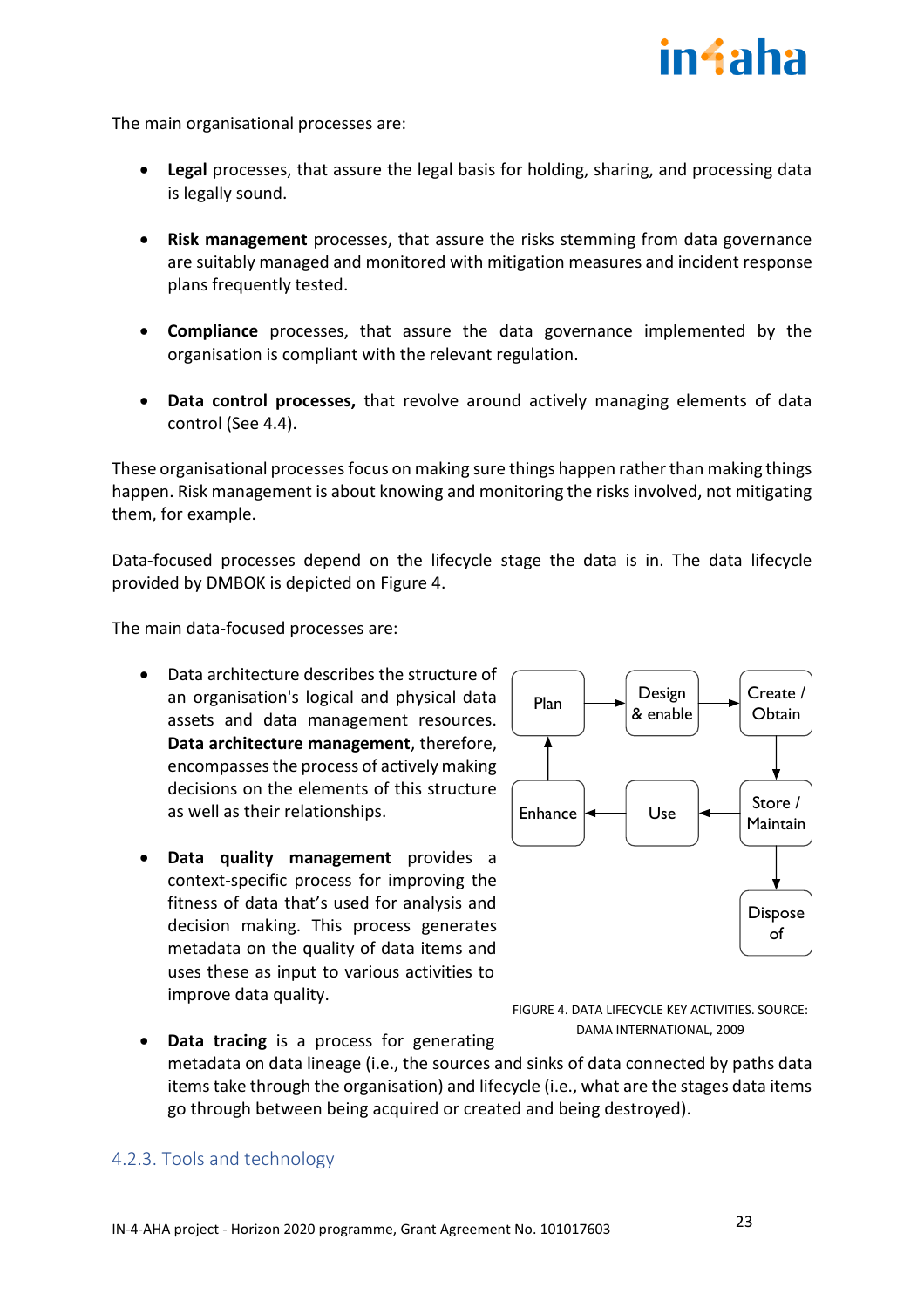

Firstly, to implement any tool correctly, the business process vision behind it must be understood. Although tools can have many uses, chances are a tool is best used for what it was designed for. In the fast-developing world of data management, many available solutions are built by an organisation to solve their specific problem in a specific fashion, so the tools become opinionated.

Secondly, avoid the downsides of combining adoption of standard tooling and development of custom solutions - adopting a best practice and then forcing it into a shape the organisation decides it needs. This negates all the effects of the best practice embedded in the tool while incurring costs of custom solutions without the flexibility.

There are four main drivers that define the nature of the tooling an organisation might need for data governance:

- **The level of control desired**. As explained below, there is no single level of "control" over data and the decision "to what extent do we need to be in control of our data?" is of strategic nature. However, that decision has a direct impact on the tooling implemented. An organisation with minimal control needs will also need minimal data governance tooling while an organisation seeking near-complete control over their data assets is going to require a lot more sophisticated toolchain.
- **The processes in place and their maturity.** To achieve highly mature processes, these processes need to be measured and adjusted. This creates data and is difficult to achieve without dedicated tooling. Also, data-focused processes typically require their own dedicated tools to be executed**.**
- **Data management needs.** Direct value creation often also has specific needs towards data control tooling. For example, data analysis in conjunction with strict privacy rules creates a requirement for a complex cryptographic privacy-preserving data analysis framework while the need to manage a large set of consents from data subjects requires high-quality data lineage tooling linked to consent management.
- **Data strategy.** Different aspects of the data strategy from risk appetite to time horizon directly influence the choice of tools and technology for data governance. Time is a particularly important factor as the trade-off between being able to move fast and being able to rely on a solid foundation is particularly difficult in the context of tools and technology.

Tools and technology for data governance can roughly be split into the following three categories:

• **Process tooling**, that supports data governance processes. These tools support data architecture management, data quality management, data mapping, metadata management etc. processes and can range from simple spreadsheets to sophisticated software solutions tailored to the organisation. Collaboration platforms like Confluence or Sharepoint are a good example of process tools suitable for many kinds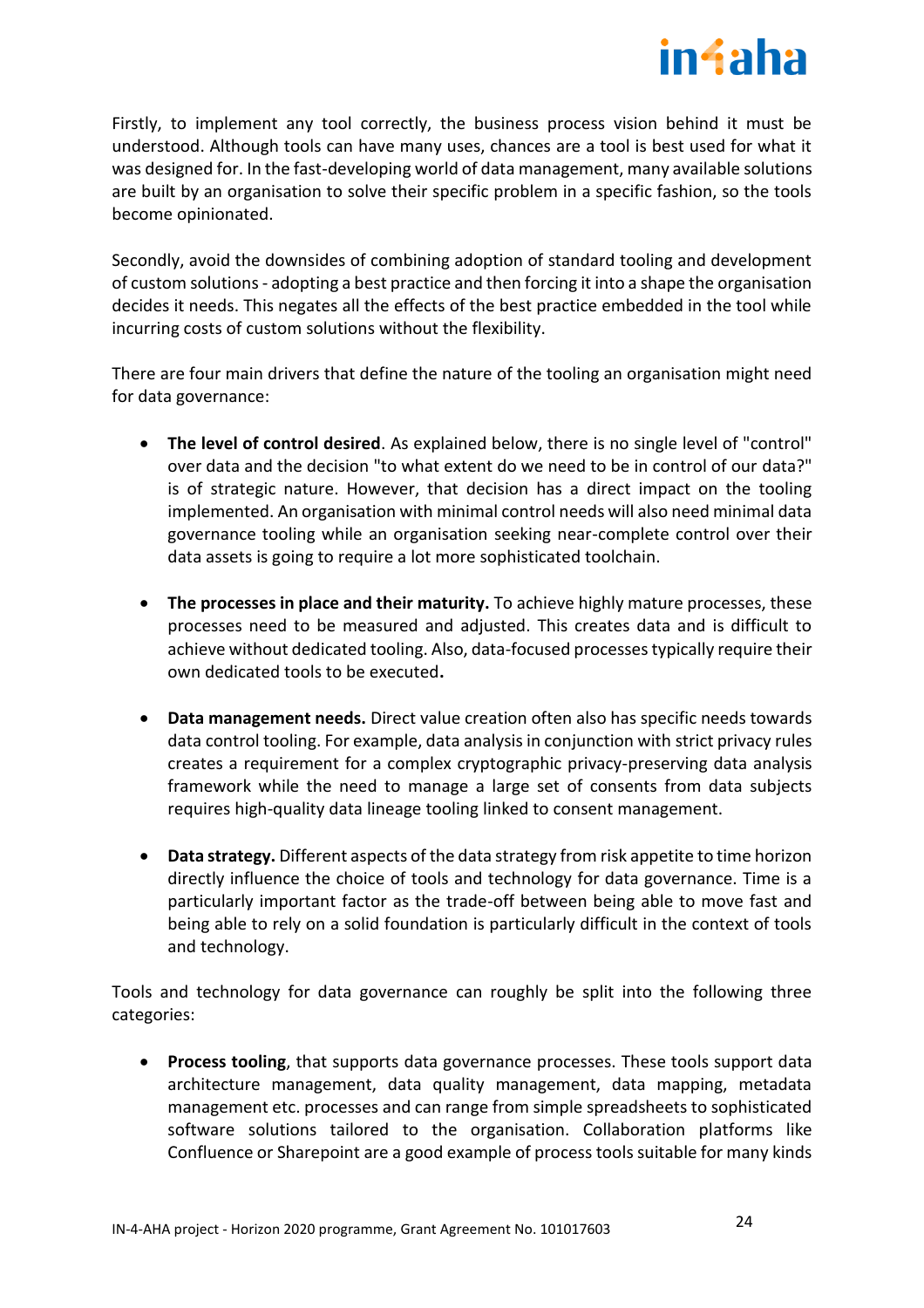

of processes from knowledge management to defect tracking while a dedicated tool like SAS Metadata Server is focused solely on metadata management.

- **Data access tooling**, that support storage and processing of data. These tools solve the technical obstacles of storing large amounts of data in line with the risks present but also allow this data to be accessed in ways the organisation needs. Databases, be it relational, object-based, or graph-driven are good examples of data access tooling.
- **Data protection tooling**, that supports protection of data processed by the organisation. These tools typically are integrated to either process tooling (data access rights, for example, are part of metadata) or data access tooling (generation and lifecycle of API access keys for external data access or handling encryption of data at rest, for example). There are, however, cases, where data protection requires dedicated effort that is separate from both process support and data access. For example, encryption solutions perform sophisticated manipulation of data that serves the sole purpose of data protection rather than supporting a particular business process.

# <span id="page-24-0"></span>4.3. Control

*Summary: Management of any object requires the ability to control that object, it can be quite hard to sheer a sheep without being able to catch or hold it in place. This is especially true for something as impalpable as data. This control is supplied by the people, processes, and technology an organisation possesses.*

*Lead questions: How is data storage and manipulation handled and who is responsible? Which data boundaries are necessary or helpful to establish both within the organisation and in collaboration with external partners? Are different roles and responsibilities related to data control over its lifecycle defined?*

Having control of the data means the organisation has the following capabilities regarding data:

- **Create, read, update, and delete.** This provides the organisation with basic tools required for any data management activity.
- **Move** data between places of storage. This allows the organisation to pick the most suitable storage location of the data both in terms of technical requirements like availability and accessibility but also from the perspective of legal jurisdiction (See also 5.5.3 of the Guidebook).
- **Convert and transform.** This allows the organisation to shape the data into a format most suitable for value extraction by, for example, either removing or adding personal identifiers or enriching datasets by linking them together.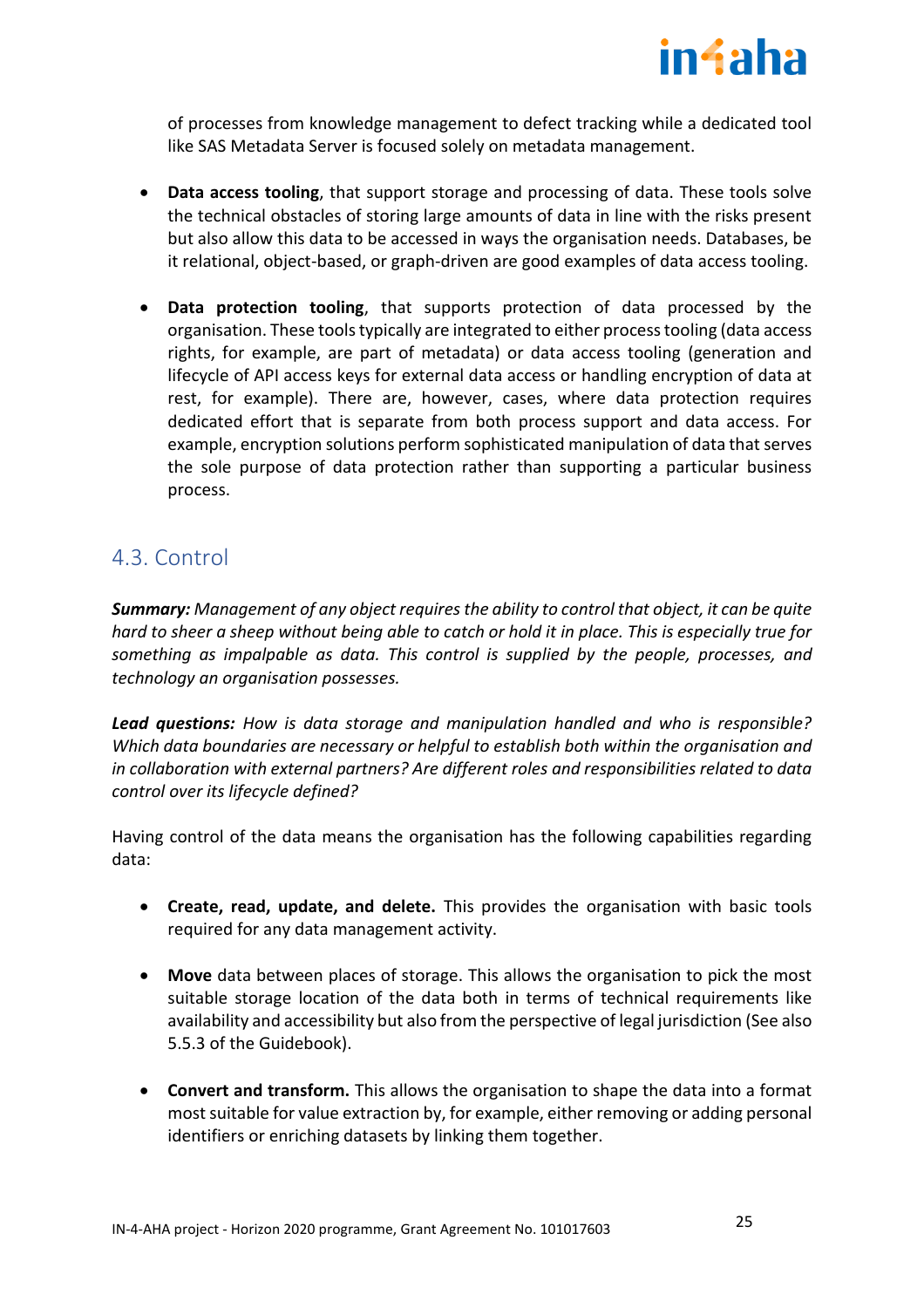

- **Decide on data access.** This allows the organisation to fulfil their compliance requirements (in case of regulated data) and provides the basic tools for monetising data access.
- **Control over business processes creating and modifying the data.** Data is always generated by a specific business process, sometimes as a by-product. This data creation process determines the initial quality and properties of the data, and it is difficult to achieve full control over data without the ability to influence the business processes it results from.

There is no such thing as an absolute control over data. After all, there will always be legal or practical restrictions on moving data about and there is an ever-present risk of a security breach denying the organisation the ability to control access to the data. Also achieving and maintaining control over data requires resources.

It is therefore important to understand the level of control required to perform the data management necessary for value delivery and set it forth as a set of realistic meaningful goals. For example, a very strong level of control over data processed might be a prerequisite for even gaining access to medical data while the healthcare processes and devices generating the data might be entirely out of control of the organisation in question due to them being operated by the healthcare provider.

The concept of control over data is intimately tied to the concept of risks. After all, information security risks mainly deal with the elements of data control: being able to access data (availability), being able to control data access (confidentiality) and the ability to control the way data is modified or created (integrity). Therefore, a mature risk management capability is a prerequisite for adequate assessment of the level of control an organisation has over their data.

In general, control over data assumes a level of control over the data-related processes of the organisation: the higher the maturity level the higher the level of control.

Achieving control over data assumes deep knowledge about the data. This includes but is not limited to what is traditionally considered metadata. In particular, the following additional knowledge of data is necessary:

- **What data is processed or stored where and how**. This implies control of both functional and technical architecture of the organisation and a deep knowledge of the business processes generating the data.
- **Organisational and data boundaries.** All organisations interact with their surroundings and these interactions commonly involve exchanging data with the outside world, be it the invoices or reports sent to customers or complex machine-tomachine interactions with national healthcare systems. It is recommended to have an accurate boundary document describing all the ins and outs of the organisation from the perspective of data.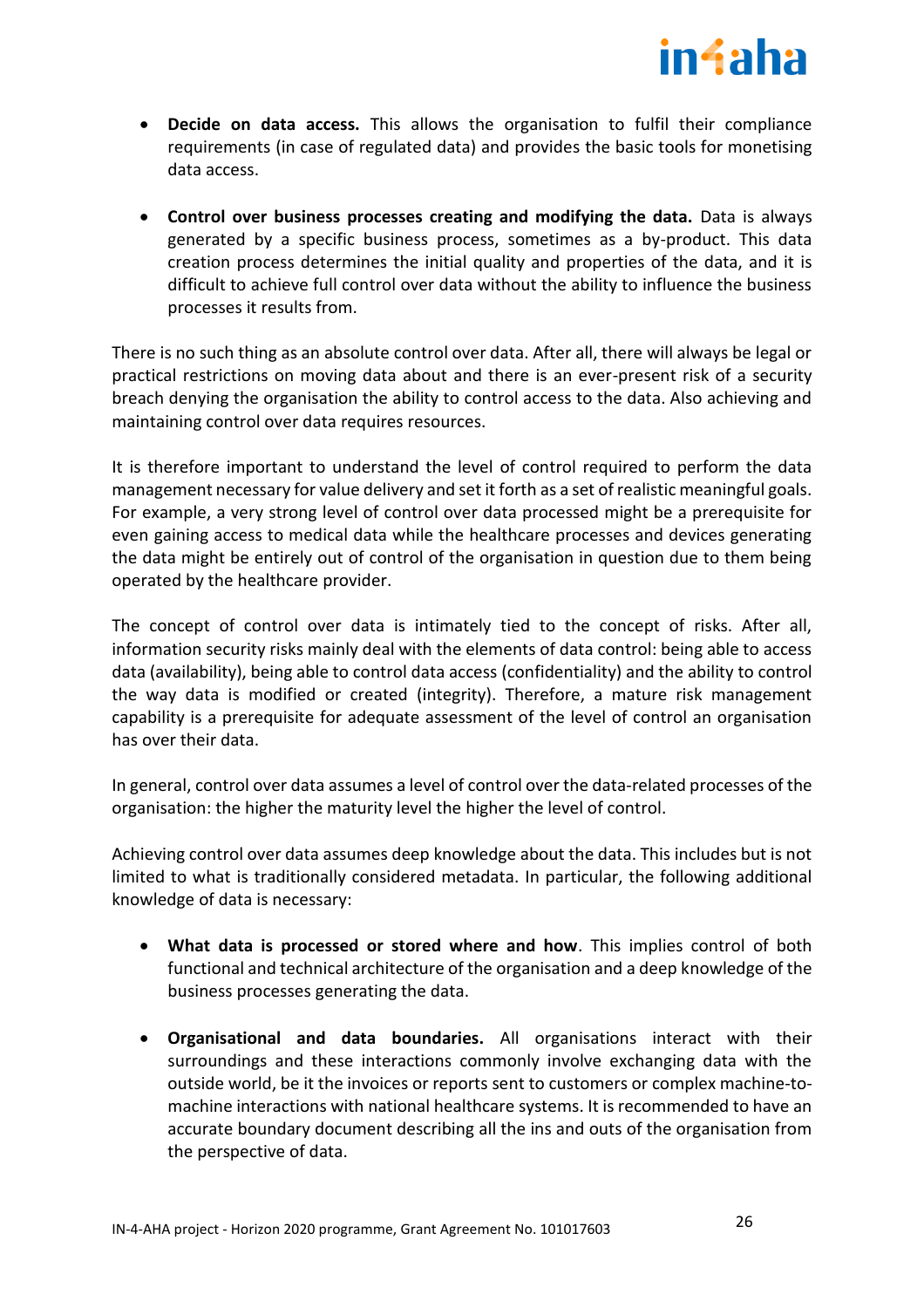

- **Data lineage and lifecycle.** As data enters the organisation, it is continuously transformed, moved around, and combined with other data elements creating a complex network of data lineage from which finally value emerges. Knowledge of that lineage network is a prerequisite of being able to control it. In addition, data elements go through a lifecycle that, while containing main elements of acquisition, improvement, and destruction is unique to each organisation in terms of details. Control over data is hard to imagine without control over these lifecycle stages. Data lineage and lifecycle often intertwine to the extent that it is difficult to discuss one without another: data elements might cease to exist or be useful after being combined with others, improvement of datasets often involves changing its lineage, etc.
- **Legal context.** Data as an abstract concept is not commonly subject to legal restrictions. Personal and medical data, however, are commonly subject to severe legal requirements in terms of its processing or even location of the physical devices containing the data. Also, in a complex data ecosystem data often either enters or leaves the organisation under specific legal conditions stipulating requirements to its processing, storage, access, etc. This means having knowledge of the legal context surrounding each data element processed and the ability to follow that context through data lineage are crucial elements of data control.
- **Quality.** What constitutes data quality depends on uses and nature of the data. For example, blood type of a patient needs to be very accurately recorded and transmitted for healthcare to be safe whereas the address of the patient has little quality requirements for marketing purposes. The same blood type data, however, has much lower accuracy and quality requirements for general data analysis and the address could be required to be very accurate for use in emergency dispatch context.

Quality can mean trustworthiness, completeness, accuracy (i.e., reflecting reality), adherence to an assumed statistical distribution, knowledge, and level of noise present etc. It is therefore crucial, that the organisation has a clear understanding as well as control of both the actual and required quality levels of the data it holds. This understanding of control is tightly related to knowledge of data lineage, as often data quality is determined at the source.

# <span id="page-26-0"></span>4.4. Management

*Summary: Data can be managed to create value in a variety of ways and there are different methods to do so. The relationship between data management and risk management is introduced as value creation which is inherently laden with risk. The concept of data quality management is introduced as a key element of data management.*

*Lead questions: How do you intend to classify the different kinds of data that you will process? What is required to make sure that all datasets are treated in accordance with their classification?*

The DMBOK provides the following definition of data management: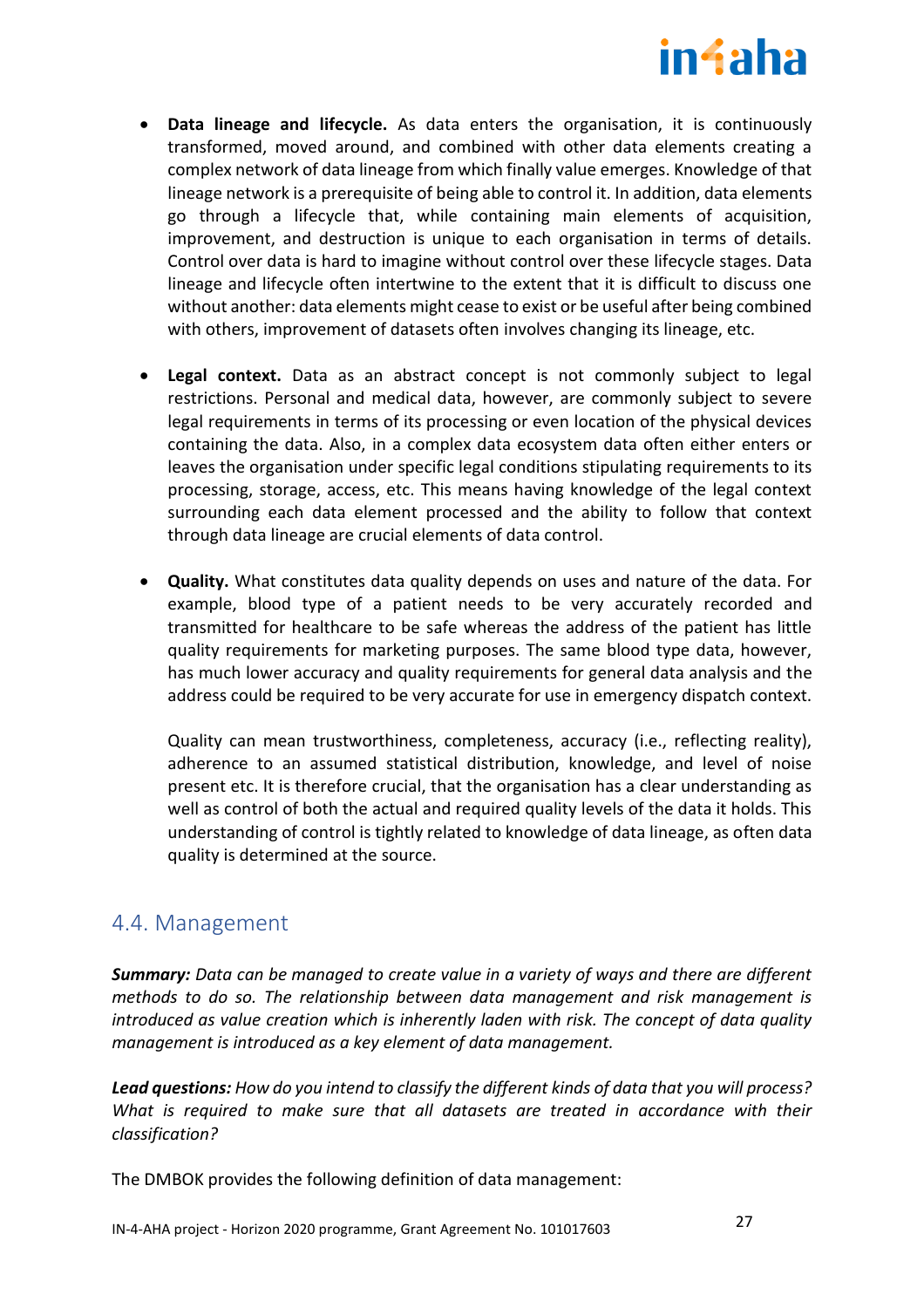

*Data management is the development, execution, and supervision of plans, policies, programs, and practices that deliver, control, protect, and enhance the value of data and information assets throughout their lifecycles (Dama International, 2009).* 

This definition fits well with the approach taken in this guidebook as all the previously described steps of the model seek to provide control enabling data management. The people, processes and tools required to establish control over data create an understanding of the object to be managed as well as establishing the capabilities to do so.

Most acts of data management involve moving data through its lifecycle stages. Different types of data have different lifecycle characteristics and therefore require distinct approaches to their management. These differences can stem from both legislation as well as nature of data. Article 9 of the GDPR, for example, lists 8 different kinds of data (including health data) and describes limitations to their processing. National regulations can have different definitions of data types.

As data can transform from one type to another during its lifecycle (e.g., personalised medical data gets anonymised to be analysed with results published as open data), correct management approaches are applied as these changes occur.

Some main data types relevant to the field of active and healthy aging are:

- **Health or genetic data** is personal, highly sensitive, strongly regulated in both the GDPR as well as national acts and has high requirements in terms of accuracy. Such data typically enters and leaves the organisation in a very controlled manner being both acquired and handed over or destroyed under legally well-defined circumstances. Management of medical data therefore requires high degree of control over it which, in turn, assumes high maturity levels from both the processes in place to make the data possible to manage as well as the management processes themselves.
- **Personal data** is also personal and highly sensitive but is typically less strictly (and differently) regulated, than health or genetic data. In general, data of this type also requires attention to detail in terms of both acquisition and deletion, as health or genetic data and has similar requirements towards process maturity. However, as national regulations differ in terms of data classification, it is important to ensure the dataset in question is not subject to special regulatory concern.
- **Derived data** is data, that is created by processing other types of data. Derived data includes but is not limited to data created by anonymisation, pseudonymisation or deanonymisation, results of data analysis, metadata, datasets created by combining multiple datasets etc. The key challenge with derived data is to ensure it is correctly categorised and treated as such.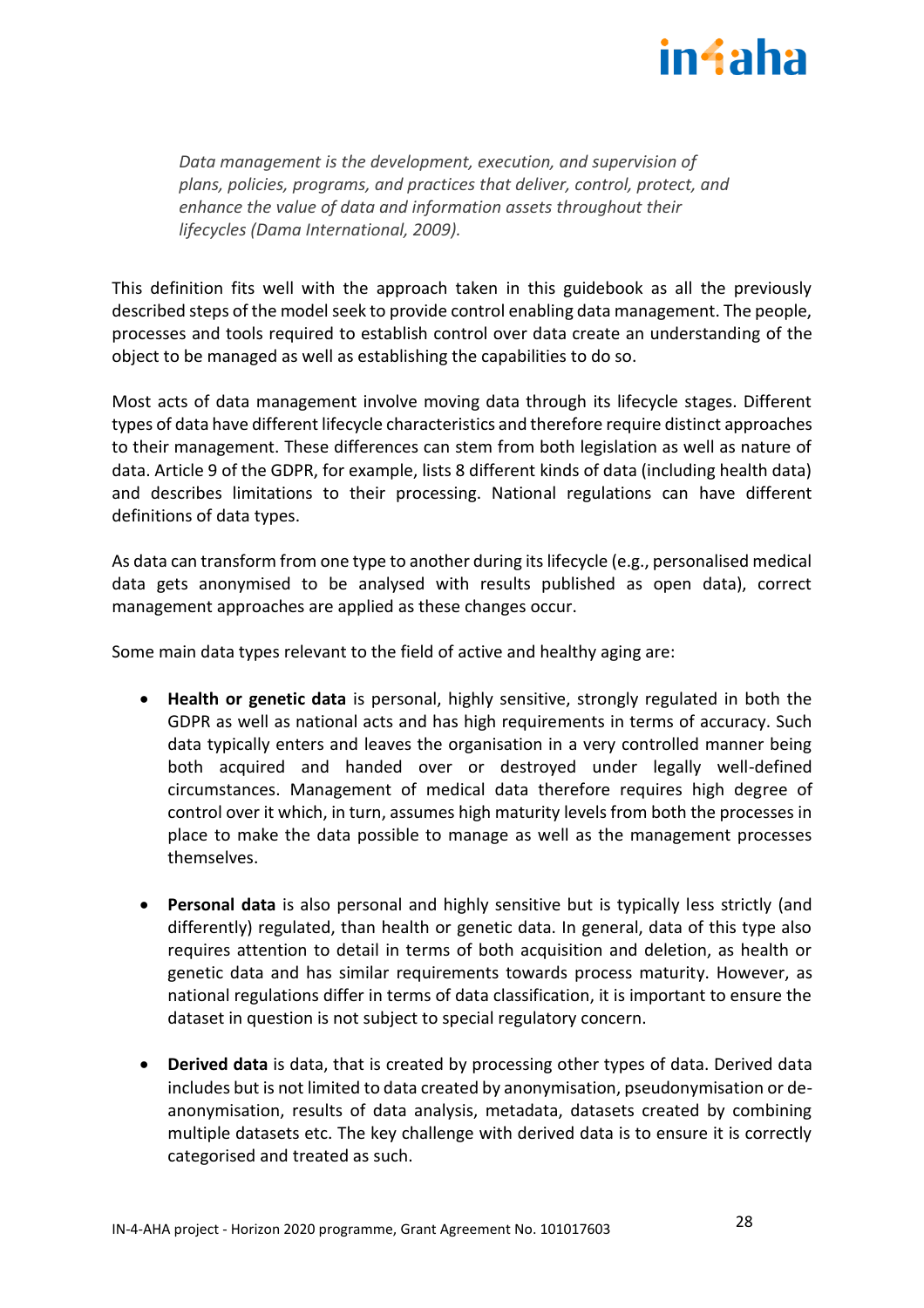# in4aha

*For example, analysis of heart rate data (health data) would allow one to derive the number of days a person engages in sports (personal data) whereas the latter can be further be processed to yield mean number of days a person in an age bracket in a country engages in sports per week (could potentially be treated as open data). Also, as derived data is created by the organisation and not obtained either from a data subject or a third party, its processing requires a legal basis either defined in the consent given or the legal framework surrounding the data transfer. The purpose of data processing, as listed in the consent given by the data subject, must cover creation of the derived dataset.*

- Data is **commercially sensitive** if loss of any of its security attributes (See **Error! Reference source not found.**) will lead to financial loss for the organisation. The key difference between commercially sensitive data and other data types (although personal or medical data can certainly be commercially sensitive) is the process focus. Here, the focus is on risk management in general whereas with other types of data the focus is on managing compliance, oftentimes seen as a sub-activity of risk management.
- **Open data** has many overlapping definitions but in the current context it means data that is publicly available. As opposed to other data types, where eventual destruction of data at the end of its lifecycle must be ensured, open data should commonly be prevented from being destroyed. Also, open data management involves additional aspects like ensuring the license terms are both appropriate and up to date, assuring the technical availability of the data, updating the documentation etc.

Multiple frameworks exist describing the various activities involved in data management. These tend to focus on the level of detail not specific to any domain and are thus outside of the scope of this guidebook. The DAMA-DMBOK2 Data Management Framework, depicted on [Figure 5,](#page-28-0) is one of such frameworks. It splits the field of data management into 10 separate knowledge areas, each connected to the central concept of data governance.

Regardless of the data management framework used, two key areas stand out as relevant in the active and healthy aging area: risk management and quality management.



<span id="page-28-0"></span>FIGURE 5. DATA MANAGEMENT FRAMEWORK. SOURCE: DMA-DMBOK2 DATA MANAGEMENT FRAMEWORK DAMA INTERNATIONAL, 2009.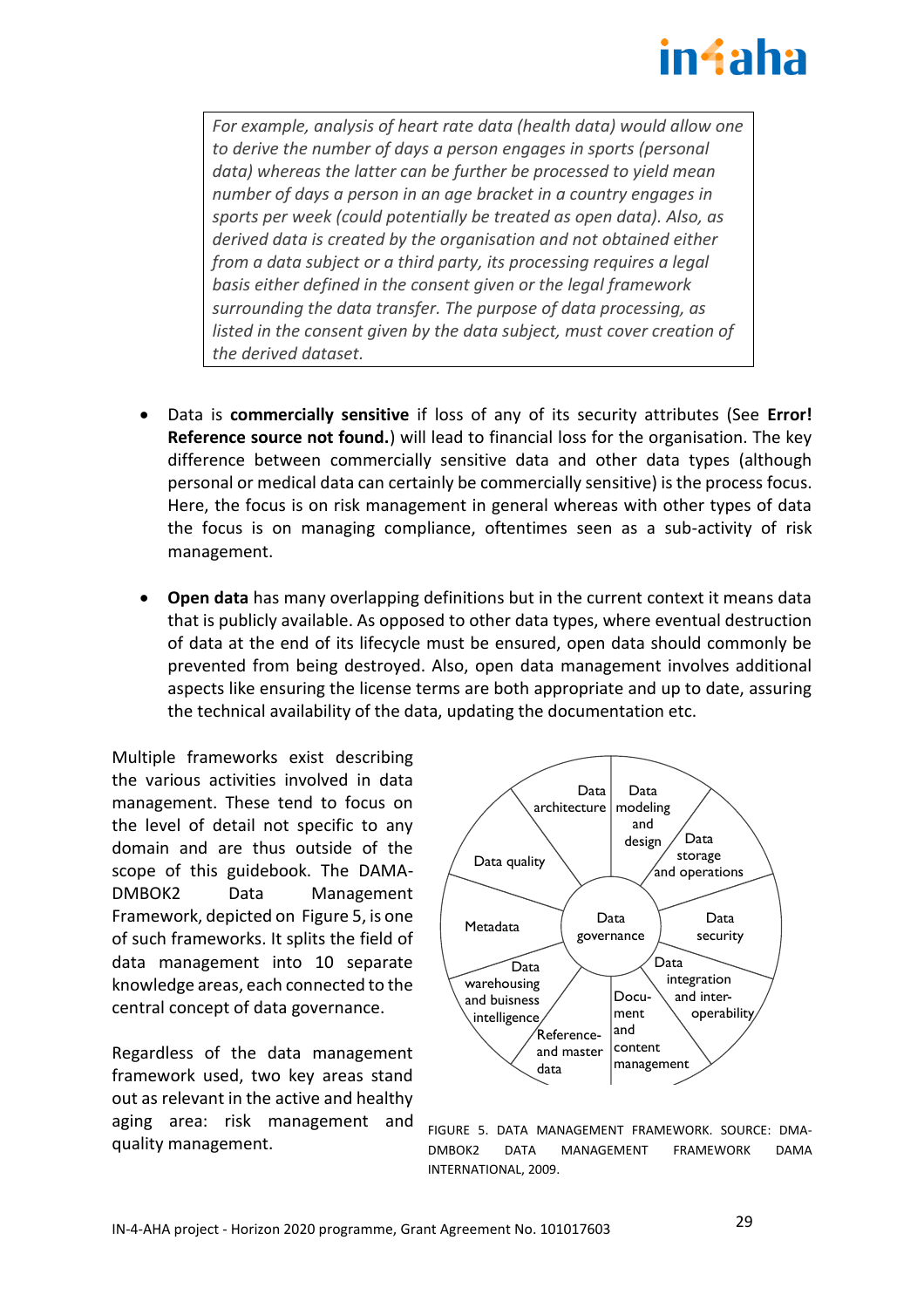

From one hand, health data is highly regulated (see Chapter 5.5.4) and thus highly risky from compliance standpoint. On the other, any value creation is inherently linked to risks. Also, both potential value of data and the risks related to it are highly dependent on the quality attributes of data. Indeed, data quality is defined as the extent to which data is fit for a purpose while risks are oftentimes associated with loss of certain quality attributes of data. Having higher-quality data makes the dataset both more useful and more risky, as higherquality data is more useful for both legitimate and illegitimate purposes. Lowering the data quality, however, will both reduce its usefulness and create risks e.g., through incorrect treatment of patients.

Thus, the balance between managing risk (including compliance risk), managing quality and creating value is central to the very business model of an organisation in the active and healthy aging field. Achieving that balance requires in-depth knowledge of both relevant areas of data management as well as business practices and overall strategy of the organisation.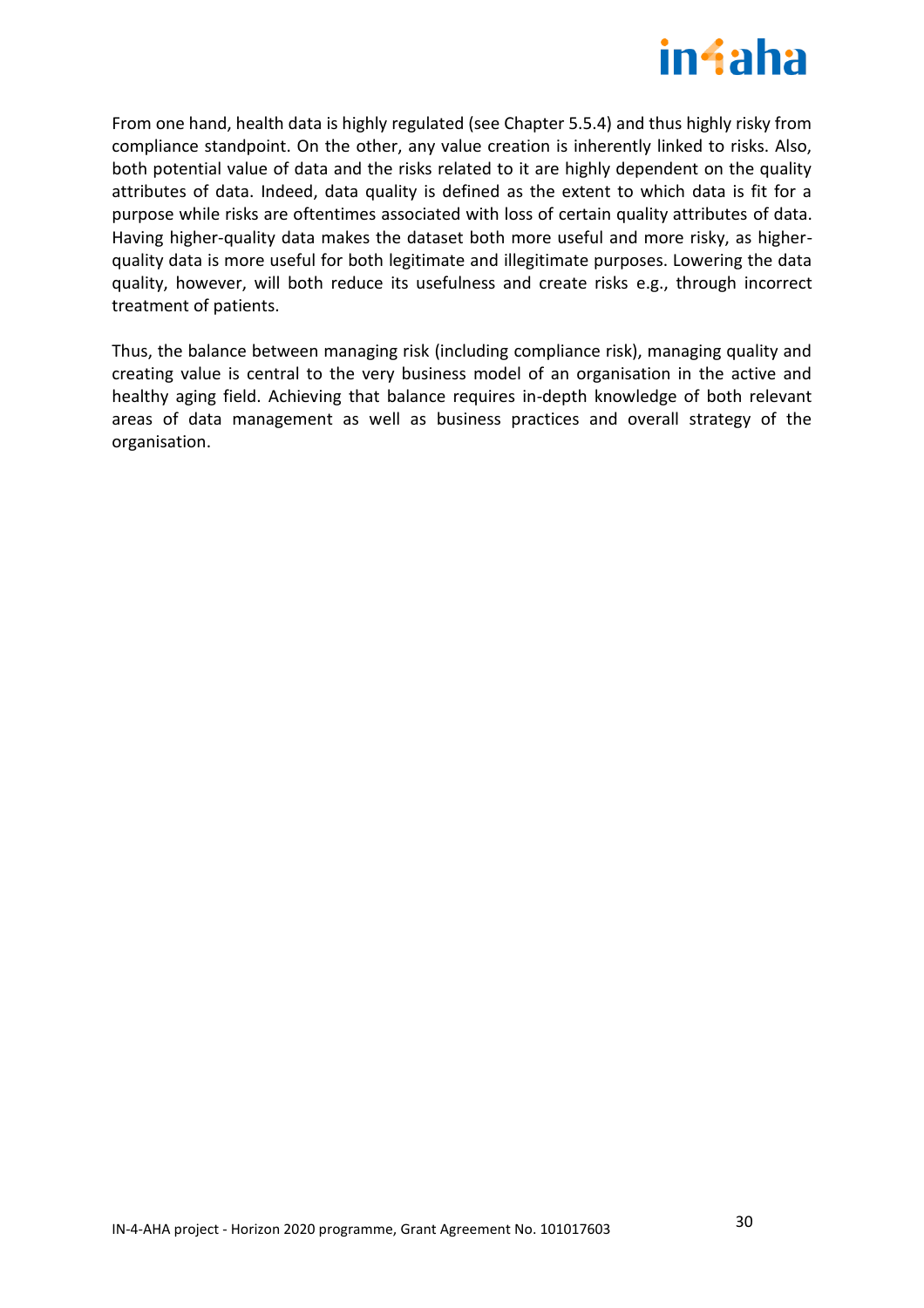

# <span id="page-30-0"></span>**5. Implementing data management**

This second part of the guidebook explains how to practically implement the model described previously explained. All sections in the chapter contain lead questions to enable readers scan the current state of their organisation in a given area.

# <span id="page-30-1"></span>5.1. Internal value capture

*Summary: The section provides guidance on how to budget for technology and people for data governance. Relationships between CAPEX and OPEX are discussed in terms of maintaining the systems and the staff involved in operations.*

*Lead questions: Which kind of CAPEX/OPEX relationship does your business model demand? What is the risk appetite and resilience of your organisation, and does it match your investment strategy?*

The key goal of internal value capture is to direct a portion of the value captured externally towards developing further capabilities to create that value. The costs and benefits of creating value from data do not necessarily appear together and, therefore, a conscious effort is needed to direct funds towards developing data management elements. The internal value capture process is mostly about corporate finance and is thus comprehensively covered elsewhere. There are, however, two ideas specific to data management that could help make sense of this process and avoid pitfalls.

Firstly, let us consider the relationship between capital expenditure (CAPEX) and operating expenses (OPEX). Capital expenditure denotes one-off investment into things an organisation intends to utilise for long periods of time while operating expenses denote running costs of an organisation like salaries, office costs etc. In case of material assets, the assets are bought using CAPEX, incur only financial amortisation during their use and are finally replaced by new CAPEX. Whether the investments occur every time equipment is replaced or are spread more evenly over time is a question of finance management. In case of immaterial assets like software and data, however, this relationship is much trickier.

As described previously, data needs to be actively managed to yield value and the same is true for software. Thus, a capital investment into implementing new software for data management, acquiring a new data source or, indeed, creating new software creating new streams of data has a direct impact on the operating expenses of the following periods. Software needs to be updated, it requires monitoring it breaks and needs to be fixed, the needs of the customers change constantly over time.

The same is true for data: the processes described above (See [0](#page-20-0) and [0\)](#page-26-0) require people to execute and might incur other costs as well. It is therefore not advisable to invest heavily into data management elements without a clear source for the operating expenses. It is very common for organisations to underestimate the costs involved leading to poorly managed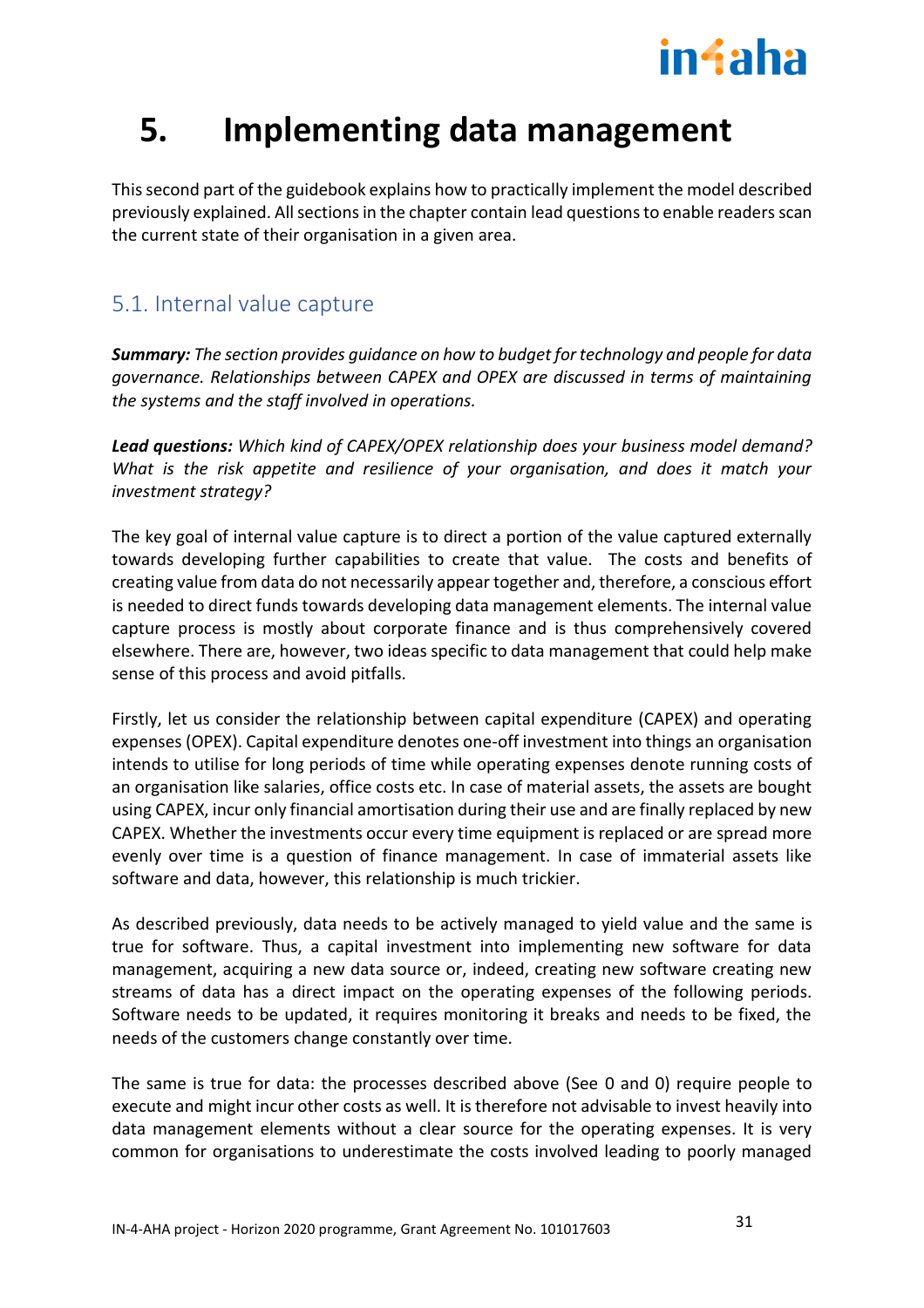

datasets and software tooling that either do not yield a positive revenue stream or even act as a cost centre.

For software, a good rule of thumb is to spend annually about 20% of the original investment. This allows the entire system to be re-built within five years, this roughly aligns with a typical useful lifetime of software. Another approach is to forego CAPEX altogether and establish a stable support team incurring OPEX right away. This avoids the potentially dangerous transition from building to maintaining and assures the system is well-supported from the get-go.

For example, instead of investing 500 000.- into building a new system, a development team with annual OPEX of 100 000.- could be established right away and expected to release the software as it matures. As data is much more divergent in nature than common software systems, no such rule of thumb can be given for data. Thus, caution is advised when taking on new datasets unless solid prior knowledge of costs of maintaining such datasets in the current setting exists.

Secondly, investment strategies into human capital, the second large pillar of the data management elements, should be considered. One possible set of strategies to choose between is presented below (Philips, 2005). From amongst these, one should be picked and aligned with the overall human capital investment strategy of the organisation:

- **Let others do it.** Bring on board fully trained experienced team members not investing in their development. Replace people as new competences are needed or people seek to develop themselves. **For a knowledge- and data-intensive organisation, this strategy is unlikely to be sustainable.**
- **Invest the minimum**. Bring on board fully trained experienced team members investing bare minimum in their development to assure required staff turnover figures. **This strategy is more sustainable, than reliance on investments by others, but assumes availability of required competences at reasonable cost.**
- **Invest with the rest.** Monitor the market situation and assure to invest into human capital on par with the market. **This helps the organisation align itself with competitors while also creating little incentive for people to leave due to lack of investment.**
- **Invest until it hurts.** Go all-out in investing into human capital hoping for a pay-off in terms of externally captured value. **This strategy assures the organisation has a clear edge in the market in terms of human capital but assumes a relative lucrative business model or continued investments.**
- **Invest as long as there is a payoff.** Monitor the situation and invest carefully into select areas of human capital in line with revenues created. **This strategy assures the organisation is not over-investing maximising return on investment but assumes a potentially unrealistically accurate view of both immediate and strategic potential of human capital.**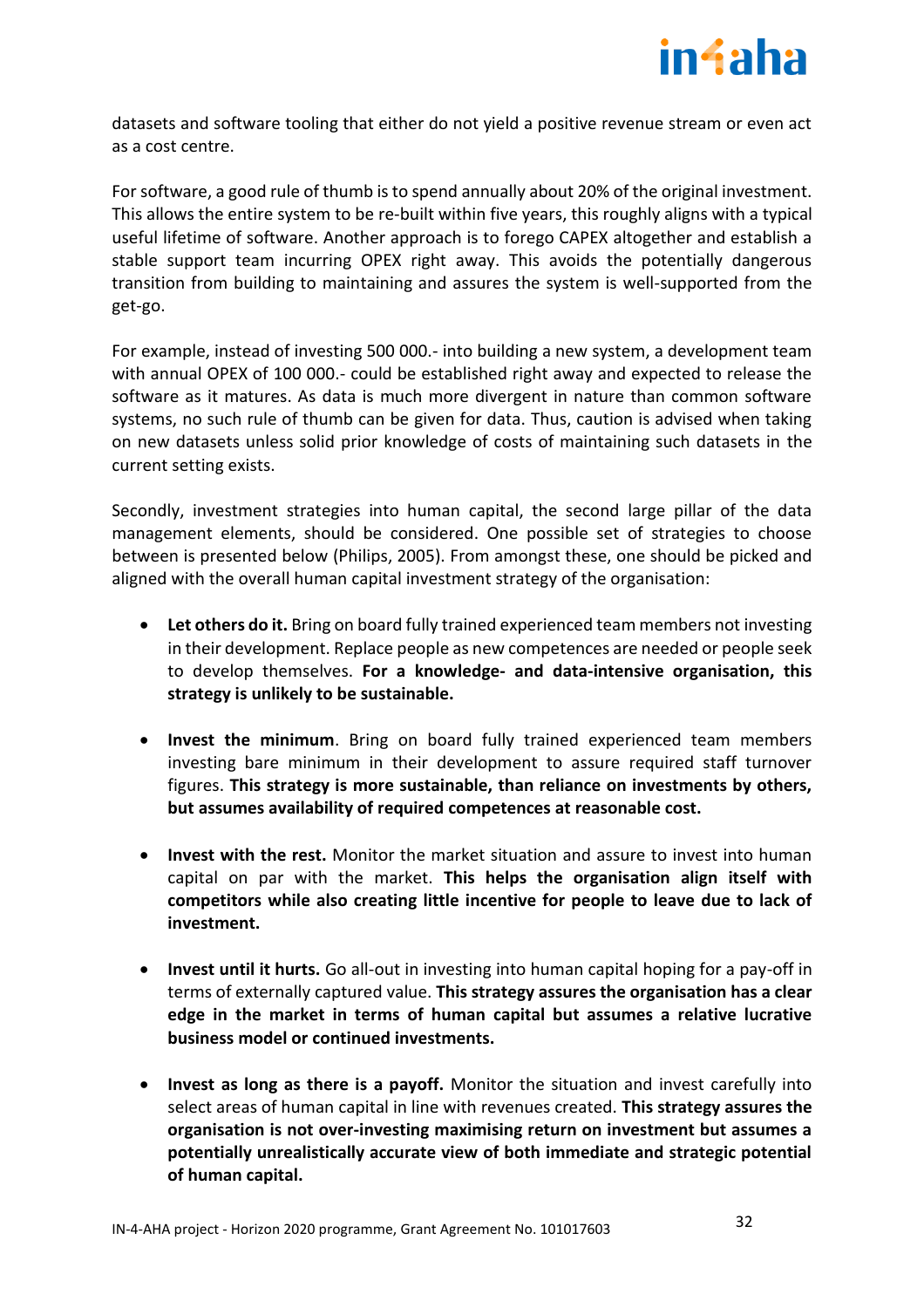

# <span id="page-32-0"></span>5.2. Data management elements

*Summary: This section seeks to give guidance in implementing specific technologies, processes, or organisational capabilities to allow for gaining control over data. The processes and technology categories and main types listed previously are discussed in some detail along with practical implementation guidance. Also, practical advice is given on how to structure the technology investment in a way that aligns with the architecture of the organisation itself.* 

*Lead questions: How are different roles and responsibilities related to data processing over its lifecycle defined? How do you ensure the integrity of data management processes? Which data quality metrics are of particular relevance to you and how do you improve them? What role does metadata play in your organisation and how do you formalise its management?*

In terms of organisational capabilities, **an internal stakeholder** model is presented with different roles like data steward, data protection specialist etc. listed, linked to data lifecycle stages, and supplied with required competences.

# <span id="page-32-1"></span>5.2.1. People

The leadership aspect of establishing people capabilities to achieve control over data is out of the scope of this document as it does not differ fundamentally from the task of establishing competences and teams for any other purpose. Leadership is also, to a very great extent, a matter of personal style and thus difficult to give specific advice on. That said, there are a few particulars about managing people in the data management context that need dedicated attention.

Firstly, the model presented on [Figure 1](#page-9-0) is inherently feedback-based: value created is captured and directed towards creation of more value. Also, health care in general and healthy aging in particular is a dynamic area where new methods and ideas immediately create a need for next ones. Organisations effect a change on their environment and the environment changes rapidly in response. This new environment needs a different strategy, different processes, and different competences to strive in.

Thus, conversely, the better people are at something the faster they need to be good at something else. The organisation's ability to integrate, build, and reconfigure internal and external competences to address rapidly changing environments is called dynamic capability and any organisation dealing with data in the active and healthy aging area would do well to deliberately develop these capabilities (Teece at al., 1997).

Secondly, as data moves through its lifecycle, it requires different competences. Sharing data assumes different competences (developing an API, working out license terms, monitoring usage) from acquiring it from customers (developing a user interface, working out consent management processes) from destroying data (deep knowledge of hardware or cloud environments). Furthermore, importance of various roles (both legally mandated and required by the business processes) changes along with the changing needs for competences.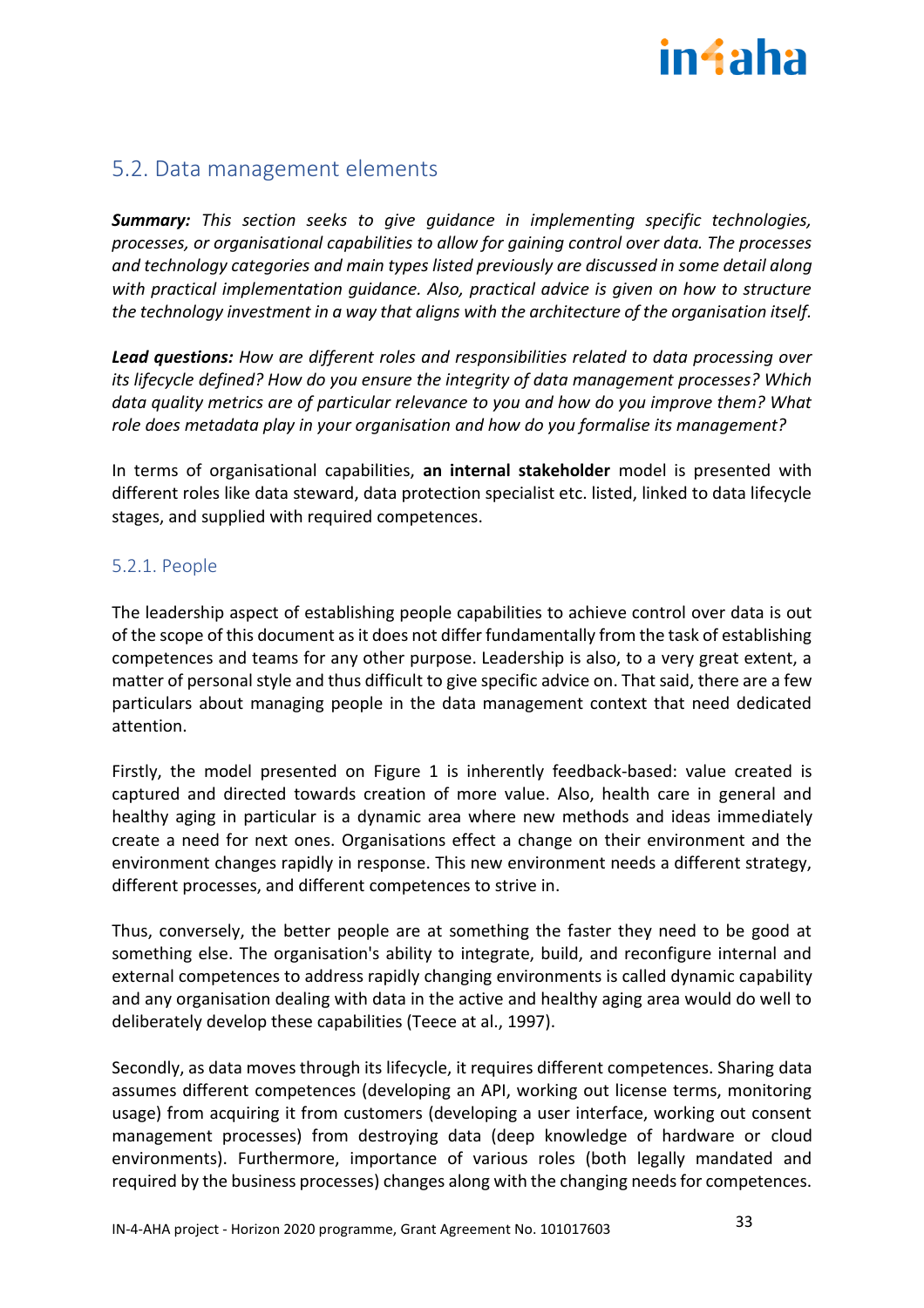

To maintain this complex setup, an organisation should seek to maintain a good understanding of which people with which competences are fulfilling which roles even when the organisational culture leans towards less formal and less centralised person culture. As the number of both roles involved and competences needed with the growing business complexity, so does the number of people who focus on data management.

Various sources list roles related to data governance and management, both technical and non-technical. As a rule of thumb, all roles should provide more value than is the cost of manning them plus the cost of complexity they create in the organisation. While complexity tends to grow exponentially alongside team size, complexity-related costs tend to grow even faster. Ultimately, however, there is no objectively useable method for measuring and anticipating this area of organisational costs. Special caution should be exercised around "architect" or "administrator" roles as such roles tend to effect change through other roles which makes assessing their applicability difficult.

Combining regulatory requirements with best practice and practical needs of data governance, the following list of roles is likely to cover the necessary functions. Roles do not have to align with people: a person can successfully execute multiple roles (within reason) and one role can be implemented by several people.

- **Data steward** knows everything about data and is responsible for it. Typically, the data steward is also a subject matter expert representing an understanding of value created.
- **Data srchitect** designs systems, software and processes for data processing and relates the data architecture to the overall enterprise architecture.
- **Compliance officer** (also Data Protection Officer) is responsible for ensuring all data processing in the organisation happens in compliance with the relevant regulation.
- **Legal officer** is responsible for ensuring all data-related activities have a solid legal foundation.
- **Security officer** is responsible for ensuring availability, confidentiality and integrity of the data based on agreed-upon levels.
- **System engineer** is responsible for building and operating software and hardware systems processing the data.
- **Data scientist** is responsible for the mathematical aspects of data processing.

[Table 1](#page-34-1) relates the data-related roles to data lifecycle stages (See Figure 4) using the RACI model, where *R* denotes responsibility for data in this stage, *A* denotes accountability for making sure all data-related activities related to the stage are properly executed, *C* denotes a consultancy role and *I* a role that is informed about activities related to data at a given stage. The table is driven by formal definition of the roles and, of course, practical responsibilities of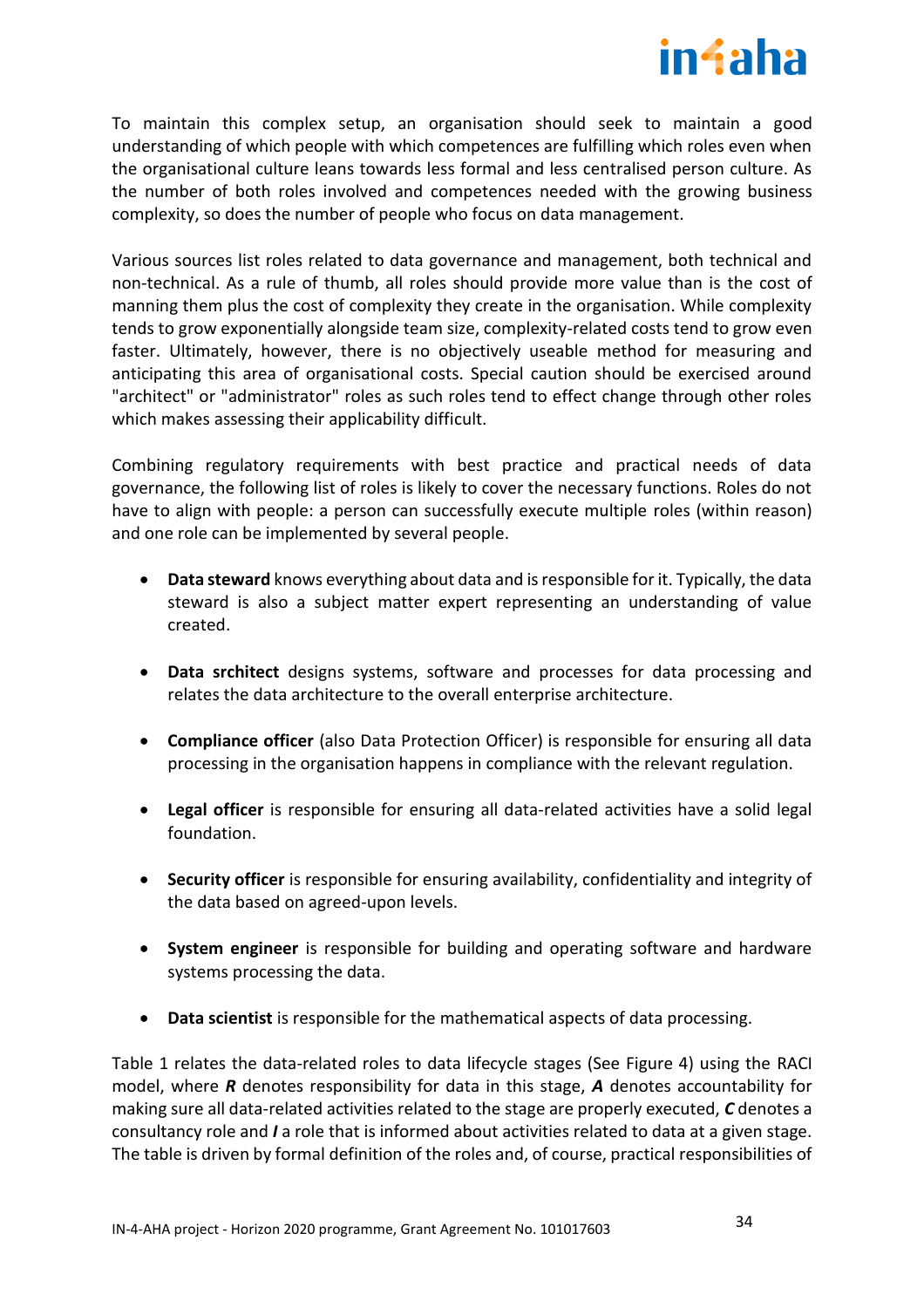

the roles can differ. It is important, however, to ensure all stages have exactly one role accountable for it.

|                           | Plan | enable<br>ఱ<br>Design | or obtain<br>Create | maintain<br>and<br>Store | Use | Ehnance | ō<br>Dispose |
|---------------------------|------|-----------------------|---------------------|--------------------------|-----|---------|--------------|
| <b>Data Steward</b>       | Α    | С                     | A                   | A                        | A   | A       | Α            |
| <b>Data Architect</b>     | R    | A                     |                     |                          |     | R       | I            |
| <b>Compliance officer</b> | C    | R                     | C                   | C                        | C   | C       | C            |
| Legal officer             | C    | R                     | R                   | I                        | C   | C       | $\mathsf C$  |
| <b>Security Officer</b>   | C    | R                     | C                   | R                        | C   | C       | R            |
| <b>System engineer</b>    | C    | R                     | R                   | R                        | R   | R       | R            |
| Data scientist            |      | C                     |                     |                          | R   | R       |              |

*Table 1. Responsibilities of data-related roles towards data lifecycle stages. Source:Authors.*

#### <span id="page-34-1"></span><span id="page-34-0"></span>5.2.2. Processes

#### *5.2.2.1. Organisational processes*

For legal processes the key recommendation is to start establishing these as early as possible in the process of setting up the data governance framework described in this guidebook. Quite often, legal processes are seen as a necessary evil to be bolted on to existing business processes. This will lead to frustration on both sides as well as diminish opportunities in process development. As described above, a successful data governance setup is an optimal balance between multiple conflicting factors. Since many of these factors are of legal nature, designing legal processes alongside the other data governance and management processes with both supporting each other would benefit finding that optimum.

Oftentimes, all that data-driven organisations do is data governance. However, the data governance model this guide describes can also be operated by a smaller section of a large organisation: a hospital might have a department offering data-driven care services or an insurance provider might have spun off their data analysis department. In such cases, it is highly recommended to link the risk management processes of the smaller organisation with that of the larger. A small team might not have the resources or the competences to engage in thorough risk management and the larger team can be tapped for support. And the risk folks of the larger organisation are likely to be happy to have a part of their risk portfolio under better control.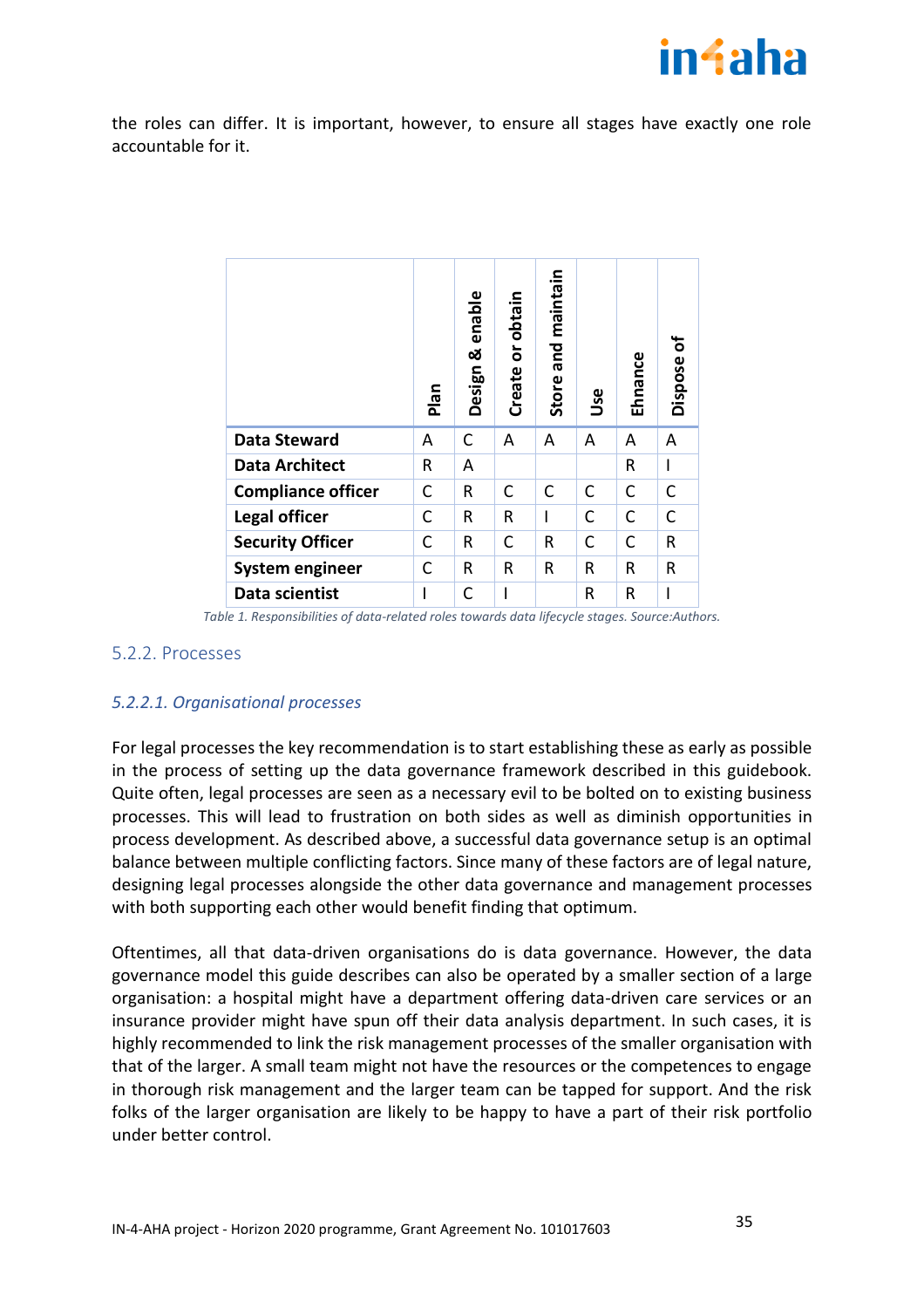

Regardless of how and by whom risk processes are designed, they should always involve regular testing of risk mitigation measures. Data flows of a dynamic organisation can easily be, at least partially, out of control and predicting which parts of the complex system are critical to the functioning of the whole is also tricky. Therefore, a routine testing procedure should be in place to test the system in various failure modes to understand, what parts of the data flows are not well maintained and whether these are critical to the overall system behaviour. Two types of testing are highly recommended:

- **Penetration testing**, where an external actor attempts to gain access to key systems of the organisation in live production environment. This testing method is preferred over static code analysis, system analysis and other methods (that of course have a purpose and should be performed, as necessary) as it provides concrete evidence of significance of vulnerabilities rather than a theoretical argument that can easily be contested.
- **Recovery testing,** where loss of either the entire information system or key parts of it is simulated with recovery attempted according to the pre-defined plan. Mere existence of a backup is not sufficient if the backup is stale, cannot be accessed, does not include required parts of the system, or takes unreasonable effort to deploy. Again, the goal of this testing method is to replace theoretical musings of a plan with concrete evidence of the crown jewels of an organisation being recoverable in case of catastrophic failure.

The risk processes in place in a data governance context should consider the inevitably high complexity of the system at hand. For complex systems human error and unfortunate alignment of several minor failures is a common source of a catastrophic failure. Also, such systems drift into unsafe states as the risk control processes themselves decay or separate from the reality over time. To handle such systems, a safety model called STAMP (Leveson, 2016) has been developed and should be taken into consideration when designing risk processes for data-intensive complex systems.

Compliance processes stem from a strategic decision an organisation makes about what they are compliant to. As stated before, being non-compliant to a regulation is not usually a worthwhile risk to be taken. But the organisation certainly can decide if they want to engage in activities subject to regulation. Among the vast array of decisions that will inevitably impact the compliance exposure of an organisation are questions such as which infrastructure provider to use, which server locations to use, which customers to serve, where to incorporate, what data fields to collect etc. Whereas in many organisations these decisions grow organically out of product decisions, they should be made explicit and clearly acknowledged as having a strong strategic impact.

An organisation can also stipulate compliance-driven limitations to activities in their business or data strategy. Another approach is to limit expensive and complex compliance exposure to a part of an organisation. One can for example imagine a dedicated subsidiary of an organisation receiving and analysing patient data and presenting the rest of the organisation with processed results that are sufficient for the core business of the organisation but are not subject to audits, heavy supervision, certification etc.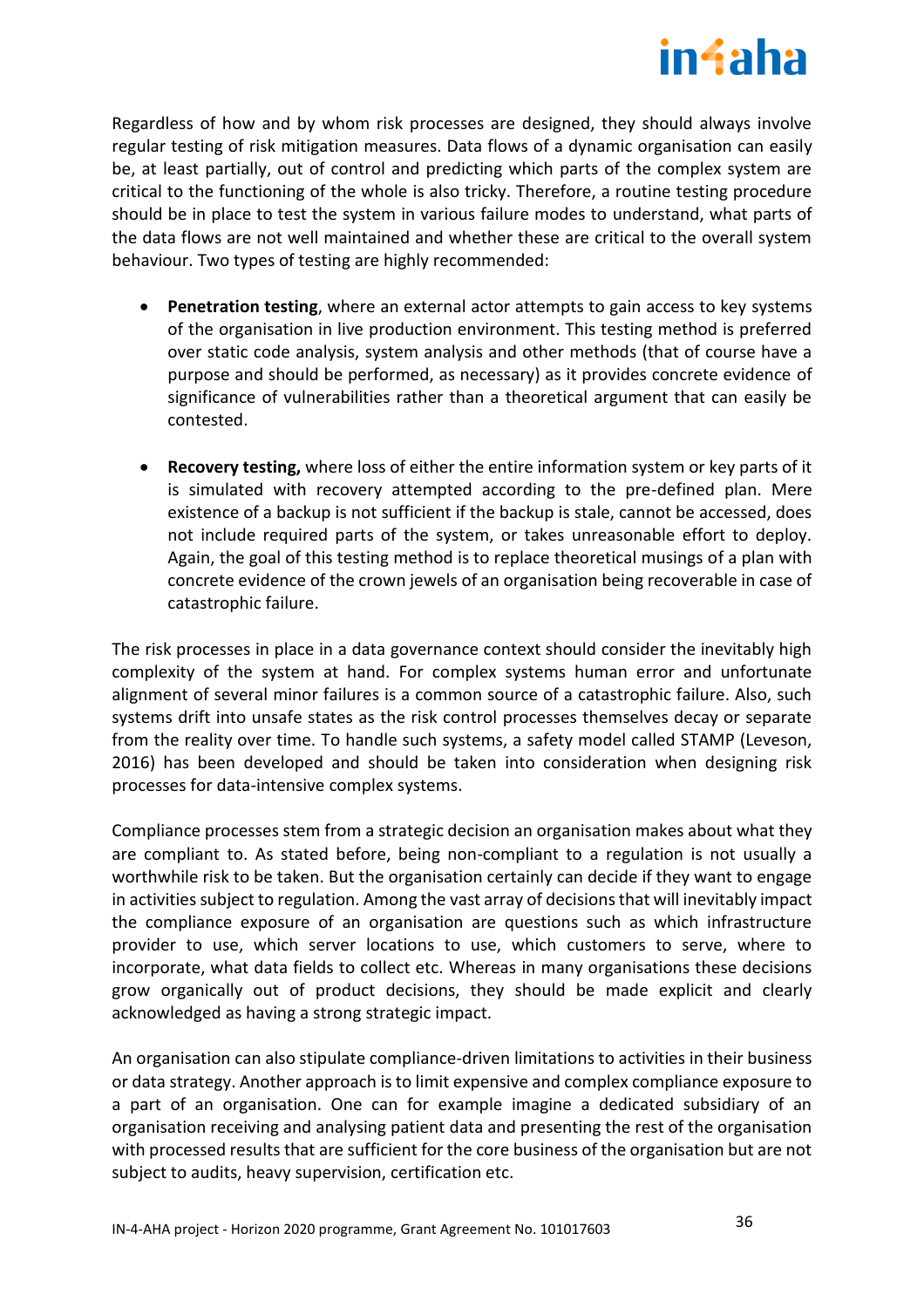

In an international environment, the question of regulatory priorities often arises. Even in EU, where data protection is regulated in an overarching manner, protection of health data is regulated by each country individually. It cannot therefore be guaranteed that any combination of the data subject, physical processing location, incorporation location, healthcare provider legal status and location etc. can be clearly resolved to a single regulation of a country. Thus, it is possible for different regulations to be in conflict. And, therefore, a clear process as well as capabilities must exist to make an informed strategy-aligned decision about which regulation to prioritise.

Even if various regulations are not in conflict, it can be complex to track, which data elements in which stages of their lifecycle are subject to which regulations of which countries. Therefore, it is advisable to link compliance processes with data mapping allowing to assure compliance based on not only data type but also attributes of data lineage such as location of data subjects, source of data, physical location of servers involved, types of operations performed etc.

Data control processes are basically about making decisions based on metadata and about metadata effectively answering the question of whether metadata indicates data to behave in an optimal manner and do we know enough about our data to make that decision. One approach to data control is to focus on system boundary having processes in place to maintain a clear understanding of all the ways data enters and exists the organisation. This allows a good perspective on data within the organisational perimeter in turn allowing to establish processes to control it.

In achieving control over data, risk management can be a useful and well-described resource if clear understanding of the level of control over data exists and is provided as input to risk process design.

## *5.2.2.2. Data-focused processes*

The two main data-focused processes are data architecture management and data quality management, both of which will be discussed below.

Data architecture defines the blueprint for managing data assets by aligning with organisational strategy to establish strategic data requirements and designs to meet those requirements (Dama International, 2009). This implies a separation between the model (i.e., the description or blueprint) and the actual implementation (i.e., the way data assets are managed). However, making sure that the blueprint does not differ too wildly from what happens in reality is one of the most important tasks of any architect.

Whichever definition is used, the approach taken should not differ significantly from the way the architecture of the organisation is thought about by decision-makers. Although communication is important, the main reason for this is, that it is hard to make conceptually different model align but align they must. Conway's law states that organisations design systems to reflect their communication structure (Conway, 1968). Therefore, designing data architectures not in line with how the rest of the organisation operates will create tension to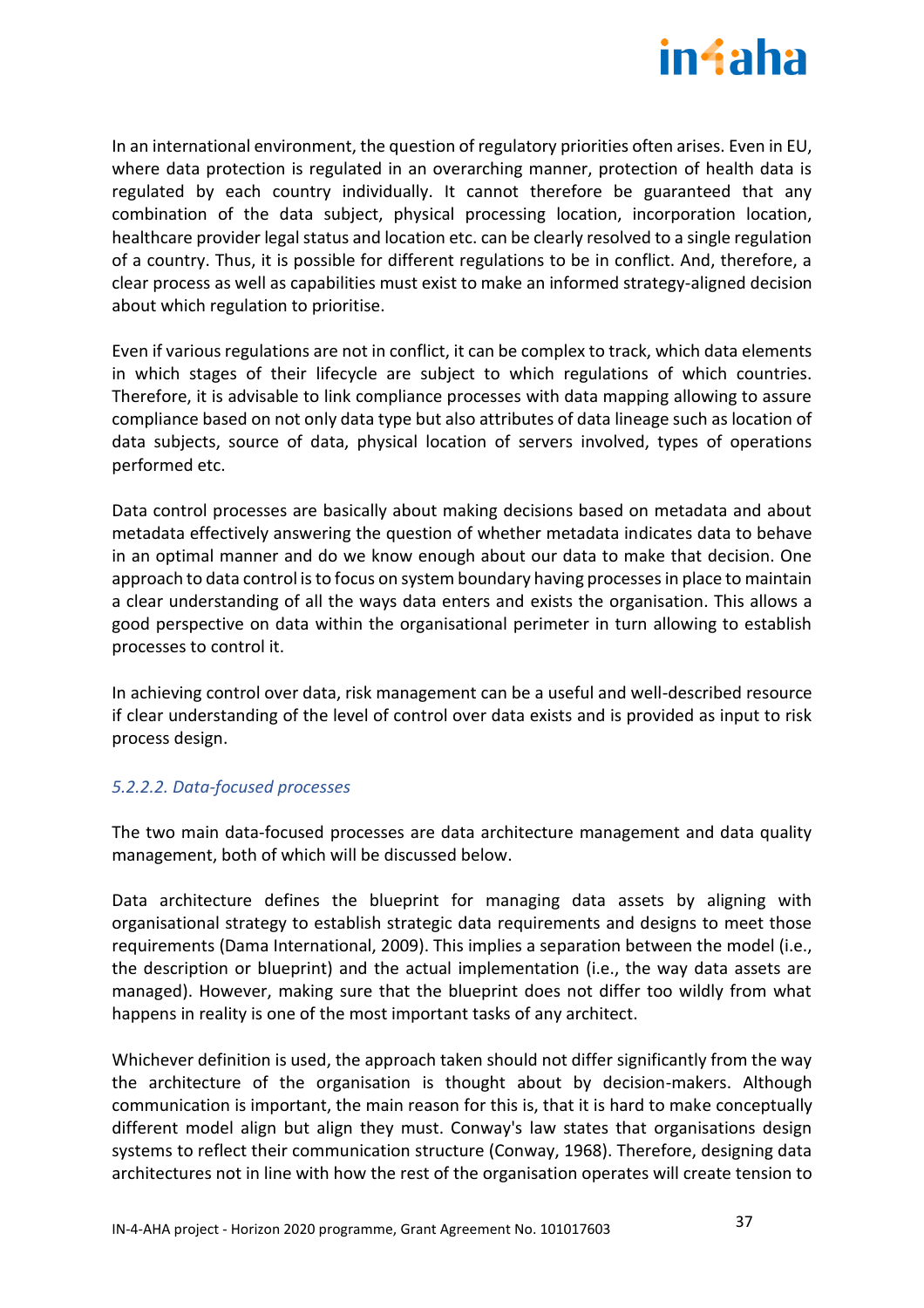

be released either by implementing a different data flow (potentially causing a departure from the blueprint) or by changing the organisation. The latter rarely happens.

When developing data architecture, one must heed the old maxim, that all models are wrong, but some models are useful. Architects love to design intricate beautiful structures and thus it is easy for them to go overboard with much too complex or detailed models. The target audience of the architecture blueprint and their needs should always be kept at the forefront with things kept as simple as possible. The latter can become an important factor, as an architecture blueprint is a liability not an asset. It requires constant upkeep that the organisation must be willing to pay for (See 5.1.) and the more complex the model is, the more expensive is going to be to keep it up to date and in line with the actual physical reality. Therefore, it is always advisable to err on the side of less detail, when in doubt.

Data quality is best addressed as high upstream, as possible, preferably at the point of data creation or acquisition. This simplifies data lineage management as well as data management in general. If a business process creating the data does not yield high quality data, little can be done downstream to fix it. Also, the question of data quality can become intertwined with business logic of the service offered. For example, if a data subject reports their heartrate to be 688 beats per minute, this is bound to be a data quality issue – the question then becomes whether a later, seemingly more "realistic" data entry, should be interpreted by the solution as a signal about the user's improved well-being or if the solution takes deviations and input errors into account.

In this, user interface design plays an important role: users need to understand, what data they need to give to generate high-quality data. If a user cannot find a non-compulsory field to fill in, they will not fill it; if they cannot find the button opening another section of the form, they will not fill it in.

For managing data quality, many sets of data quality attributes are suggested by various sources. In addition to picking the ones that best reflect what data quality means for your organisation, all attributes should also be accompanied by specific metrics to enable SMART goal definition. [Table 2](#page-38-1) contains some examples of data quality attributes and the metrics potentially associated with them.

| <b>Attribute</b> | <b>Sample metrics</b>                                            | <b>Description</b>                                                                            |
|------------------|------------------------------------------------------------------|-----------------------------------------------------------------------------------------------|
| Consistency      | variance, standard<br>range,<br>deviation, fit to a distribution | How stable the data is, to what extent it<br>behaves in a statistically predictable<br>manner |
| Accuracy         | standard<br>ratio,<br>error<br>deviation, noise levels           | How accurately the data reflects the<br>physical reality                                      |
| Completeness     | % of completed records                                           | To what extent one can expect the<br>required data to be there                                |
| Auditability     | % of altered data, % of<br>untraceable data                      | To what extent the data lineage is under<br>control                                           |
| Validity         | % of structurally valid records                                  | To what extent data corresponds to the<br>expected structure                                  |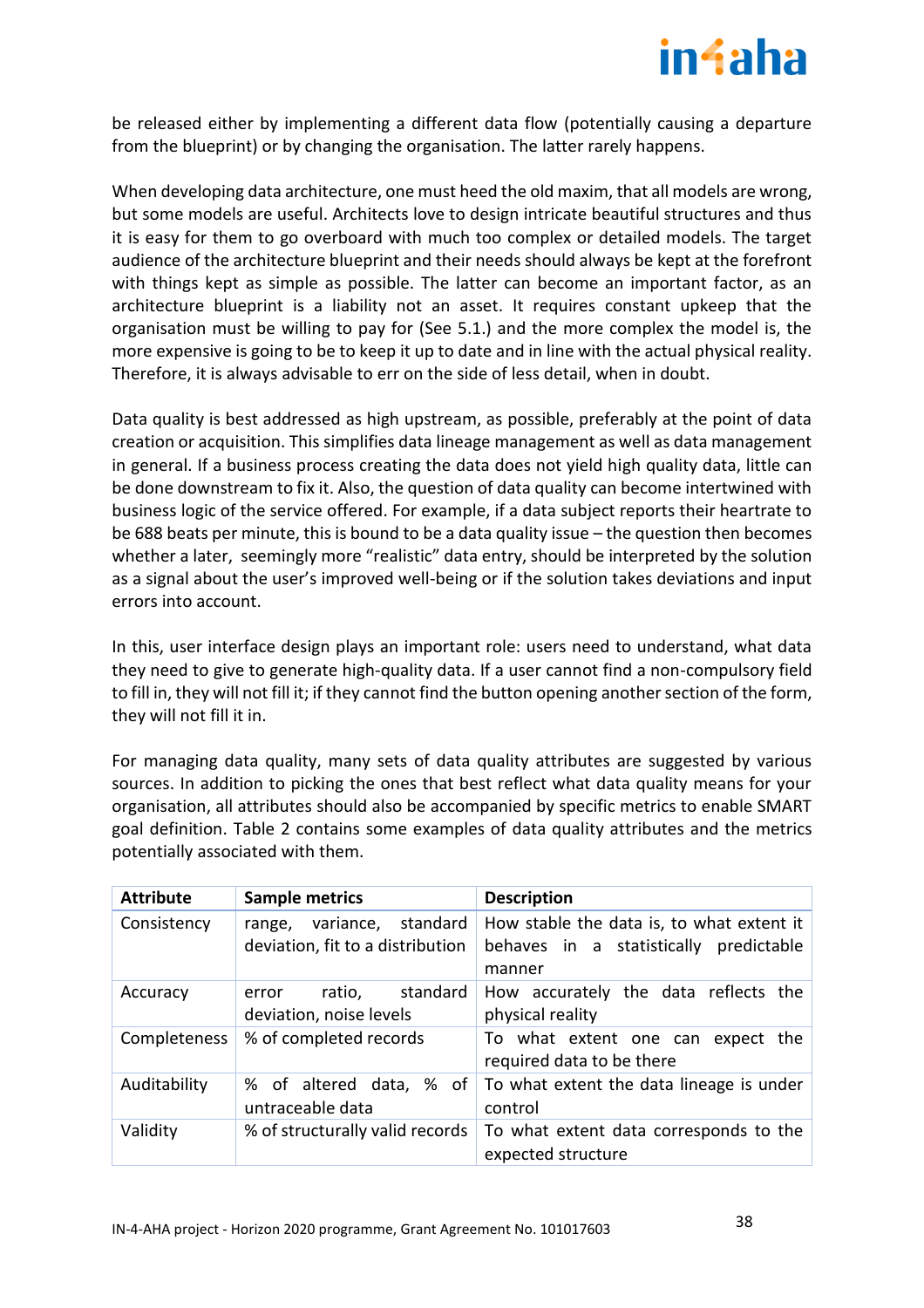

| <b>Uniqueness</b> | # or % of repeated records | To what extent the data describes unique<br>objects or observations                                |
|-------------------|----------------------------|----------------------------------------------------------------------------------------------------|
| <b>Timeliness</b> | variance                   | mean age of records, time $\vert$ To what extent the data reflects reality<br>rather than the past |

*Table 2. Examples of data quality attributes and the corresponding metrics. Source: Authors.*

<span id="page-38-1"></span>Data-focused processes will have to tackle the issue of semantics, i.e., the meaning a given data element carries. A given body mass index can convey both wealth and unhealthy eating habits in different cultural context while "blood pressure" can mean systolic and diastolic pressure measured in different ways. This can make communication difficult both between and within organisations.

To alleviate the issue, numerous standards and ontologies (the HL7 family, UMLS, WHO-FIC etc.) exist to create a common meaning to data, especially between organisations and information systems. Because of the complexity of the field and the inherent vagueness of the concept of "meaning", these standards tend to be complicated and, while often useful, can easily become overwhelming and lead to differences in interpreting the standard itself. It is thus recommended organisations implement the minimal useful semantics-related processes moving forward only with tangible gains in sight. Due to the multitude of the standards and complexity of their implementation, any data sharing plan should also involve a process by which semantic interoperability is assured between the stakeholders.

# *5.2.2.3. Metadata management*

Metadata management is a complex field because of its tautological nature: all data about data (including the results of the data tracing process) is also data and thus subject to the same managerial processes. This includes metadata creation about metadata. Thus, metadata management can be seen as implementation of the same data governance model with a different business value definition, strategy etc. Herein also lies a key recommendation on metadata management: assure it creates value and assure some of this value is directed back to developing metadata governance. The tangible benefits of metadata management should always exceed the expense of its creation and upkeep.

# <span id="page-38-0"></span>5.2.3. Tools and technology

The tools and technology an organisation uses for achieving and maintaining control over its data are very much dependent on:

- The data architecture and system architecture which, in turn, are dependent on the organisational architecture. For example, a siloed organisational architecture might require specific in-house data exchange platform to allow for different siloes to follow their own data management practices while allowing for the whole organisation to both execute its data strategy as well as fulfil its legal obligations.
- Data governance and management processes implemented. For medical applications, compliance processes usually have high importance and thus the required tooling needs to be very capable and potentially bespoke. For data analytics or brokerage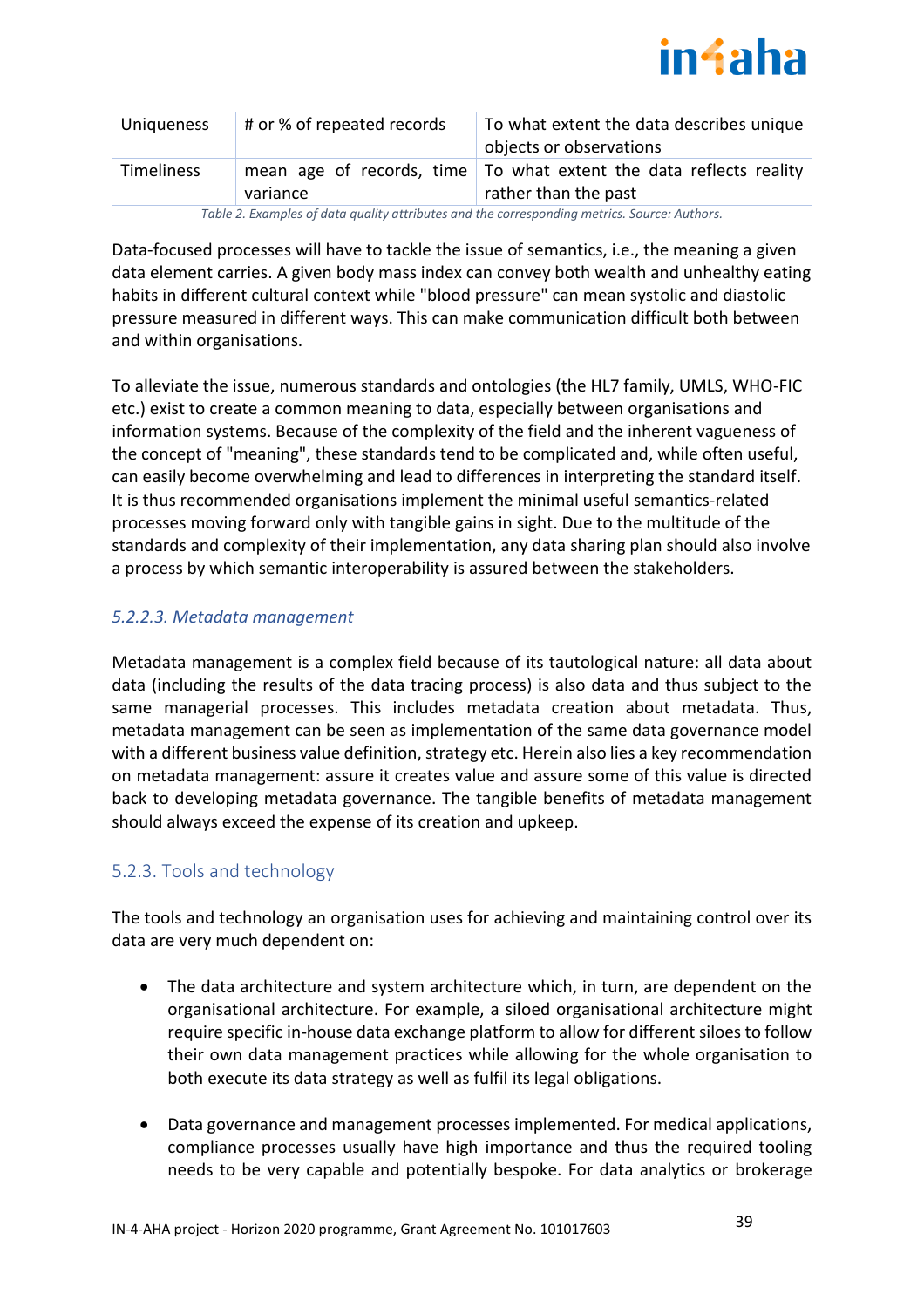

organisation, data lineage and integration tooling are of crucial importance and thus need to be extensively developed. One should avoid implementing tools simply because the best practice says so without being able to clearly articulate the benefits delivered (See also the CAPEX vs. OPEX discussion in [0\)](#page-30-1).

One of the key decisions to be made around tools and technology is a build vs. buy decision. Regardless of the circumstance, the combination of the two (acquire and modify extensively) is very rarely beneficial as it combines the downsides of both alternatives with little additional upside. In general, one should build tooling if the organisation has either superior understanding of the business process or is demonstrably capable of building a better tool for the job. In all other cases one should simply acquire the necessary tooling.

The second main decision on tools and technology is the question of lock-in. Although vendor lock-in is a known term, all technology decisions involve locking oneself into a given ecosystem of standards, practices, and stakeholders. For example, an open-source tool can be abandoned by its maintainer and prove costly to replace. Even following a well-known industry standard, like HL7/FHIR will make it difficult to move off it once the decision has had long enough to influence other decisions in the organisation. Thus, tools and technologies should be chosen based on which ecosystems surrounding them provide the best long-term value for the organisation.

# <span id="page-39-0"></span>5.3. Control

*Summary: The section provides practical guidance on implementing the concept of data control described previously. Special attention is given to metadata management and information security along with its sub-domains.*

*Lead questions: What risk management, mitigation and response mechanisms can be applied to your organisation? How do you assess and ensure upstream and downstream compliance, including standard data management requirements for procurement, contracts with vendors, data sharing agreements, cloud procurement, third-party development, and licencing transactions? What mechanisms can you implement to solidify your cybersecurity outlook and strengthen incident response?*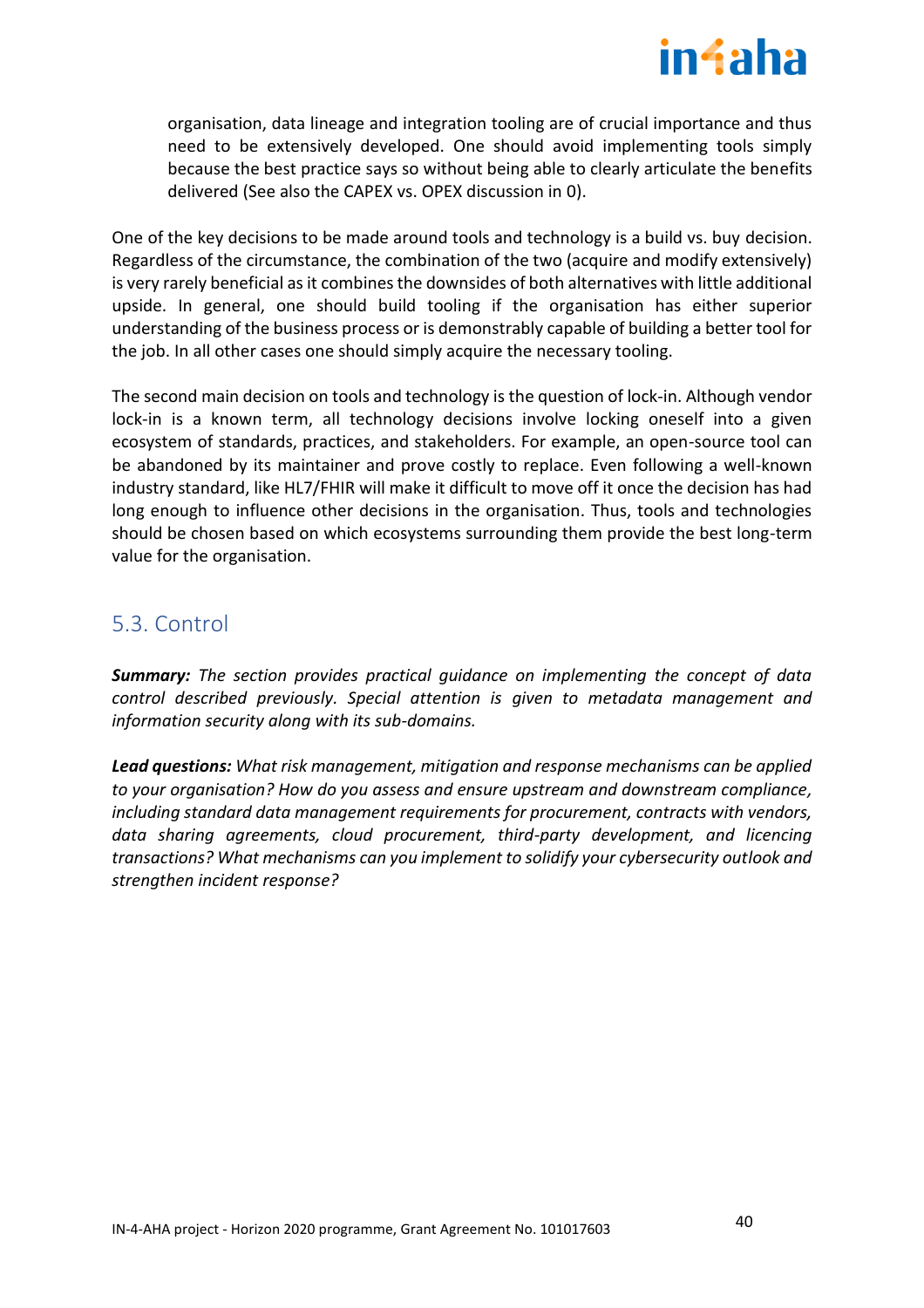# in4aha

## <span id="page-40-0"></span>5.3.1. Risk management

Risk management is a wide and specialised field often appearing impenetrable to a bystander. Indeed, the following does not seek to provide a comprehensive set of guidance on risk management as, almost always, the best guidance is to consult a specialist. To do so effectively, knowledge of the structure of the field (depicted on [Figure 6\)](#page-40-1) is useful. Risk management, as a field can be divided up for the context of data governance:

• **Risk management** deals with all risks (including, for example, risks stemming from its physical environment) an organisation encounters. Risk is defined as the impact uncertainty has on goals of the organisation and is measured as a function of probability of the undesired event occurring and the impact of it happening.



<span id="page-40-1"></span>FIGURE 6. FIELDS OF RISK MANAGEMENT. SOURCE: AUTHORS.

- **Information security** deals with risks related to information. Based on the hierarchy presented on [Figure 2,](#page-14-0) this involves all risks related to data, but is wider in nature. Somebody determining the number of people in the building by counting people entering and leaving is an information security risk but does not involve data.
- **Data protection** is a field focused on risks around regulated data and is thus adjacent to the field of compliance management. Regulated data is often regulated, because it is of interest to malicious actors, thus the overlap with cybersecurity.
- **Cybersecurity** is focused on information security risks related to malicious actors. Somebody forgetting a laptop with patient data in a bus is a data protection but not cybersecurity incident because regulated data is involved without malicious intent. Somebody stealing said laptop from the office is a cybersecurity incident due to presence of malicious intent. An information system being taken down by a denial of service (DDOS) attack is a cybersecurity but not data protection incident because there was malicious intent, a detrimental effect on information security (more precisely, the availability attribute), and no specific targeting of regulated data.

As per the definition of risk, all risk management depends on the goals of the organisation being well defined. If there is only a vague knowledge of what we'd like to happen, there cannot be specific knowledge of what we do not want to happen. Also, it is important to have the risk appetite of an organisation clearly established to tell acceptable risks from unacceptable ones. Both assume certain maturity, size, and resources from the organisation. As incidents unfortunately do not care about how mature an organisation is, a gap is usually created, where systemic risk management is not yet implemented but there are significant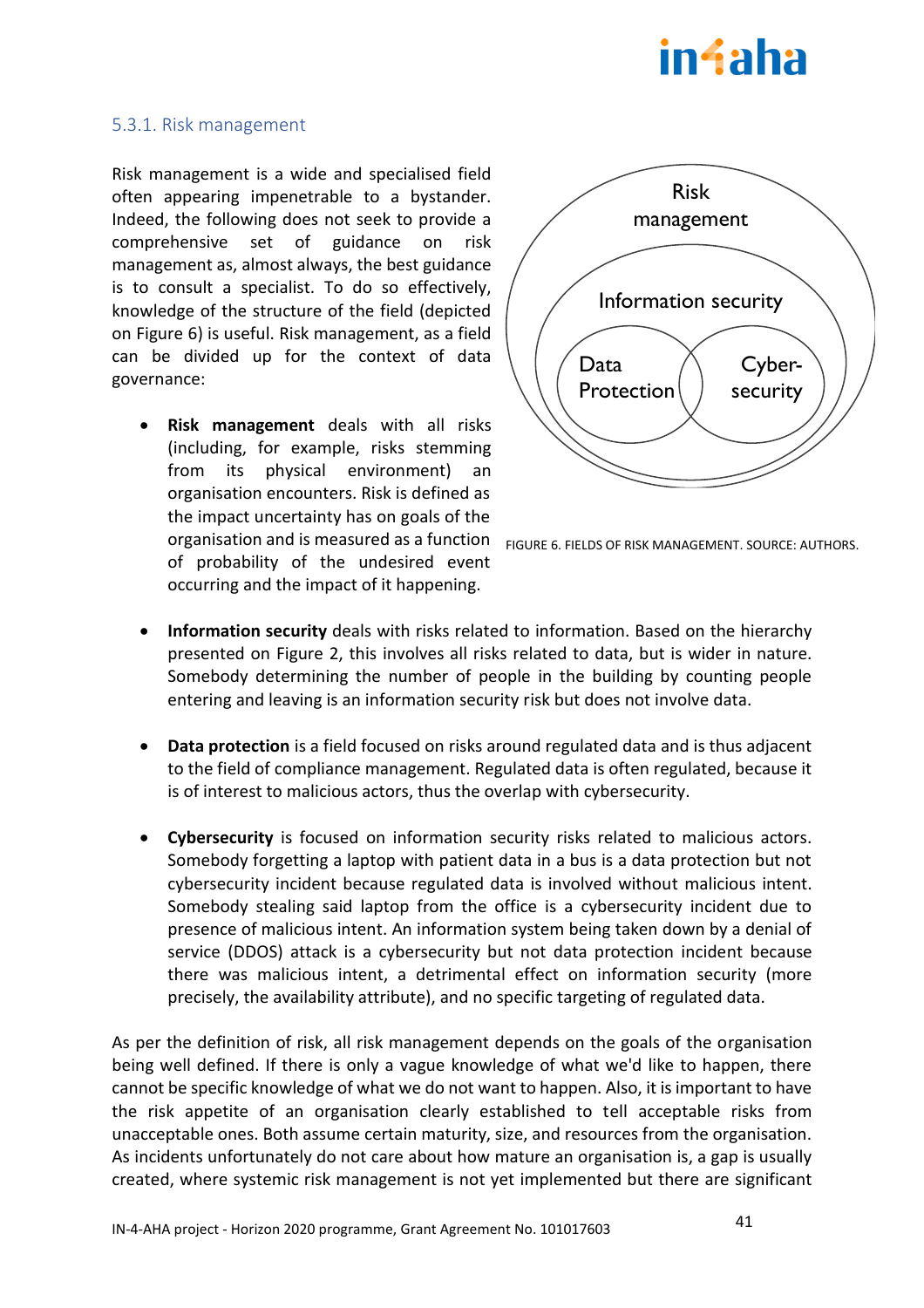

information and data assets present to be protected. In the early stages of an organisation or in strategically challenging environments, it is recommended to focus on data protection and focus on all mandated risk mitigation measures. This provides a stopgap until the organisation is ready to take on comprehensive risk management and mitigates compliance risks from the other.

The risk management process consists of the following steps:

- **Context establishment,** where the goals of the organisation, its environment, assets, level of control over data required, perimeter etc. are analysed. Establishing boundaries of the organisation is a crucial part of context creation as these define the scope of risks to be managed. As an example, there is a vast difference between a policy A that does not allow laptops containing patient data to leave company premises and policy B that extends the boundaries to any system that contains company data, thus leading to regular employee trainings on why they should never leave their company phones unlocked.
- **Risk identification,** where risks are identified.
- **Risk analysis,** where risks are analysed from their probability and impact perspective. Risk relationships are also identified. Typically risks form a tree-like structure, where a single undesired event happening is caused by several risks materialising that in turn require several circumstances to arise.
- **Risk evaluation**, where risks are compared to the acceptable baseline and a priority list of risks to be tackled is created.
- **Risk treatment**, where risk treatment measures are put in place after choosing the risk treatment method from among **avoidance** (decide not to do the risky thing), **mitigation** (decide to put additional measures in place to reduce the probability or impact of a risk), **transfer** (decide to share the risk with somebody else by, for example, getting insurance) or **accept** (decide to do the risky thing anyway to get the benefits).

All steps described above are subject to continuous monitoring and review as well as communication and consultation with the members of the organisation. Regular monitoring ensures risk management to keep on top of inevitable changes in the organisation and its environment.

# <span id="page-41-0"></span>5.3.2. Information security

The section outlines main approaches to information security (ad-hoc, standards-based, architectural) and refers to main information security standards and frameworks relevant in the health sector. An emphasis is put on the idea of holistic information security: it is the organisation along with its hardware, software, and people, that is either secure or insecure rather than just software. Practical guidance on managing the three aspects of information security (availability, confidentiality, and integrity of data) is given.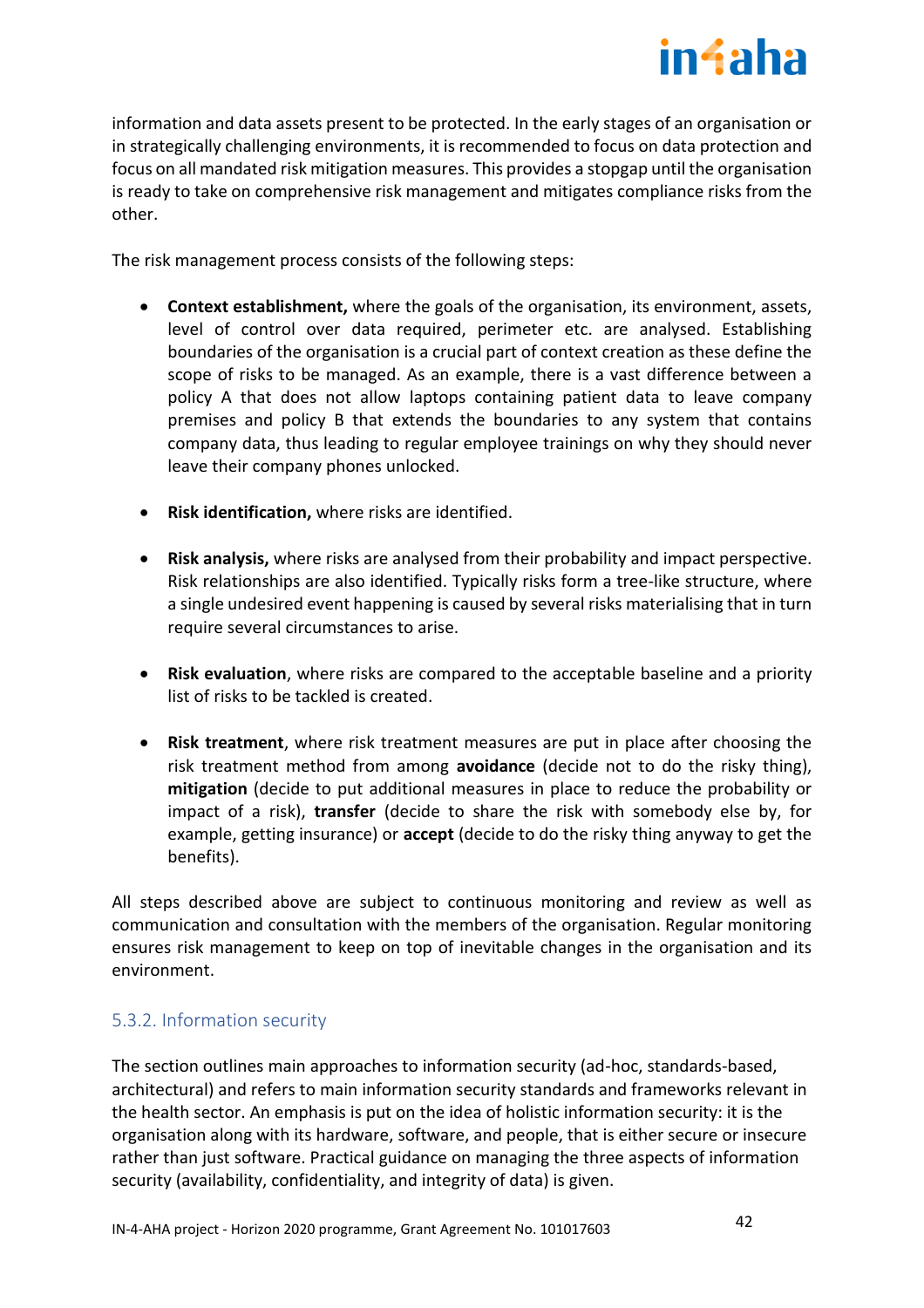

Information security in the data governance context can be seen as managing three attributes of data: availability (can we access our data?), confidentiality (can unauthorised parties access our data?) and integrity (has the data been changed?). This implies the ability to measure these attributes for any given dataset as well as desired attribute levels having been set. Health data has commonly high requirements for integrity (changing somebody's blood type can be lethal) and confidentiality with availability varying depending on application area (secondary data analysis can be delayed without consequence while the ER team must have immediate access to allergy records).

The single most important practical understanding of information security is, that security is an emergent property of the entire organisation consisting of people, software and the physical infrastructure containing both. An emergent property is a property that only comes to light when individual elements are combined: both children and hammers are usually considered reasonably safe whereas their combination is not. Therefore, any approach to information security must consider all three elements which organisations are made of, to have a chance of success. For this reason, information security is a leadership challenge first, managerial challenge second and finally a technical challenge.

Secondly, nobody seeks to build insecure systems, neither software nor organisations. It is over time, as both organisations and their environment gradually change that their combination gradually becomes insecure. Therefore, any approach to information security must contain a mechanism for assuring things are secured continuously.

There are three main ways an organisation can tackle information security. Firstly, information security can be based on an established standard. These standards vary in scope, methodology and application area but can allow an organisation to be sure all the necessary boxes have been ticked and prove that to be true via an audit process.

*The most common information security standard is the ISO 27000 series of standards, where ISO 27001 covers information security management and ISO 27002 provides security techniques in terms of controls to be placed in the organisation. ISO 27799 applies the latter in healthcare. In addition, IEC 82304 provides requirements to manufacturers of health software products designed to operate on general computing platforms.* 

Besides ISO/IEC standards, various trade bodies and commercial entities have developed their own sets of standard operating procedures. Most notable of them is the CIS Cybersecurity Framework developed by SANS institute. Finally, many national security standards exist, that are either required in health sector or have special subsections dedicated to it. The two most notable are the Grundschutz and NIST, applicable in Germany and US respectively. Because of their comprehensiveness and versatility, these standards have been applied in other countries in part or in full or have been used as a basis for developing national standards. The main challenge is to adhere to the chosen standard without letting it turn into a formality.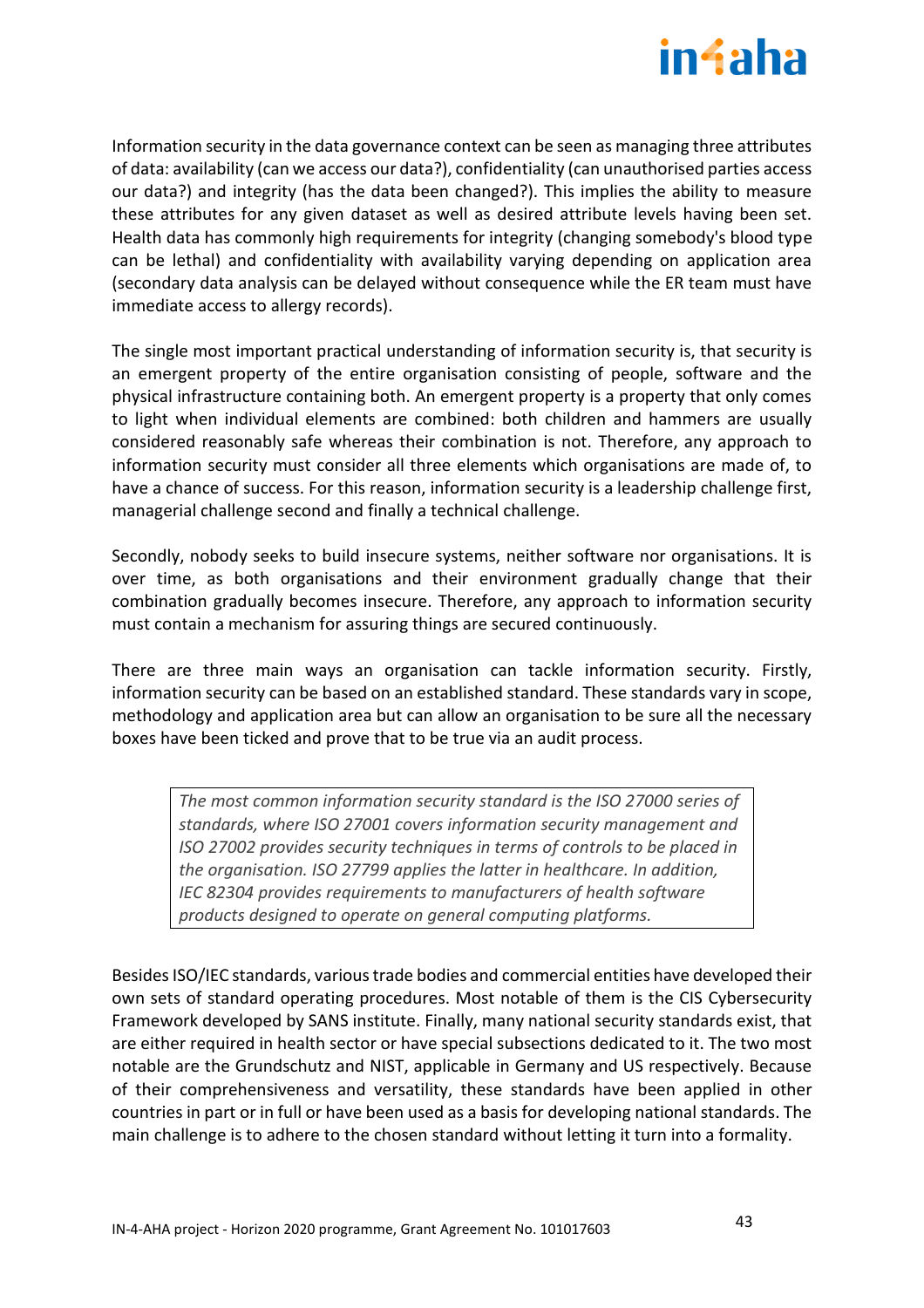

Secondly, organisations can take a simple ad-hoc approach conducting risk analysis and implementing measures based on expert opinions, intelligence gathered and practical needs. The key downside of this approach is, that it is hard to tell, if and how sensible the processes and controls in place are. When implemented properly, ad-hoc information security can be more effective, than any standard implemented blindly. The key question here is, how can the organisation be sure, if theirs is done "properly". Implementation of this approach depends heavily on expertise of the information security personnel in place and the ability and willingness of the rest of the organisation to take their input seriously.

Thirdly, organisations can take the architectural approach focusing on designing organisational systems that are inherently safe. In this setting, the question is not "how can we make system X secure?" but "how do we design a system where security of system X matters the least?". One of the most widely known architecture-driven methods STAMP (referenced above) stems not from information security but from system safety. This method is centred around placing controls around potentially unsafe system components and then placing controls around *that* considering all the ways in which the controls can fail.

The organisational approach to information security can be applied in conjunction with other approaches as it can significantly ease their implementation by, for example, careful modularisation of the system in question. Implementing architectural information security implies a reasonably mature and reasonably skilled architecture capability.

# 5.3.2 1. Data protection

Data protection is, by definition, an area tightly linked to fulfilling responsibilities stemming from applicable regulation. The key regulations in the health sector in the EU context and their main requirements are described in [0](#page-51-1) below. While the regulations contain their own principles and requirements, following a few key guiding points will make data protection easier and minimise risk:

- Always have a legal basis for processing regulated data. No piece of regulated data should touch the information systems of an organisation without it having a good legal reason to do so regardless of whether it stems from a contract, a consent given by the data subject or regulation. This allows all regulated data to be governed to have a clear set of requirements to which they must be compliant.
- Ensure downstream compliance. Whenever data moves between information systems or between organisations, the source of data should make sure the data recipient is equipped (both compliance-wise and practically) to take care of it. Within an organisation, this principle makes sure data lineage is not broken and that regulated data is perceived as such throughout its journey through the organisation. Between organisations this principle protects the data subjects (i.e., customers of the organisation) and allows the responsibilities of parties to be clearly formulated.
- Assess upstream compliance. Whenever receiving data from another information system or a third party, the legal basis of data processing, level of compliance etc. should be assessed by the receiver. This allows to reduce errors from misclassification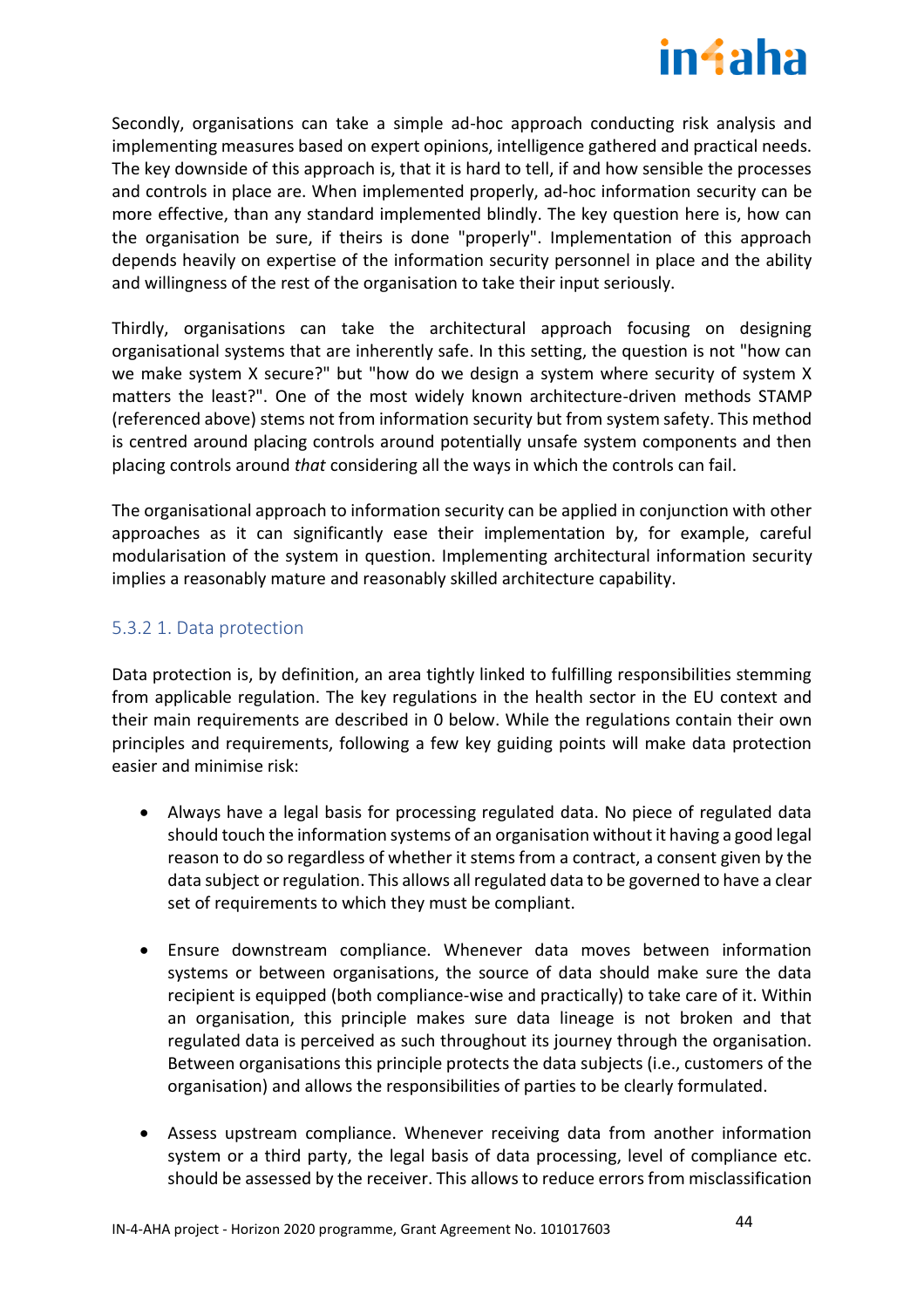

of data and provides a good input for data governance processes including data tracing. However, it also allows for more accurate risk management by identifying incoming data that might have been collected without a proper legal basis, might have been unduly altered etc.

• Make policies available to data subjects. Documents guiding data governance in the organisation should be made public and easy to find for current or potential data subjects. This creates transparency underpinning trust between the organisation and the data subjects but also fosters accountability within the organisation.

# 5.3.2.2. Cybersecurity

[Figure 7](#page-44-0) depicts main cybersecurity terms and their relationships. The key message here is, that there is a long chain of events leading to a loss: a vulnerability creates a threat that an attacker can utilise to breach an organisation leading to a penetration that, via a compromise, can lead to a loss. From one hand, this means that when a chain can be broken at one point, loss will be prevented. For example, if we can deploy PR function in the right way, it can reduce the number of people willing to conduct an attack and subsequently reduce losses. From the other hand, there are so many available combinations for each of the links in the chain starting from vulnerabilities, that a successful chain is always likely to be found. This is the reason there are no impenetrable systems. A determined attacker will always gain their prize.



*Figure 7. The chain of loss occurrence. Source: e-ITS Risk Management Guide, ISO/IEC 2382:2015*

<span id="page-44-0"></span>Observe that the links in the chain of loss occurrence are very different by nature combining disciplines from cryptography and software engineering (vulnerabilities) to communication (either communicating oneself as a target to attackers or not doing so) to economics or politics (the reason a compromise is beneficial to an attacker). Cybersecurity is therefore a cross-disciplinary domain: all training, exercises, incident response protocols etc. should always encompass all the relevant parts of the organisation rather than just technical personnel. No spokesperson ever drawing public ire on the organisation or making statements about the organisation being impenetrable is a very useful cybersecurity measure.

Especially for smaller organisation, it is important to understand the extent to which each link in the chain of loss occurrence can be monitored and incidents responded to. The acceptable risk levels stated should be on par with what the organisation can afford. It is advisable to outsource some of the effort by joining local cybersecurity communities and contributing to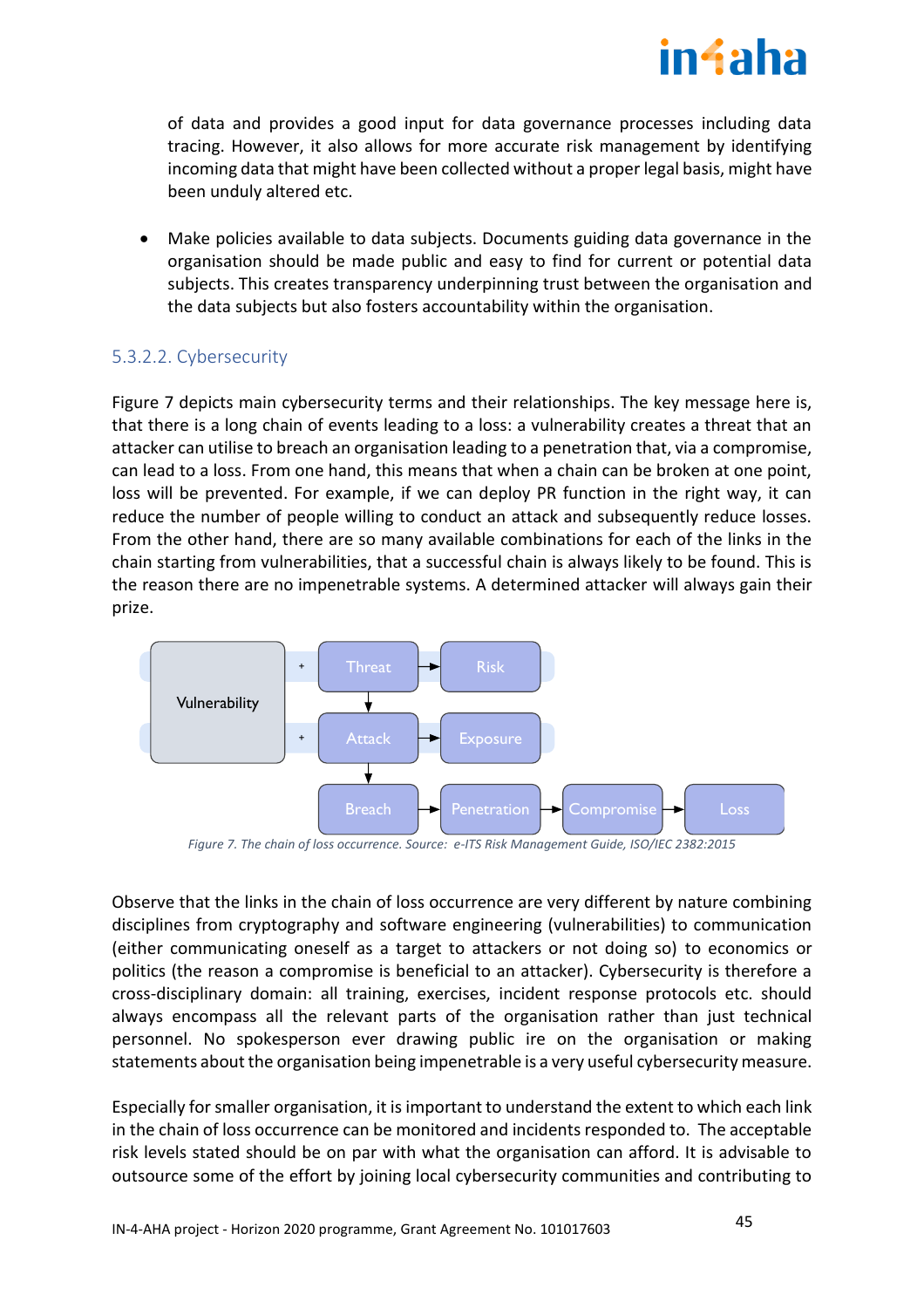

joint exercises. As a part of a bigger community, the chances of learning about relevant emergent threats on time or being able to field a breach are much higher as part of a network of trusted specialists.

Although cybersecurity is a deep and complex field, some measures to be taken are specific to protecting health data:

- **Minimisation.** As discussed previously, data is a liability. The less data there is, the less data must be governed and the smaller the risks. Not just data as a whole should generate more value than it takes to govern it, but the same is true for all data elements. Since risk is a significant source of cost, data minimisation is an important cybersecurity measure. It also makes sense to minimise not only the data itself but its usefulness to an attacker. If, for example, there is a need to cluster but not filter data by a post code, there is both no need to store the complete address and the post code can be obscured by a one-way function.
- **Anonymisation**. Anonymisation allows, in theory, to make health records anonymous by removing references to the data subject. Strictly speaking, there are two separate techniques: anonymisation, that removes all references to the data subject and pseudonymisation that replaces the data subject reference using a one-way function. The techniques can be applied if the data does not need to be linked back to its subjects e.g., for use in self-service systems. However, anonymisation does not prevent data from being re-identified by cross-referencing it with other data sources, applying machine learning techniques or using cluster analysis. Therefore, usefulness of anonymisation depends on how the acceptable risk level relates to the belief, that the captured data can be re-identified at any point in the future using any dataset available at that point.
- **Encryption**. Encryption makes data-at-rest (i.e., data that is statically stored) unreadable by anyone without the decryption key. Encryption is a useful technique to protect sensitive datasets but has two significant caveats. Firstly, data must usually be decrypted to be used. Hence, usefulness of encryption depends on the security of all systems that can read the decrypted data. Secondly, an attacker with access to the system can still extract the encrypted data and then proceed to attack its encryption at their leisure. These attempts are likely to succeed eventually, as all cryptography becomes weaker over time – not just because bad actors are continuously working to uncover weaknesses, but also because the computation power of hardware increases exponentially, thus making it more likely for brute force attacks to succeed. Hence, for encryption to be useful, usefulness of the encrypted data must decay faster than cryptography used**.**
- **Separation.** Separation can be seen as a combination of minimisation and anonymisation: data is split up between several individual systems in a manner that makes the data shards useful for their individual applications but requires the attacker to breach multiple systems to assemble a useful dataset. For example, instead of a central database containing a name, weight, and height of a data subject three separate individually protected databases can be envisioned with one containing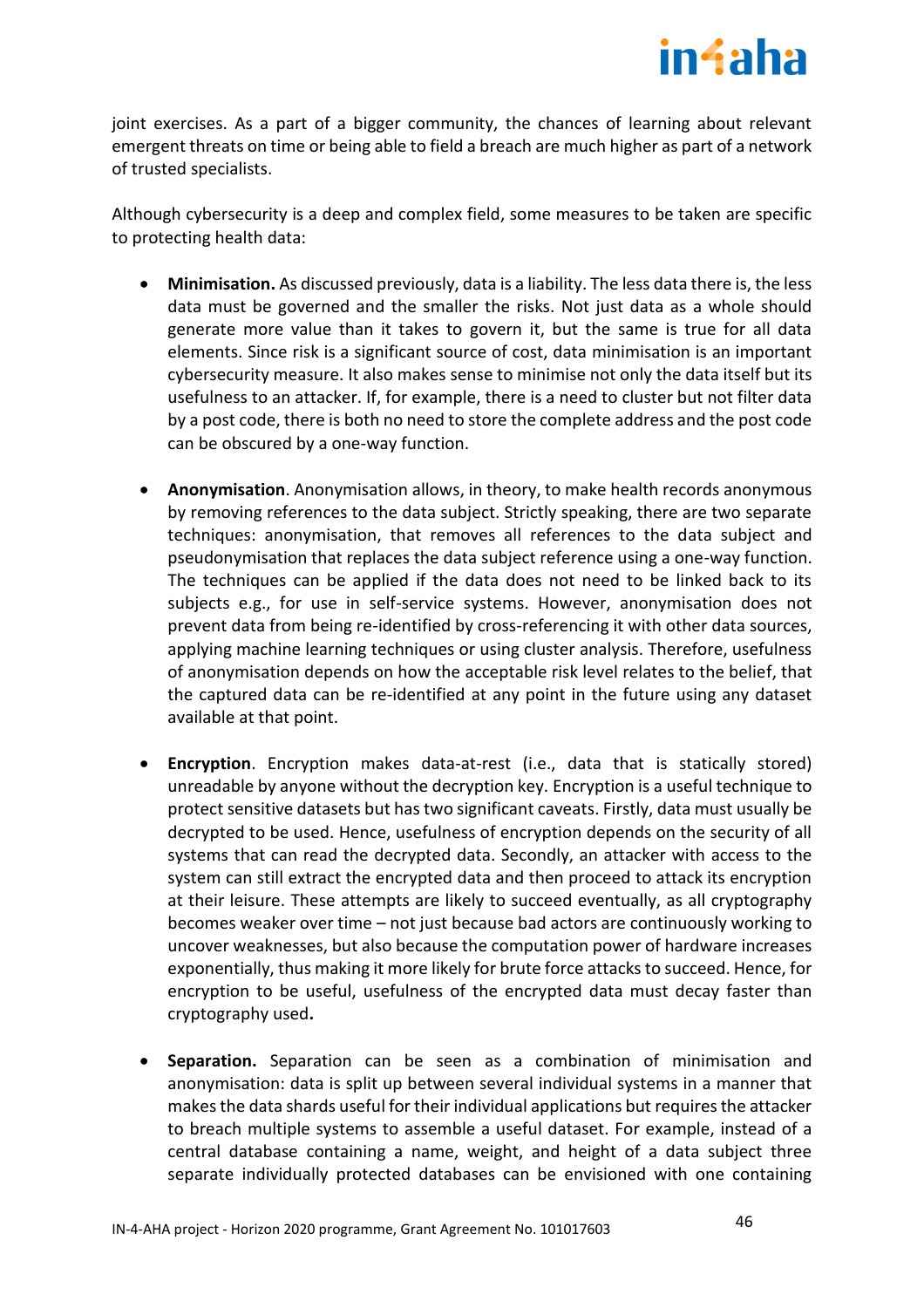

names, the other weights and the third one weights of the data subjects. Statistical analysis is possible for both weights and heights of data subjects, but an attacker would need to breach all three systems to gain information on the body mass index of the data subjects.

# <span id="page-46-0"></span>5.4. Data Management

*Summary: Data management, especially in a complex environment like healthcare, is not an endeavour limited to a single organisation nor does data management happen in a vacuum. Therefore, the second chapter of the practical part of the guide focuses on main interaction points between the data management structure described above and the surrounding context. In the context of active and healthy aging, however, several specific infrastructure elements are frequently needed and are thus discussed below.*

*Lead questions: What role can flexible and open data management play in your business model and external relations? How do you best set up data sharing mechanisms? What legal implications can the use of AI have for your organisation?* 

All regulated data being processed should have a legal basis for doing so. One way to gain that legal basis is to ask the data subject for the consent. According to GDPR, the consent to process data should be given by a clear affirmative act of the user and, if there are several purposes for processing data, they all require a separate consent – see also (European Commission, 2016). To ensure all data items have such a consent attached, to keep track of the different types of consents through data lineage and to allow the data subject to revoke their consent, a consent management system (be it a human-based, paper-based, or digital one) is often necessary. The consent system becomes especially critical, if the organisation allows third parties to access data based on the consent of the data subject.

Such a consent management system can range from a simple database recording consent events to a full-blown consent workflow with complex third-party integrations. From the data governance perspective, the consent system should at the very least allow each consent issued to have a specific identifier, that can be processed along with the data item and provide the facility to confirm validity of a consent by that ID. As consent revocation is a relatively rare occurrence, oftentimes a reverse system is useful, where the consent system broadcasts a list of revoked consents so that data processing systems can act accordingly.

Often, data processors have either a commercial interest or an obligation to publish open data. Open data usually means data that is publicly available without undue barriers for access. This definition does not rule out authenticating counterparts accessing the data nor does it prevent data providers from issuing license terms along with the data. The following principles should be followed whenever publishing open data:

• Conduct a thorough impact analysis on the process of publishing a dataset for assessing the risk and proposing mitigation measures for cases where data can be reidentified at some point in the future, and only publish datasets with a suitably low risk level.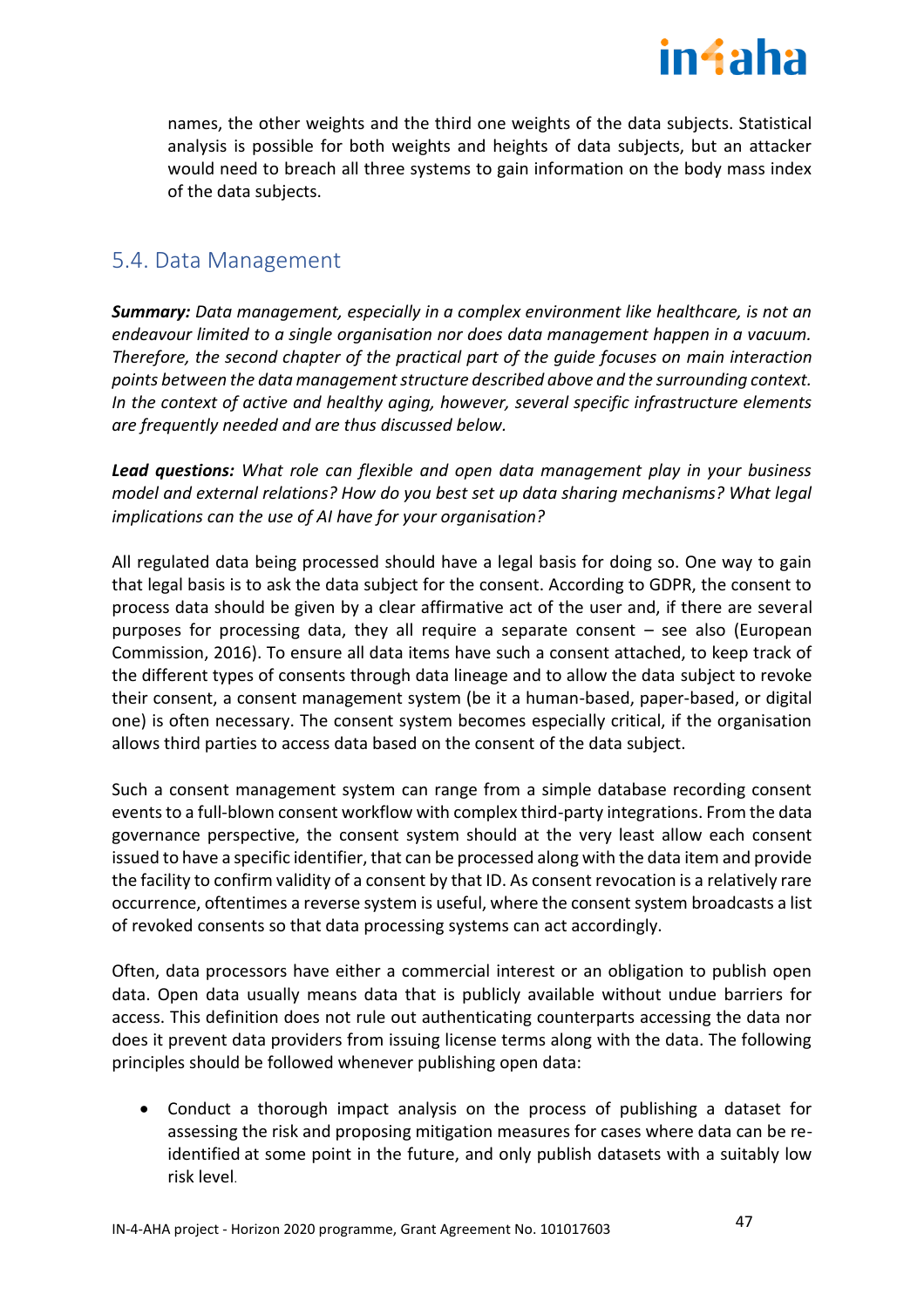

- Always provide a license by combining current best practice in your legal context with your requirements in terms of rights to change or re-publish the data, commercial use of data or the requirement to publish derivative datasets.
- Prefer API-based access to publishing static datasets to ease data re-use and assure freshness of the results.
- Publish thorough documentation on both the API (or file format) and the semantics of the data along with the dataset. Keep the documentation up to date.
- Publish thorough metadata of the dataset including data lineage.
- For open data sets requiring authentication, use standard JWT tokens. JSON Web Tokens are an open, industry standard RFC 7519 method for representing claims securely between two parties.

EXAMPLE: Template for DPIA - Data Protection Impact Assessment. Source: Information Commissioner´s Office, UK

- 1. **Describe the nature of the processing:** how will you collect, use, store and delete data? What is the source of the data? Will you be sharing data with anyone? You might find it useful to refer to a flow diagram or other way of describing data flows. What types of processing identified as likely high risk are involved?
- 2. **Describe the scope of the processing:** what is the nature of the data, and does it include special category data? How much data will you be collecting and using? How often? How long will you keep it? How many individuals are affected? What geographical area does it cover?
- 3. **Describe the context of the processing**: what is the nature of your relationship with the individuals? How much control will they have? Would they expect you to use their data in this way? Do they include children or other vulnerable groups? Are there prior concerns over this type of processing or security flaws? Is it novel in any way? What is the current state of technology in this area? Are there any current issues of public concern that you should factor in? Are you signed up to any approved code of conduct or certification scheme (once any have been approved)?
- 4. **Describe the purposes of the processing:** what do you want to achieve? What is the intended effect on individuals? What are the benefits of the processing – for you, and more broadly?
- 5. **Describe compliance and proportionality measures**, in particular: what is your lawful basis for processing? Does the processing actually achieve your purpose? Is there another way to achieve the same outcome? How will you prevent function creep? How will you ensure data quality and data minimisation? What information will you give individuals? How will you help to support their rights? What measures do you take to ensure processors comply? How do you safeguard any international transfers?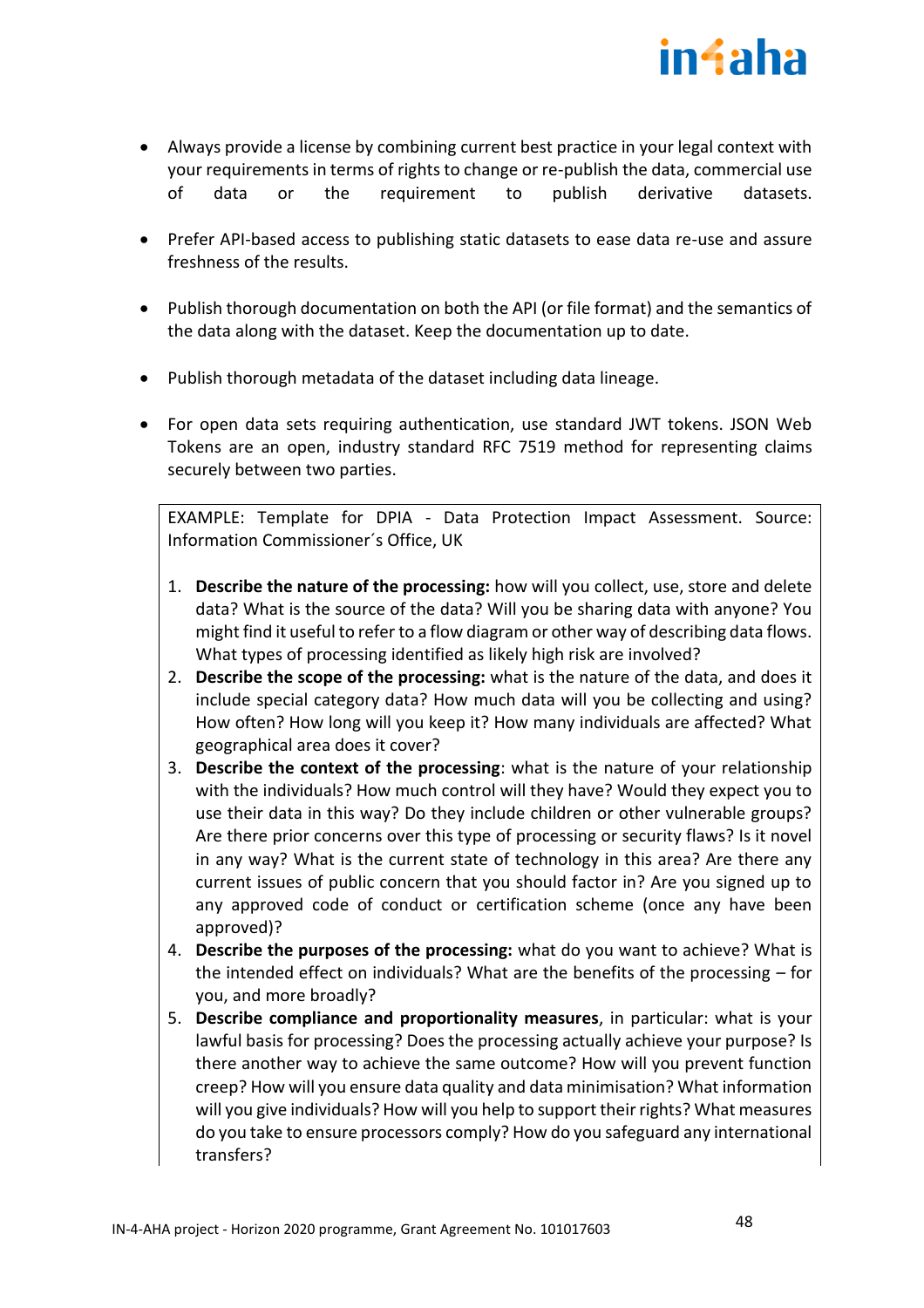

- 6. **Identify and assess the risks:** describe source of risk and nature of potential impact on individuals. Include associated compliance and corporate risks as necessary.
- 7. **Identify measures to reduce risks.**
- 8. **Record the outcomes of assessment.**

Sharing non-open data is a subset of sharing open data in a sense that it also involves sharing data with third parties but limits whom the data is shared with. The same principles apply, as for open data, but there are severe limitations caused by the need to firmly secure the data exchange.

Firstly, a standardised data exchange or interoperability platform might already exist in your context, be it a national interoperability platform, a healthcare data exchange, or a combination of both. Use of an existing platform is always preferable to figuring out and operating all the security details like certificate expiry, key rotation etc. Secondly, assure all data sharing has a solid legal basis and that the data recipient has the right to process the data received. This might be necessary to be stipulated in a contract between the parties (see 5.5.3).

*To provide a seamless care journey, it is important that relevant technologies in the health and social care system are interoperable, in terms of hardware, software and the data contained within. For example, it is important that data from a patient's ambulatory blood glucose monitor can be downloaded onto an appropriate clinical system without being restricted to one type. Those technologies that need to interface within clinical record systems must also be interoperable. Application Programme Interfaces (APIs) should follow the Open API Best Practices, be documented and freely available and third parties should have reasonable access in order to integrate technologies.*

*Good interoperability reduces expenditure, complexity and delivery times on local system integration projects by standardising technology and interface specifications and simplifying integration. It allows it to be replicated and scaled up and opens the market for innovation by defining the standards to develop upfront. (Source: NHS, Digital Assessment Criteria-DTAC)*

Artificial Intelligence (AI) is an important way in which data can be managed to create value. The acronym is sometimes also said to mean "Augmented Intelligence" to denote the fact, that the AI is merely an extension of human intelligence and not intelligence in itself. The key properties of AI to be mindful of are:

• AI, as a mathematical construct, is fundamentally impartial, but the training data it is fed, the target functions etc. can be biased either deliberately or by accident.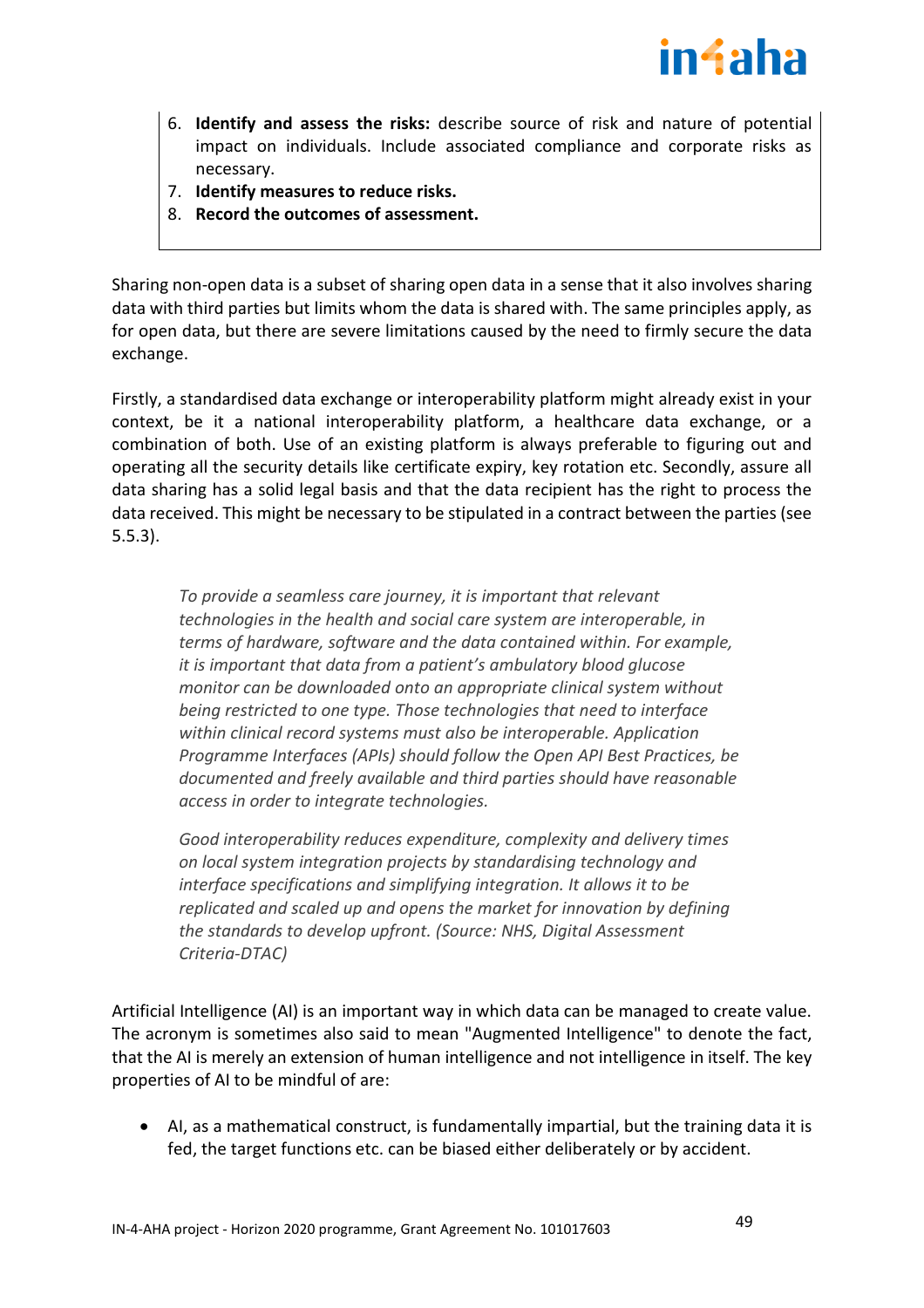

- AI is emergent in nature. Under the hood, it consists of a mathematical structure and a set of parameters continuously adjusted to give the "best" (for some meaning of the word) output for a given input. Thus, the results emerge when two separate sets of data are simultaneously fed into a mathematical structure. The system is usually complex enough for it to be at least somewhat unpredictable as to what the output of the system is going to be for a given input. Also, there is no algorithmic explanation as to why an incorrect result was given. For a regular computer program, the program logic can be analysed, and explanation devised, but for AI we mostly only know that the mathematics yielded an incorrect result for this input.
- From the legal perspective, AI requires caution. For example, the GDPR Article 22 requires data subjects not to be subjected to decision-making based solely on automated processing which "... produces legal effects concerning him or her or similarly significantly affects him or her" (European Commission, 2016).

# <span id="page-49-0"></span>5.5. Context management

*Summary: This section offers a brief excursion into surrounding aspects that affect your ability to implement your vision of data governance. These factors include the use of cloud infrastructure, the nature of different risks, and effects of various legal environments.*

*Lead questions: Do the benefits of cloud infrastructure outweigh the risks for your organisation and associated business models? To which legal frameworks will you have to pay particular attention to ensure compliance?*

# <span id="page-49-1"></span>5.5.1. Infrastructure

Although managing technical infrastructure is not part of data governance in this guidebook, managing data requires significant amounts of infrastructure to process and govern. Modern data management infrastructure is mostly cloud-based. In the rare case private infrastructure is justified, that too will be fundamentally based on cloud infrastructure.

The main benefit of public cloud services is, that they abstract and scale up the unsightly parts of infrastructure management. This can easily lead for the cloud customers to lose sight of the fact that there is no cloud, there is somebody else's computer others area allowed to use. This significantly alters the risk profile of infrastructure. Most of the risks are (usually) acceptable but need to be considered nevertheless:

• The customer of cloud computing is fundamentally not in full control of the data being processed using cloud infrastructure. Since the data is stored on the physical hard drives of the cloud service provider, their employees can look at the data, make copies of it, etc. This includes encrypted data, as all cryptography degrades over time. Organisations should therefore adjust their desired level of data control.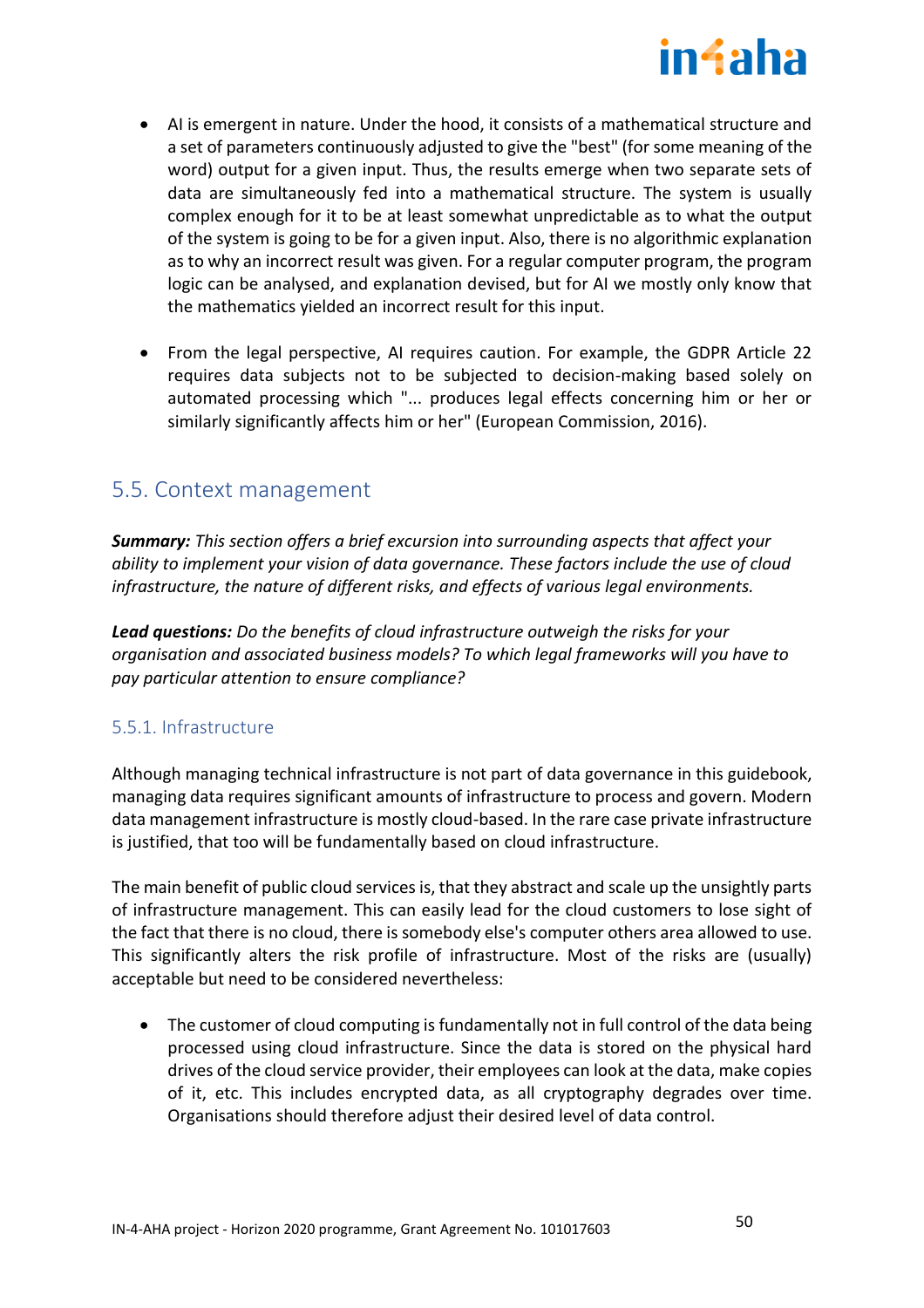

- The cloud infrastructure is shared with other tenants of unknown profile. Virtual machine escape vulnerabilities allow the attacker to gain access to the sensitive parts of the operating system running the virtual machine they have access to. This in turn can grant them full access to other virtual machines running on the same physical hardware or, in worst case, on any hardware operated by the cloud provider. Such risks should be considered and mitigated as part of the information security risk management process.
- Cloud infrastructure providers are legally complex multinational organisations subject to a bewildering array of rules and regulations. These regulations will inevitably conflict with each other and, therefore, each cloud provider has a mechanism to prioritise regulations to be compliant to. Basically, if regulation A states that nobody should be able to read a file and regulation B states somebody must be able to read a file and both regulations are equally applicable, there is no telling if somebody will be able to read the file or not.

A customer to the cloud service provider has minimal control over and knowledge of these mechanisms. Moreover, because of the legal structure of the cloud service providers, customers do not even necessarily have full visibility on what jurisdiction might potentially apply in each context. Cloud customers can typically choose, which physical locations will store their data and have some control of the jurisdiction applied but further control is commonly not possible. That choice should therefore be deliberate and in line with legal obligations of the organisation.

• Cloud infrastructure providers are businesses with their own interests and lifecycles. They go bankrupt, get bought and sold, close non-profitable ventures etc. Organisations should therefore always seek to keep their infrastructure as cloudneutral as possible and have a well-defined plan for switching service providers. Feasibility of a on-premises backup of all the critical content of the cloud should be considered as an option, as this would allow recovery of data in case of a catastrophic failure on the cloud provider side.

In addition to changes to risk profile of the organisation, use of cloud services creates a need for the process of cloud management. In case all members of the organisations are just allowed to spool up virtual machines to simply be abandoned, costs will rapidly spiral out of control. Instead, the cloud infrastructure should be carefully designed to match the needs of the organisation and continuously managed in terms of costs and structure. This includes both low-level tasks like configuring and securing network access to the cloud and high-level advisory tasks like evaluating value-added services of the cloud provider and advising members of the organisation on their use.

Cloud security operations are an important part of this process. The fact, that an attacker does not know precisely where to look for a database with no or default security controls, does not constitute a security measure. Because of many interesting incidents, resources of all major cloud providers are by now regularly probed for misconfigured databases by automated process run both by security researchers and malicious actors.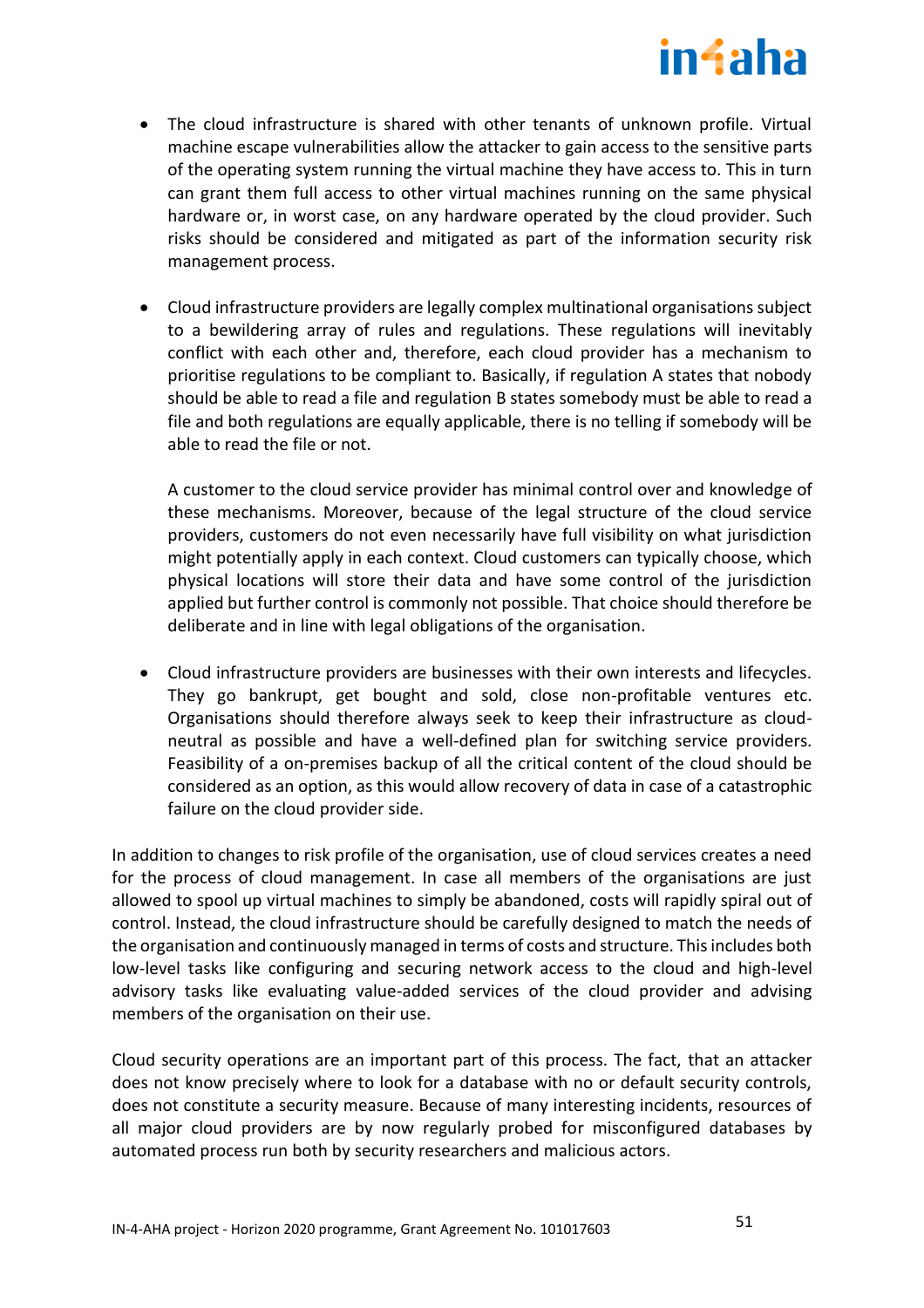

In this regard, two common failure points are the failure to secure access to cloud resources leading to sensitive databases being left world-readable and the failure to properly configure the credentials used to configure the cloud services provided. The former will lead to data leaks and the latter to potential loss of the entire infrastructure if the single account used to configure it is compromised, or the person leaves the organisation etc.

# <span id="page-51-0"></span>5.5.2. Risk and security

As discussed previously, risk management is an integral part of data management. However, data management can cause risks to the organisation itself. These need to be managed by the general risk processes of the organisation but have their roots in data governance and thus have an impact on it. Typical examples of categories of such risks are as follows:

• **Risks stemming from low quality of data**. Such risks expose an organisation to adverse effects because the data they process is of insufficient quality. This can either be caused by the data quality management process failing or incorrect input being given to it about the required level of quality. (The STAMP model provides a methodology for addressing failure modes of sub-processes.) There are limits to the ability of the data quality process to detect incorrect data.

For example, if incorrect blood group data (an accuracy quality attribute) is provided by the organisation by a third party or the data subject themselves and then used by the organisation with fatal consequences, there is little data governance processes could have done about it. Such risks therefore require organisation-level mitigation.

- **Risks stemming from mistakes in data processing**. These risks are caused by data management processes failing in some fashion. A typical risk in this category is the risk caused by AI misclassification. As such systems do not guarantee full accuracy of the results, they can produce incorrect results that can cause risk. Also, algorithmic data processing can contain errors due to, for example, either software quality assurance or software analysis processes failing.
- **Reputation risks.** These risks are caused by the nature of data processing being perceived as undesired by the stakeholders. Especially in the field of health data, questions of ethics frequently rise that are not necessarily obvious on the level of individual business processes within data governance. Also, combining various fully compliant and ethical processes together can yield results that can be perceived as unethical, biased or undesirable in other ways. Finally, these risks can be caused by failing to communicate complex data management processes correctly.

# <span id="page-51-1"></span>5.5.3. Legal and organisational context

The list of external stakeholders in the health data ecosystem is not static and is dependent on the legal and regulatory landscape below (see [0\)](#page-54-0). There are entities actively taking part in the data processing (e.g., controller or processor) and there are those who do not process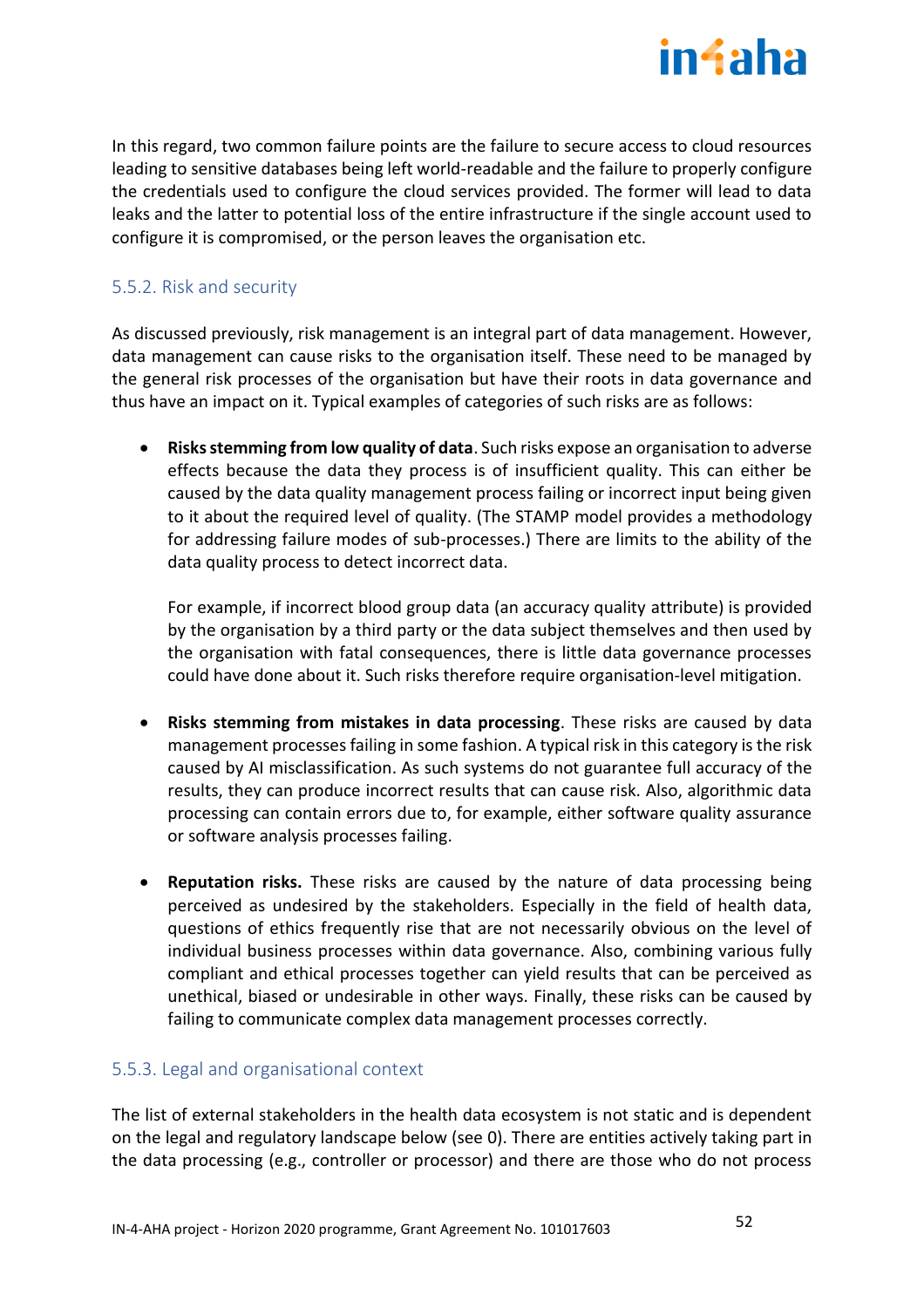

data, but set rules and guidelines how such data should be governed and processed through guidelines and supervision (e.g., National Health Authority or Data Protection Authority).

One key piece of legislation in managing and processing personal data is surely the GDPR which sets out four key roles that can be filled by an organisation or company besides the data subject and supervisory authorities (European Commission, 2016).



*Figure 8: Stakeholders of GDPR. Source: Authors.*

The controller is defined as any natural or legal person, public authority, agency, or other body which, alone or jointly with others, determines the purposes and means of the processing of personal data (GDPR, art 4(7). Therefore, any company that determines why and how data processing activities are undertaken is considered to be a controller. The controller may use one or more processors who will process the data on behalf of the controller in line with GDPR, Art 4(8). The processor may in turn use sub-processors who process the data on behalf of the processor if the use of sub-processors is permitted by the controller. Art 28 of the GDPR sets out the requirements for formalising the relationship between the controller and processor and the use of sub-processors.

Such agreements are called data processing agreements or data sharing agreements and are crucial for: 1) helping all the parties be clear about their roles; 2) establishing the purpose of the data sharing/processing; and 3) covering what happens to the data at each stage.

Controllers and processors not established in the EU may be represented in the EU by a representative. In case personal data is made available to a recipient other than the controller, processor, or data subject (i.e., a third party according to GDPR Art 4(10), it is important to map them as relevant stakeholders. According to recital 54 of the GDPR, third parties in the context of health data processing could be employers or insurance and banking companies.

The two roles represented in white in **Error! Reference source not found.** are the data subject and supervisory authority, both of whom can become (sub-)processors of personal data in relation to the data subject's requests, claims, or supervisory proceedings. They are depicted as such because they cannot be filled in by an organisation or company. It must be noted that there are differences in the level of enforcement by supervisory authorities in different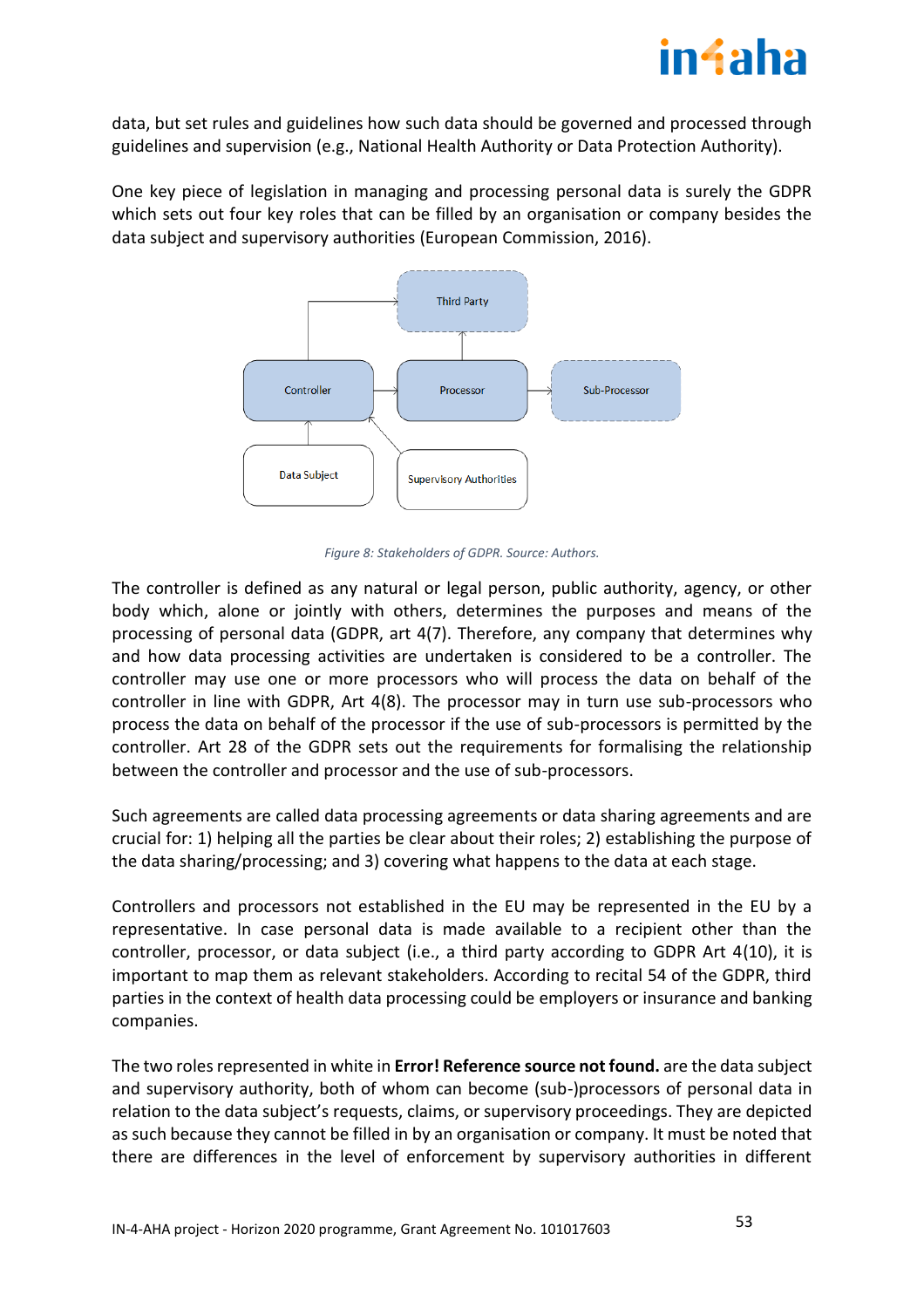

Member States and the controller must always be aware of the competent supervisory authority in its specific jurisdiction.

Data subjects act as a key source of personal data and the processing of personal data between organisations and companies and data subjects is often but by no means exclusively based on consent of the data subject (see GDPR Art(6)(1)). The supervisory authorities of Member States act as the gatekeepers to see that the requirements of the GDPR have been met by the controllers who are responsible for meeting GDPR requirements under GDPR Art 5(2). Although the practices and interpretations of the GDPR are heavily influenced by the European Data Protection Board, it is not listed as the external stakeholder because it is a policy body and does not get involved in the data management ecosystem beyond policy influence.

Although the roles and stakeholders of the GDPR as set out in **Error! Reference source not found.** could be used outside the context of processing personal data, the list of stakeholders does not grasp the full complexity of the external ecosystem of stakeholders from other relevant regulations such as the Medical Device Regulation (MDR) (European Commission, 2017a) / In Vitro Diagnostic Medical Devices Regulation (IVDR) (European Commission, 2017b) or standards such as the ISO standard ISO/TS 82304-2:2021 on health and wellness apps.

A mapping exercise of relevant legislation in the AHA field identified that there were 12 roles defined based on existing or upcoming legislation under which a company or organisation may fall arising from the MDR, the ISO standard on health and wellness apps, the GDPR and the Data Governance Act (European Commission, 2020). Four of the roles depicted in blue in 9 are those that cannot be filled in by companies, but public institutions and are relevant for every organisation or company in the ecosystem.



*Figure 9: Stakeholder roles from relevant regulations. Source: Authors.*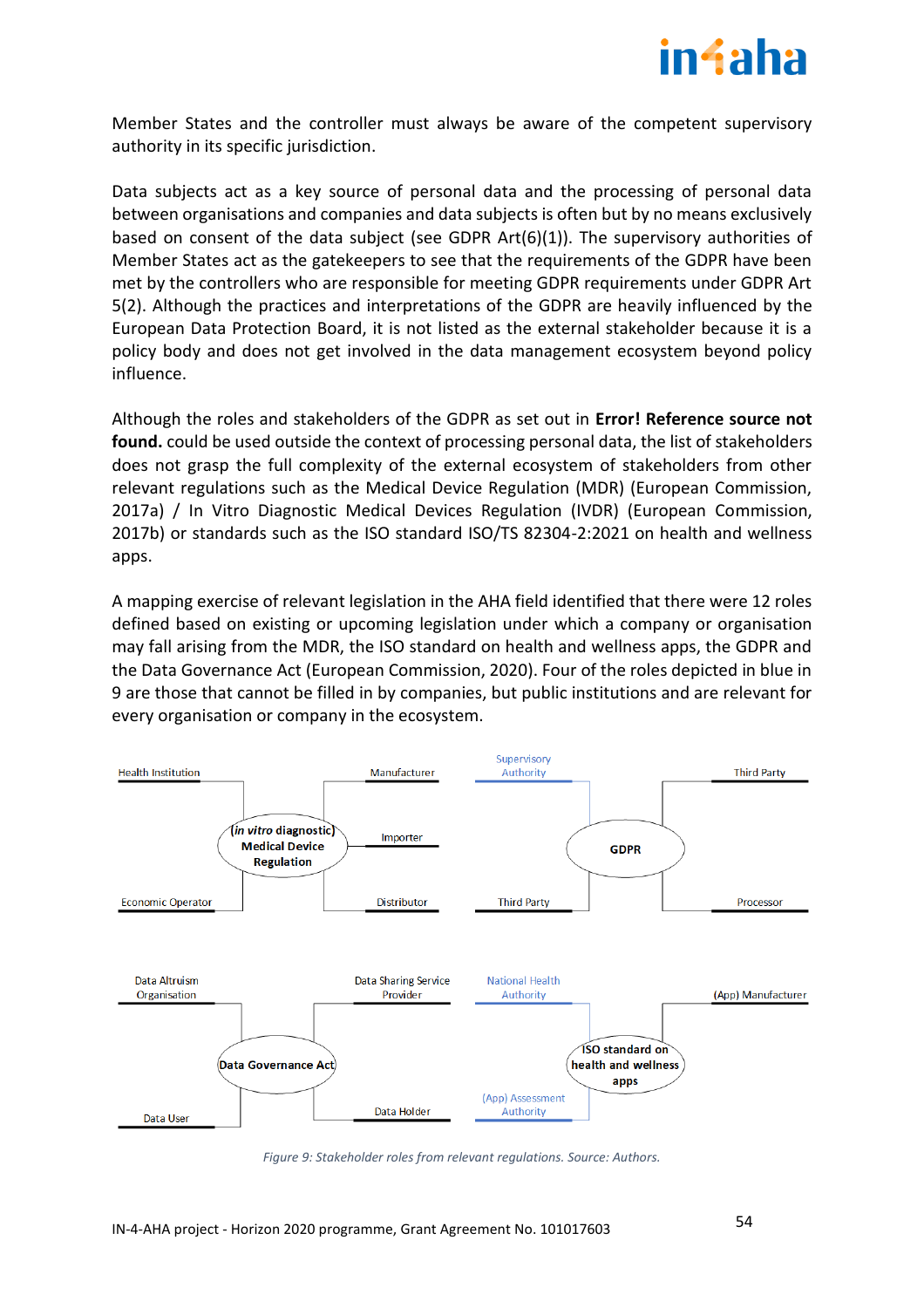

Although the roles are separate from different legal acts, there could be overlaps – for example, the organisation acting as the controller within the meaning of the GDPR may also act as the App Manufacturer in the light of ISO standard on health and wellness apps and a manufacturer within the meaning of the MDR/IVDR. There is no exhaustive list of who may act as which stakeholder as the roles in essence are described broadly enabling any organisation or legal person to act as a given stakeholder if the requirements of the regulation are met (e.g., a company who defines the purposes and means of the data processing (i.e., controller) or it markets a medical device under its trademark (i.e., manufacturer).

# <span id="page-54-0"></span>5.5.4. Legal frameworks

This section outlines key EU level regulations in the health domain. Several of these were already mentioned in [0.](#page-51-1) This section provides further background on these regulations and adds other relevant regulations in the domain. Any digital health solution is subject to a wide range of regulations, from such as the GDPR, MDR/IVDR and more recent legislation such as the Data Governance Act and the proposed Data Act. However, digital health solutions also have to comply with a wide range of health sector-specific legislation at national and regional level, which can often impact on the way in which EU law is applied in practice.

## **General Data Protection Regulation**

The GDPR sets out rules and requirements for controllers and processors when processing personal data of EU data subjects. The GDPR sets out the framework while specific legislation of Member States may still apply in the area of health and care (see below). The principle of accountability of GDPR Art 5(2) states that the controller is responsible for compliance for GDPR and must be able to demonstrate compliance at any given moment.

The GDPR introduced new definitions of "data concerning health", "genetic data" and "biometric data" (see GDPR, Art 9(1)). With regard to the degree of their sensitivity and thus the need for special protection, (sensitive) data concerning health may encompass the subsets of the (even more sensitive) biometric and genetic data (TEHDAS, 2021).

Healthcare-specific GDPR-related safeguards include for example informed consent, pseudonymisation/anonymisation/de-identification, encryption, research ethics committee approval, technical and organisational measures for ensuring compliance with the GDPR. The GDPR safeguards should be integrated with other regulatory safeguards, provided e.g., by competition law, medicines regulatory requirements or ethical guidelines, cybersecurity requirements or the coming EU Regulation on AI (TEHDAS, 2021).

# **Medical Device Regulations – MDR and IVDR**

MDR or IVDR applicability must always be considered when a (*in vitro* diagnostic) medical device is put to the market by a manufacturer or a distributor (European Commission, 2017). The definition of a (*in vitro* diagnostic) medical device includes a wide array of products (incl. software) which may be used to diagnose, monitor, prevent or treat people. Whenever your organisation or company processes health data and provides a service to end-users, it must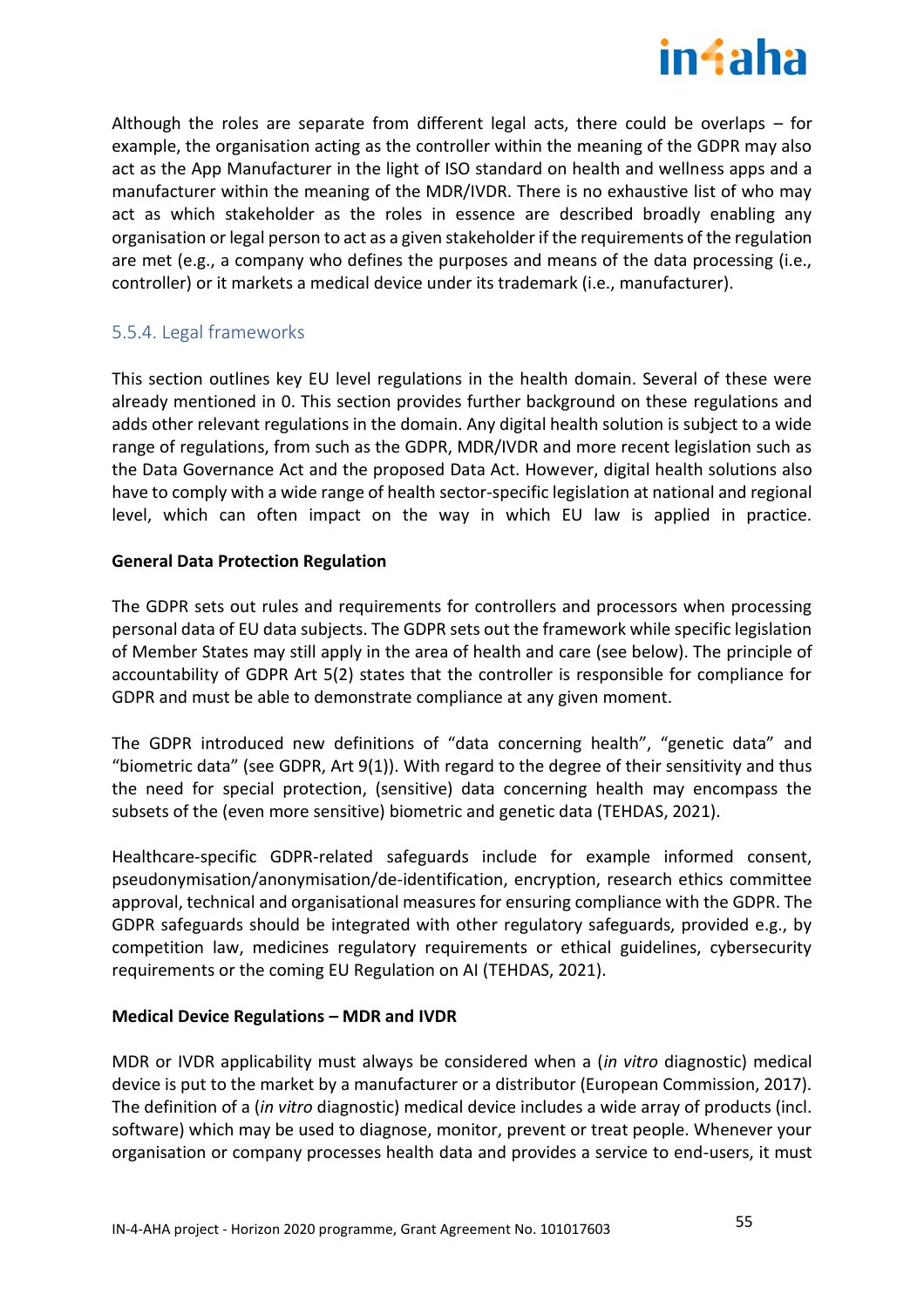

be done in line with the MDR/IVDR. MDR/IVDR compliance requires certification of the (*in vitro* diagnostic) medical device and acquiring of a CE marking.

### **Data Governance Act**

The Data Governance Act aims to create mechanisms for the re-use of public sector data that is conditional on the respect of the rights of others (notably on grounds of protection of personal data, but also protection of intellectual property rights and commercial confidentiality) and provide market rules for data sharing service providers who act as data intermediaries. The Act aims to encourage data availability and data sharing across EU and sectors.

#### **Proposal for European Health Data Space**

The EHDS is a health-specific data initiative which comprises rules, common standards and practices, infrastructures and a governance framework for the use and reuse of electronic health data. The EHDS proposal states its goals to promote optimal use of health data for healthcare delivery (primary) purposes as well as re-use for research and innovation, policymaking and regulatory activities. It targets the domain of digital health, covering health services and products, including tele-health, tele-monitoring and mobile health and proposes policies to enhance the development, deployment and application of trustworthy digital health products and services.

The initiative aims to improve the availability and quality of data in the healthcare sector, leading to fewer errors, less duplication of efforts and better medical outcomes The regulation seeks to standardise patient health files and ensure that electronic health data is interoperable and can be accessed across the union. Requirements would be introduced for Electronic Health Record (EHR) systems, the software used for storage and sharing of health records which must meet security and interoperability requirements.

A distinction is made between the usage of electronic health data for medical reasons ('primary use') and the re-usage of health data for activities such as research, medical algorithm training or policymaking ('secondary use'). (European Commission, 2022).

## **ISO standard on health and wellness apps (ISO/TS 82304-2:2021)**

The standard is relevant for all app manufacturers who wish to make and put to the market a health app as it describes the quality and reliability requirements. It is also relevant for app assessment authorities (e.g ORCHA in the UK or Federal Institute for Drugs and Medical Devices in Germany) who evaluates health apps by applying their own methodology for assessment.

## **Member State Legislation**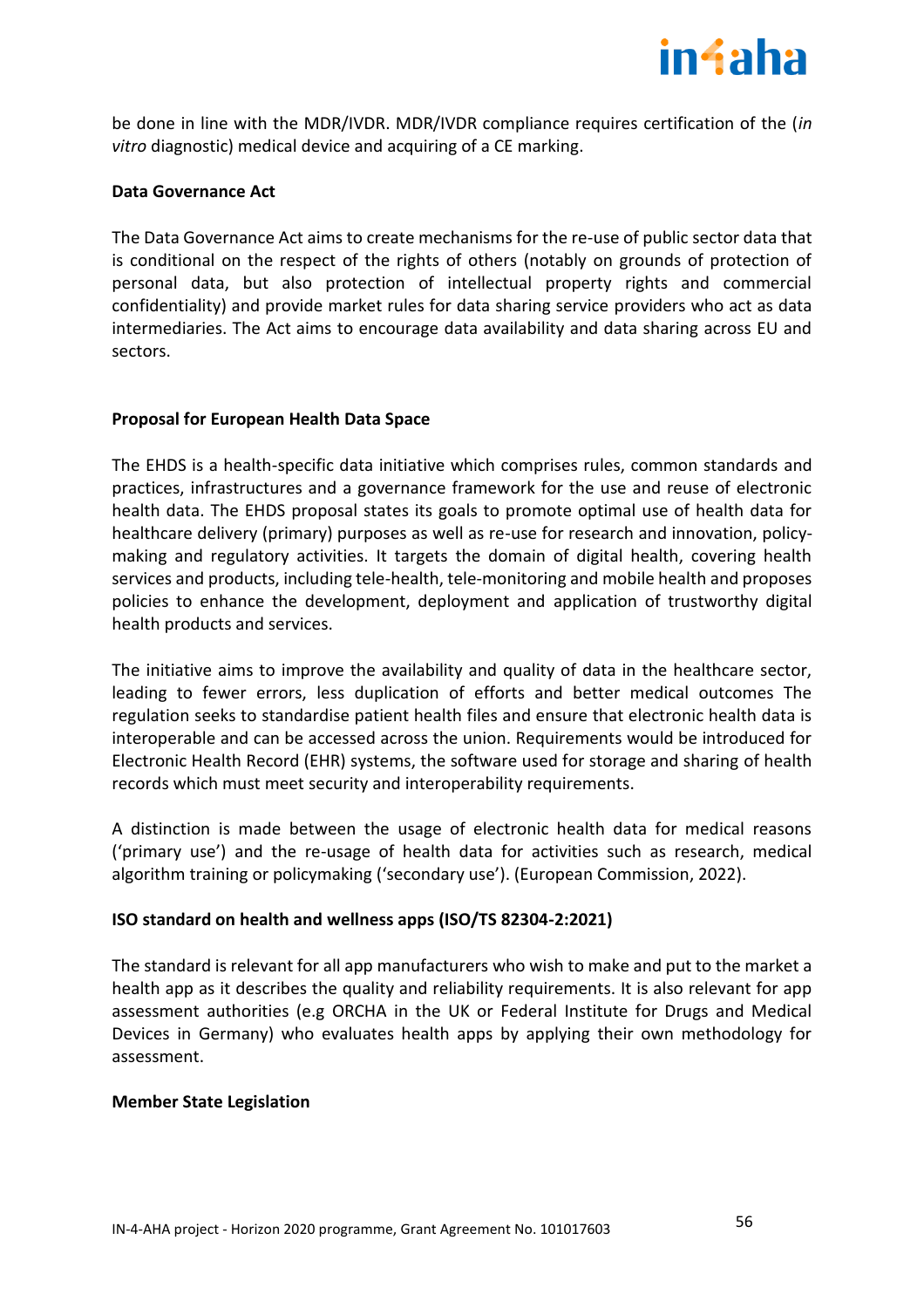

Art 9(1) of the GDPR defines health data as a special category of personal data. Article 9(2) defines possible legal grounds under which processing of health data may be permitted under Member State laws - processing is necessary for:

- reasons of substantial public interest  $(Art 9(2)(g))$ ,
- the purposes of preventive or occupational medicine, for the assessment of the working capacity of the employee, medical diagnosis, the provision of health or social care or treatment or the management of health or social care systems and services (Art 9(2)(h)),
- for reasons of public interest in the area of public health, such as protecting against serious cross-border threats to health or ensuring high standards of quality and safety of health care and of medicinal products or medical devices (Art 9(2)(i)),
- for archiving purposes in the public interest, scientific or historical research purposes or statistical purposes (Art 9(2)(j)).

Please note that all the aforementioned possible legal grounds require additional legal basis from the relevant Member State's law.

The processing of health data may also be permitted if the data subject has given explicit consent to the processing (Art 9(2)(a)), except where Member State's law provides that such consent would not be sufficient for processing the health data. While the GDPR is not intended to apply to the personal data of deceased persons, Member States may provide for rules regarding the processing of personal data of deceased persons.

Article 9(4) of the GDPR further states that Member States may maintain or introduce further conditions, including limitations, with regard to the processing of genetic data, biometric data or data concerning health. National legislations often define the responsibilities of service providers/data controllers about the usage of data, and they describe for which purpose it can be processed and what kind of limitations there exist, such as for which purpose the data can be used and in which format.

All this means that the bulk of legislation in the health domain is driven by Member State laws (European Commission, 2021).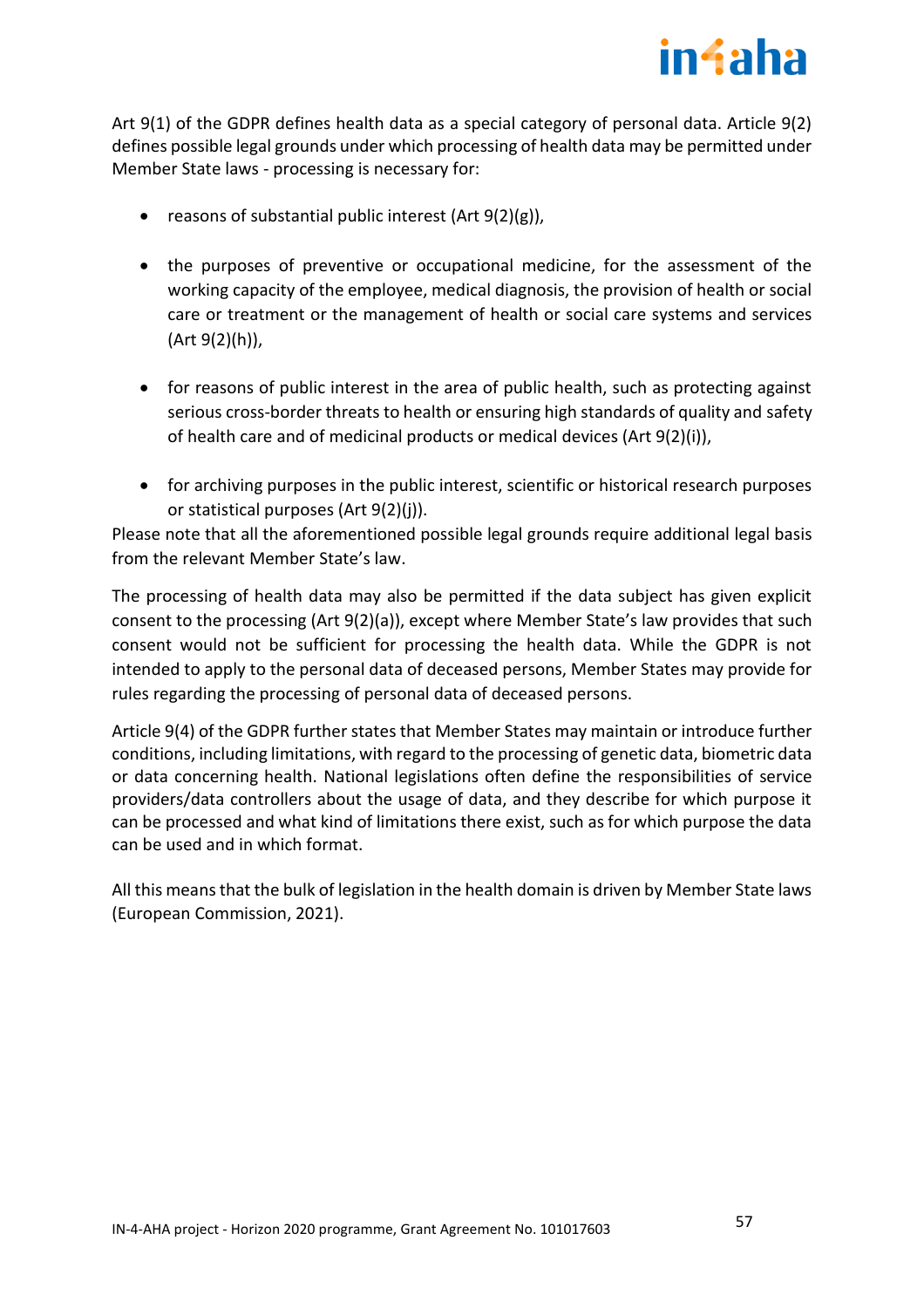

# <span id="page-57-0"></span>References

Box, George EP. "Science and statistics." *Journal of the American Statistical Association* 71, no. 356 (1976): 791-799.

Conway, M. E., (1968). How do committees invent. Datamation 14, no. 4: 28-31.

DAMA International (2009). The DAMA guide to the data management body of knowledge. New Jersey, Technics Publications, LLC.

Data Processing Agreement Template. GDPR.eu. Retrieved from [https://gdpr.eu/data](https://gdpr.eu/data-processing-agreement/)[processing-agreement/,](https://gdpr.eu/data-processing-agreement/) 25 May 2022.

Data Sharing Agreements. Information Commissioner's Office, UK. Retrieved from [https://ico.org.uk/for-organisations/guide-to-data-protection/ico-codes-of-practice/data](https://ico.org.uk/for-organisations/guide-to-data-protection/ico-codes-of-practice/data-sharing-a-code-of-practice/data-sharing-agreements/)[sharing-a-code-of-practice/data-sharing-agreements/,](https://ico.org.uk/for-organisations/guide-to-data-protection/ico-codes-of-practice/data-sharing-a-code-of-practice/data-sharing-agreements/) 25 May 2022.

EIT Health (2021). Think Tank. Learning from health data use cases. Real-world challenges and enablers to the creation of the European Health Data Space.

European Commission (2022). Proposal for a regulation: the European Health Data Space. Retrieved fro[m https://ec.europa.eu/health/publications/proposal-regulation-european](https://ec.europa.eu/health/publications/proposal-regulation-european-health-data-space_en)[health-data-space\\_en,](https://ec.europa.eu/health/publications/proposal-regulation-european-health-data-space_en) 3 May, 2022.

European Commission (2021). Assessment of the EU Member States' rules on health data in the light of GDPR.

European Commission (2020). Proposal for a Regulation of the European Parliament and of the Council on European data governance (Data Governance Act), COM/2020/767 final. Retrieved from [https://eur-lex.europa.eu/legal](https://eur-lex.europa.eu/legal-content/EN/TXT/?uri=CELEX%3A52020PC0767)[content/EN/TXT/?uri=CELEX%3A52020PC0767,](https://eur-lex.europa.eu/legal-content/EN/TXT/?uri=CELEX%3A52020PC0767) 14 January, 2022.

European Commission (2017a). Regulation (EU) 2017/745 on medical devices (MDR). amending Directive 2001/83/EC, Regulation (EC) No 178/2002 and Regulation (EC) No 1223/2009 and repealing Council Directives 90/385/EEC and 93/42/EEC, OJ L 117, 5.5.2017, p. 1–175. Retrieved from [https://eur-lex.europa.eu/legal](https://eur-lex.europa.eu/legal-content/EN/TXT/?uri=CELEX%3A32017R0745)[content/EN/TXT/?uri=CELEX%3A32017R0745,](https://eur-lex.europa.eu/legal-content/EN/TXT/?uri=CELEX%3A32017R0745) 3 March, 2022.

European Commission (2017b). Regulation (EU) 2017/746 on in vitro diagnostic medical devices and repealing Directive 98/79/EC and Commission Decision 2010/227/EU, OJ L 117, 5.5.2017, p. 176–332. Retrieved from [https://eur-lex.europa.eu/legal](https://eur-lex.europa.eu/legal-content/EN/TXT/?uri=CELEX%3A32017R0745)[content/EN/TXT/?uri=CELEX%3A32017R0745,](https://eur-lex.europa.eu/legal-content/EN/TXT/?uri=CELEX%3A32017R0745) 3 March, 2022.

European Commission (2016). Regulation (EU) 2016/679 on the protection of natural persons with regard to the processing of personal data and on the free movement of such data, and repealing Directive 95/46/EC (General Data Protection Regulation). Retrieved from [https://eur-lex.europa.eu/eli/reg/2016/679/oj,](https://eur-lex.europa.eu/eli/reg/2016/679/oj) 3 March, 2022.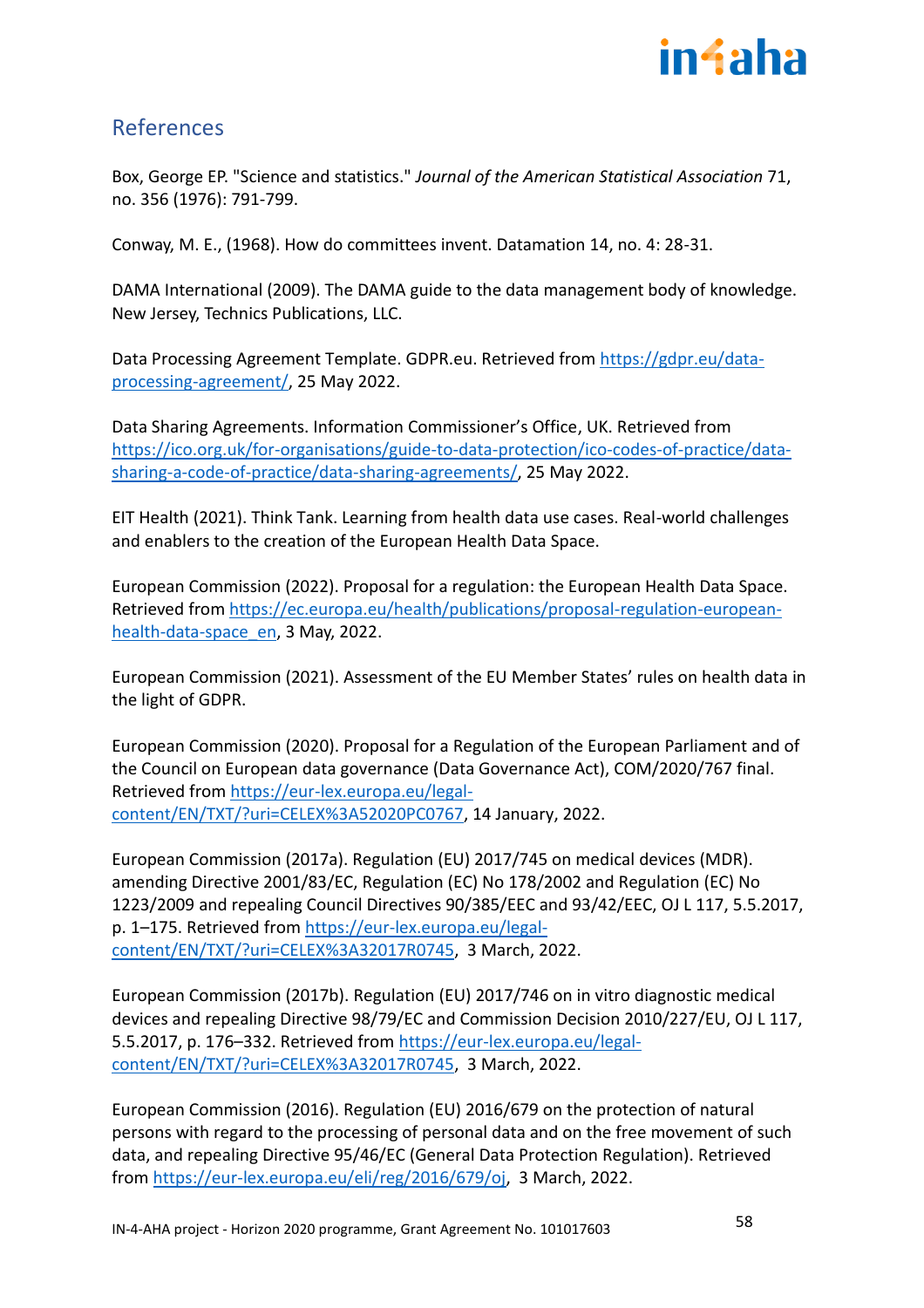

European Data Protection Board (2020). Guidelines 05/2020 on consent under Regulation 2016/679, Retrieved from

[https://edpb.europa.eu/sites/default/files/files/file1/edpb\\_guidelines\\_202005\\_consent\\_en.](https://edpb.europa.eu/sites/default/files/files/file1/edpb_guidelines_202005_consent_en.pdf) [pdf,](https://edpb.europa.eu/sites/default/files/files/file1/edpb_guidelines_202005_consent_en.pdf) 3 May 2022

Gadiesh, O., Gilbert, J.L. (2001). Transforming corner-office strategy into frontline action. *Harvard Business Review* 79, no. 5

Graves, Desmond, ed. Management research: A cross-cultural perspective. Jossey-Bass, 1973.

ISO standard TS/82304–2, Health Software, Part 2: Health and Wellness Apps – quality and reliability, CEN/ISO, 2021.

ISO standard 13485:2016,<https://www.iso.org/standard/59752.html>

ISO standard ISO14971:2019,<https://www.iso.org/standard/72704.html>

ISO Guide 73:2009,<https://www.iso.org/standard/44651.html>

ISO/IEC standard 2382:2015[, https://www.iso.org/standard/63598.html](https://www.iso.org/standard/63598.html)

ISO/IEC standard 27005:2011,<https://www.iso.org/standard/56742.html>

Leveson, N.G. (2016). *Engineering a safer world: Systems thinking applied to safety*. The MIT Press.

National Health Service. DTAC (Digital Technology Assessment Criteria). Retrieved from [https://www.nhsx.nhs.uk/key-tools-and-info/digital-technology-assessment-criteria-dtac/,](https://www.nhsx.nhs.uk/key-tools-and-info/digital-technology-assessment-criteria-dtac/) 12 January 2022.

OECD (2015). Health Data Governance: Privacy, Monitoring and Research - Policy Brief. Paris: OECD Publishing.

OpenEHR Foundation (2022). Open industry specifications, models and software for ehealth. Retrieved from [https://www.openehr.org/about/what\\_is\\_openehr,](https://www.openehr.org/about/what_is_openehr) 30 April, 2022.

Phillips, J. J. (2005). *Investing in your company's human capital: Strategies to avoid spending too little--or too much*. Amacom Books.

Robbins, S. & Judge, T. (2012). Essentials of Organisational Behavior (11th ed.). Upper Saddle River, NJ: Pearson Prentice Hall.

Silver, G. A., Silver, J. B. (1973). Data processing for business. Houghton Mifflin Harcourt Publishing.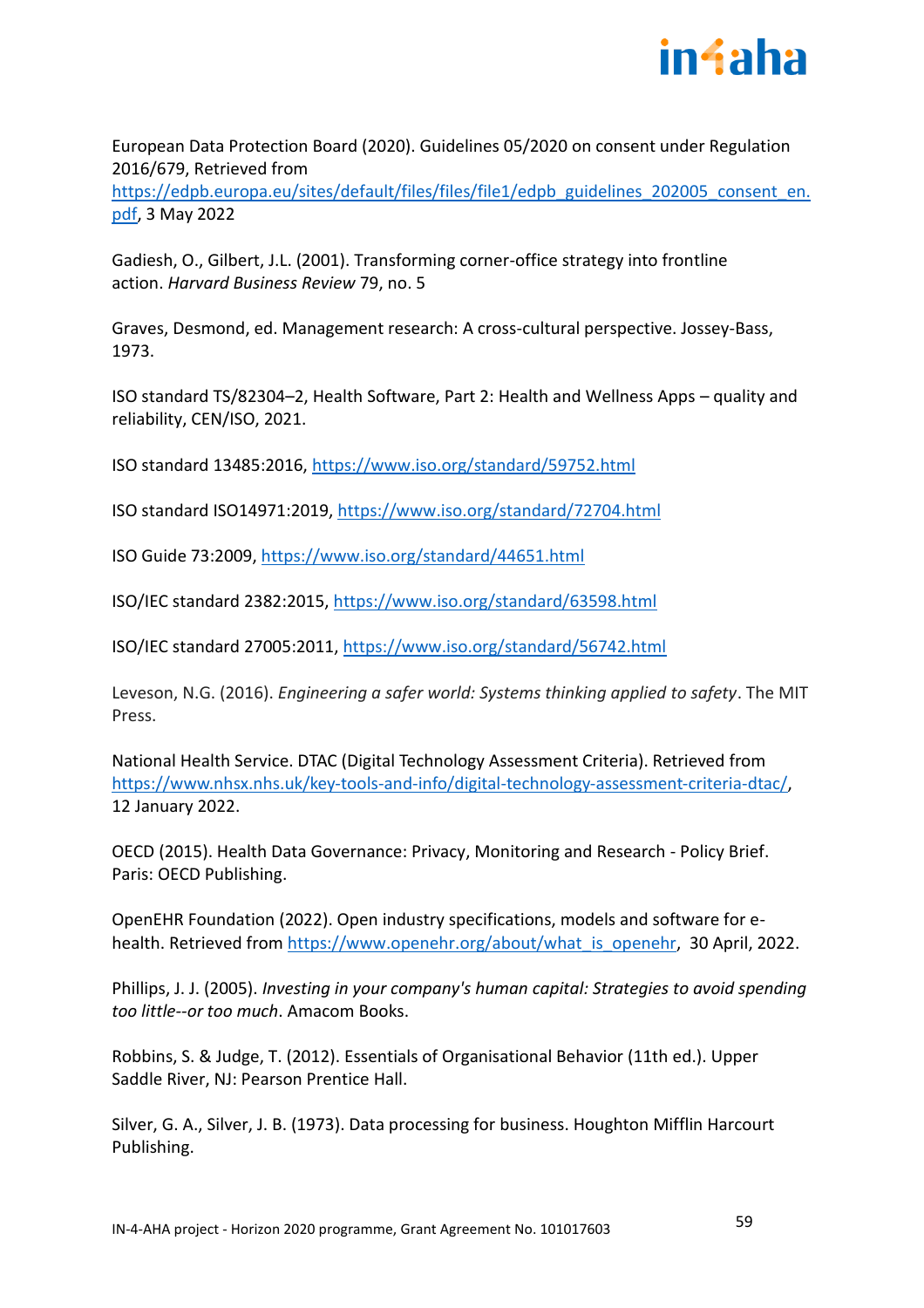

The Open Group Architecture Framework 10<sup>th</sup> Edition. Open Group. Retrieved from [https://www.opengroup.org/togaf/10thedition,](https://www.opengroup.org/togaf/10thedition) 25 May, 2022.

Teece, D. J., Pisano, G., Shuen, A. (1997). Dynamic capabilities and strategic management. *Strategic management journal* 18, no. 7 (1997): 509-533

TEHDAS (2021a). Why health is a special case for data governance. Retrieved from [https://tehdas.eu/results/,](https://tehdas.eu/results/) 3 March, 2022.

Wilkinson, M.D. et al (2016). The FAIR Guiding Principles for scientific data management and stewardship. Scientific Data. 3/ 160018

World Health Organization WHO (2009). Practical guidance for scaling up health service Innovations. Retrieved from [https://apps.who.int/iris/handle/10665/44180,](https://apps.who.int/iris/handle/10665/44180) 3 December 2021.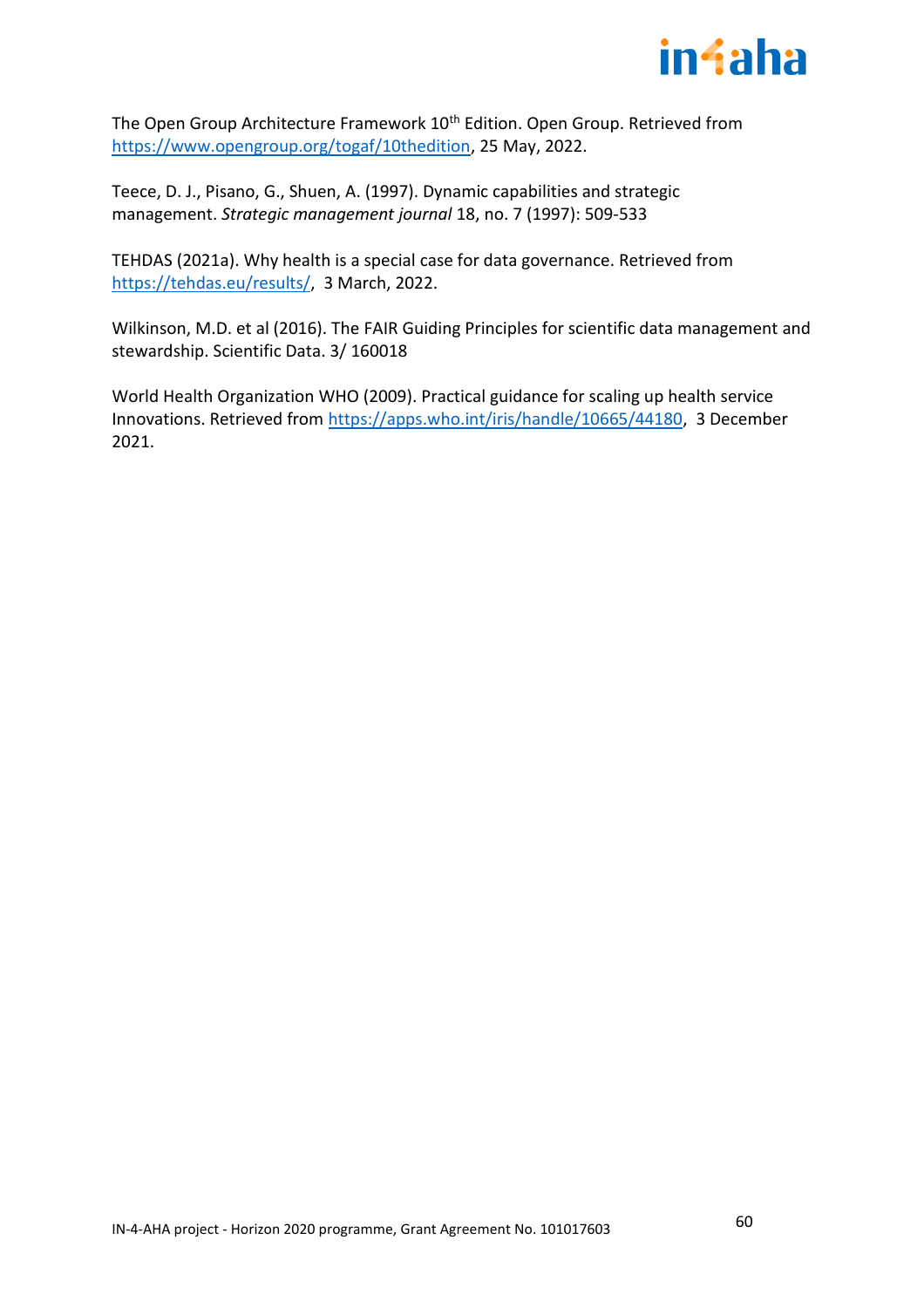# in4aha

# <span id="page-60-0"></span>ANNEXES

# <span id="page-60-1"></span>Annex 1. Data management self-assessment checklist

There are many ways to evaluate if the data management processes in your organisation are functioning well and are adequate for the purpose (the value that they aim to produce). The basic evaluation should be done internally the organisation itself. This exercise will enable to map the data management functions as-is and give ground for making decisions, be it for allocating resources, re-organising roles and responsibilities, enhancing skills or implementing additional safeguards.

The questions below reflect the main topics covered in this guidebook. They draw input from a selected list of assessment and accreditation tools that are available for national use, including DTAC in UK, DIGA in Germany, and methodology used by Estonian Health Insurance Board to evaluate innovative health applications.

## **Privacy, data protection and consent**

- 1. Does your solution collect personal data and/or sensitive personal data?
	- a. If yes, do you have the means to confirm legally binding consent? (is it expressed as GDPR requires?)
	- b. Can users withdraw their consent at any time?
- 2. Does your solution have a privacy policy and a notification informing the user of it?
- 3. Is the privacy policy accessible to the user during account creation and usage of the solution?
- 4. Does the privacy policy comply with all applicable laws, both national and international?
- 5. Does the user have the ability to view the data they generated?
- 6. Does the user have the ability to delete the data they generated?
- 7. Do the collaboration contracts with your partners stipulate the lawful storage and treatment of users' personal and non-personal data?

## **Data security**

- 1. Do you use a GDPR-compliant storage solution? (on-premise, cloud, if so in which country)?
- 2. Do you have a nominated Data Protection Officer?
- 3. Do you have a response procedure in place to inform users and authorities of security incidents?
- 4. Do you use adequate encryption methods and channels to transmit all personal data?

## **Data usage, semantics and portability**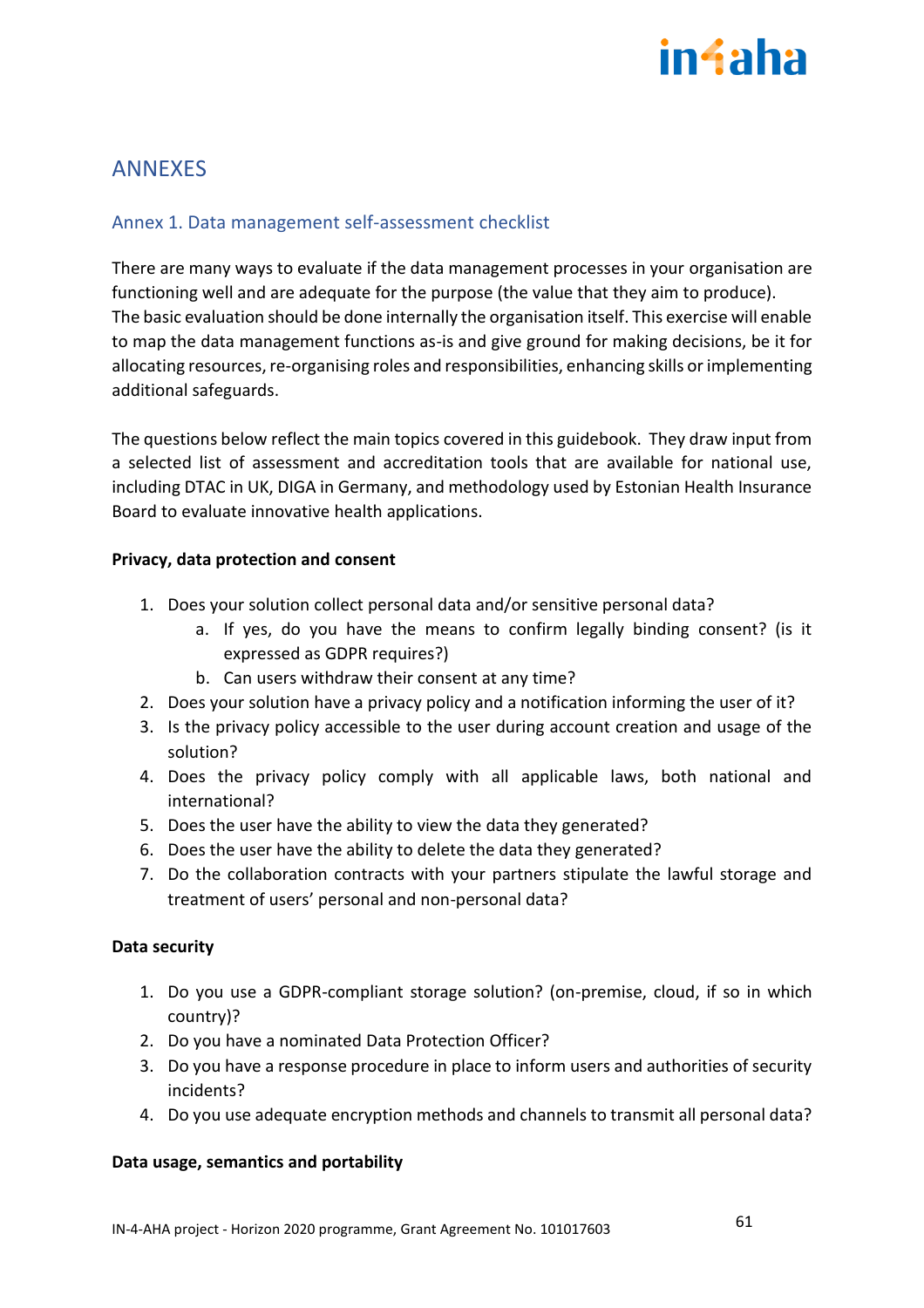

- 1. Does the user have the ability to extract the data they generated?
- 2. Does your solution use standardised terminology (e.g. ICD-10 or HPO) and standardised clinical data modelling tools (e.g. OpenEHR) where applicable?

## **Data quality**

- 1. Is the metrics for measuring data quality defined, as relevant to your business logic?
- 2. Do you have a specialist responsible for maintaining data quality?
- 3. Is there a quality maintenance process for the health information submitted by the user?
- 4. Do you practice data minimisation?
- 5. Is an appropriate retention policy established to erase or review the data stored?

# <span id="page-61-0"></span>Annex 2. Consent template

Consent is defined as one of the legal grounds of processing personal data under GDPR Art 6(1) and 9(2). Consent is mainly used by private sector entities when processing personal data. Therefore, it is crucial that the consent acquired from data subjects meets GDPR standards.

Consent is defined in Article 4(11) of the GDPR. Consent of the data subject means any *freely given*, *specific*, *informed* and *unambiguous* indication of the data subject's wishes by which he or she, by a statement or by a clear affirmative action, signifies agreement to the processing of personal data relating to him or her.

Therefore, the elements for a valid consent are:

- **Freely given**: means that providing the consent must be a real choice for data subjects. If the data subject has no real choice, feels compelled to consent or will endure negative consequences if they do not consent, then consent will not be valid as it is not freely given;
- **Specific:** means that the purpose of the processing must be specified as a safeguard against function creep; in case of multiple purposes, the controller or processor should provide granularity in consent requests (opt-in for each purpose to allow control);
- **Informed**: means the consent must include minimum requirements of information about the controller's identity, purpose of processing, what (type) of data collected and the right to withdraw consent;
- **Unambiguous indication of wishes:** means consent must always be given through an active motion or declaration.

The European Data Protection Board has given extensive guidance on the rules on consent in its Guidelines 05/2020 on consent (European Data Board, 2020).

The data subject must always be able to withdraw his or her consent. This means that controllers must be prepared to respect that choice and stop that part of the processing if an individual withdraws consent. This means the controller is not allowed to switch from the legal basis consent to legitimate interest once the data subject withdraws his consent. This applies even if a valid legitimate interest existed initially. Therefore, consent should always be chosen as a last option for processing personal data.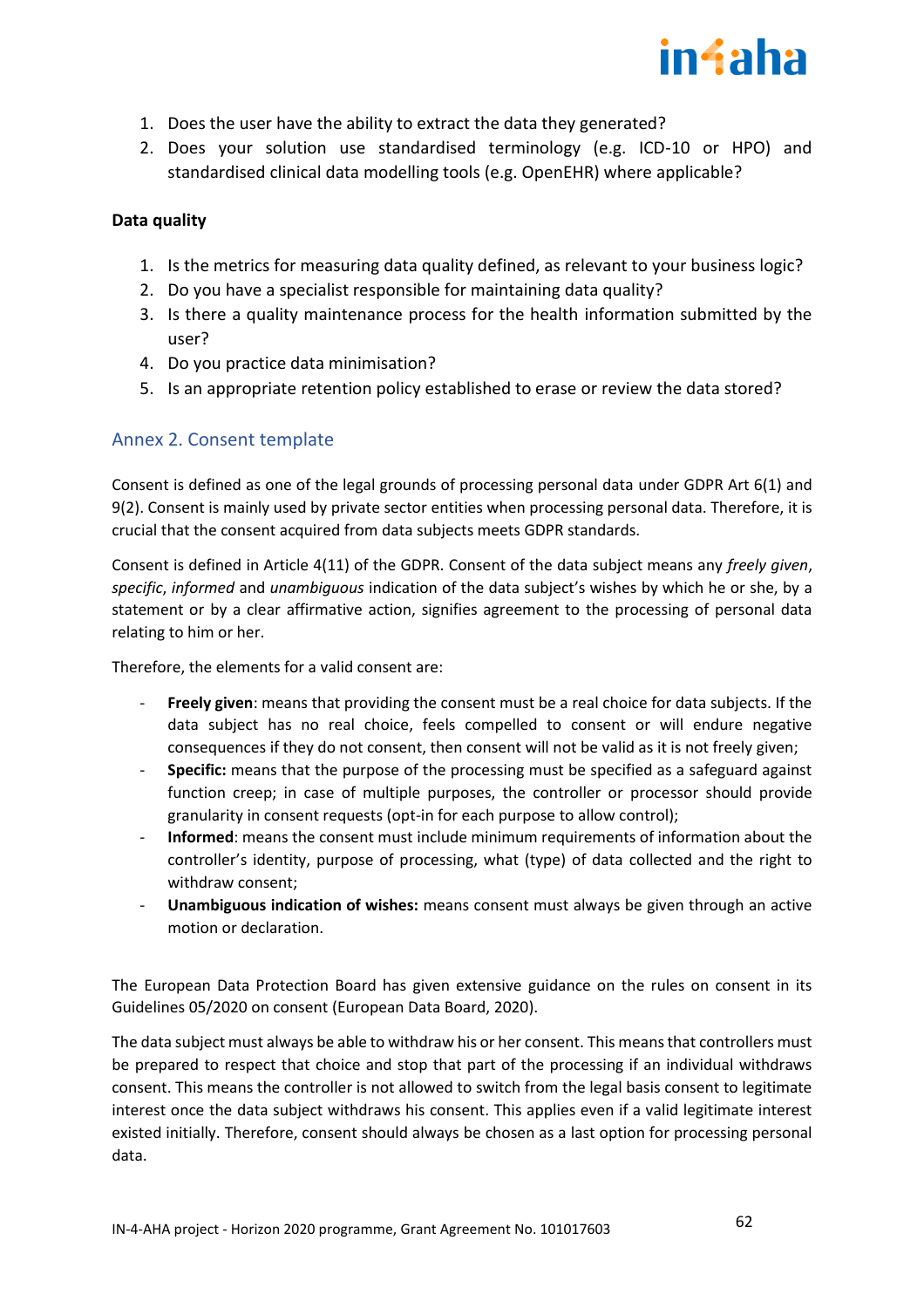

Consent may be acquired for a specific activity during a business process or it could be defined in a Privacy Policy outlining the data protection practices of an organisation. Note that an offering with multiple hardware and software providers would require to ascertain a patient's consent individually for each provider in order for them to start sharing data with each other.

## Sample: Our Company Privacy Policy (Source: [https://gdpr-info.eu/issues/consent/\)](https://gdpr-info.eu/issues/consent/)

Our Company is part of the Our Company Group which includes Our Company International and Our Company Direct. This privacy policy will explain how our organisation uses the personal data we collect from you when you use our website.

Topics:

- What data do we collect?
- How do we collect your data?
- How will we use your data?
- How do we store your data?
- How will we use your personal data for marketing purposes?
- What are your data protection rights?
- What are cookies?
- How do we use cookies?
- What types of cookies do we use?
- How to manage your cookies
- Privacy policies of other websites
- Changes to our privacy policy
- How to contact us
- How to contact the appropriate authorities

#### **What data do we collect?**

Our Company collects the following data:

- Personal identification information (Name, email address, phone number, etc.)
- [Add any other data your company collects]

#### **How do we collect your data?**

You directly provide Our Company with most of the data we collect. We collect data and process data when you:

- Register online or place an order for any of our products or services.
- Voluntarily complete a customer survey or provide feedback on any of our message boards or via email.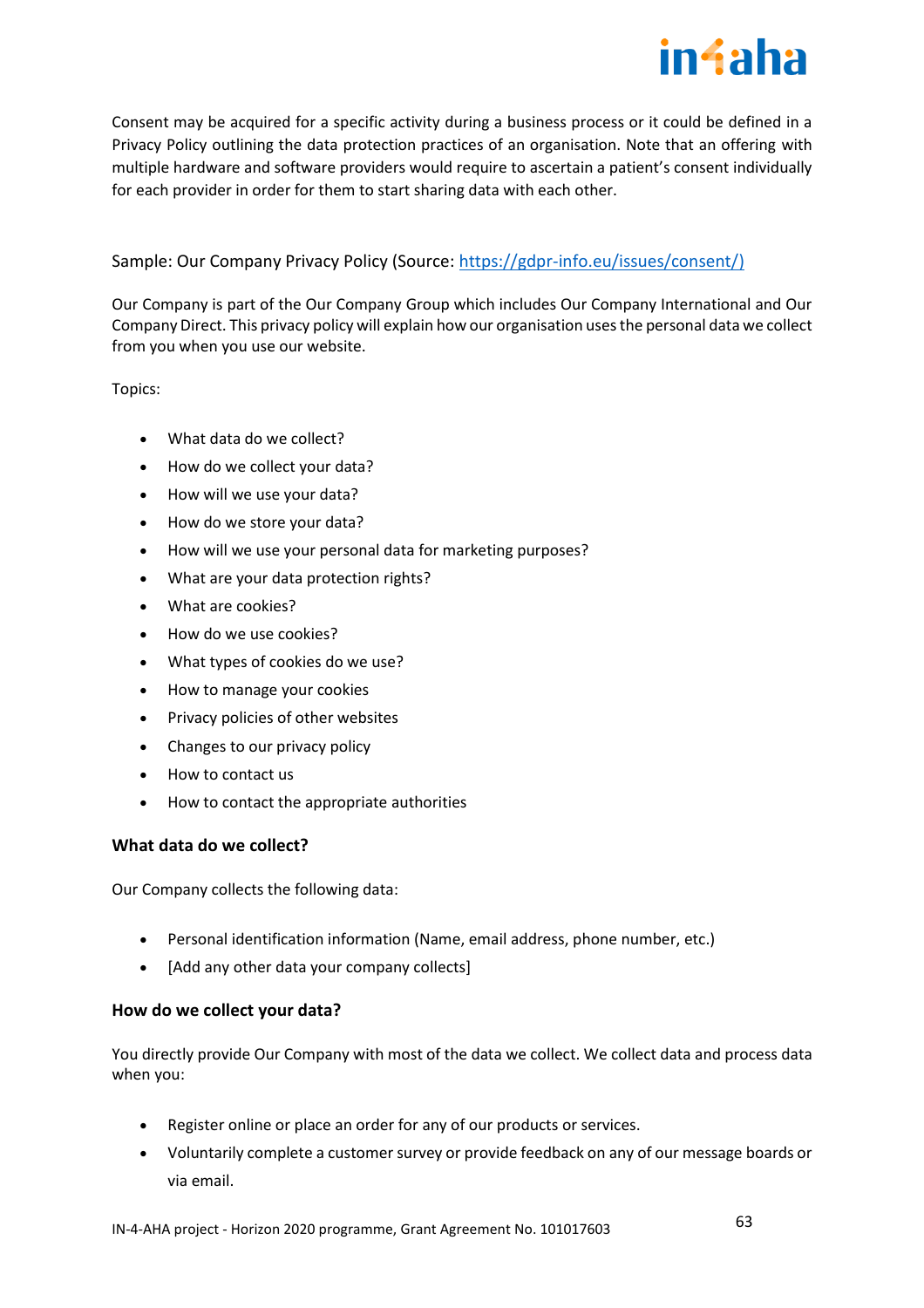# in4aha

- Use or view our website via your browser's cookies.
- [Add any other ways your company collects data]

Our Company may also receive your data indirectly from the following sources:

• [Add any indirect source of data your company has]

#### **How will we use your data?**

Our Company collects your data so that we can:

- Process your order and manage your account.
- Email you with special offers on other products and services we think you might like.
- [Add how else your company uses data]

If you agree, Our Company will share your data with our partner companies so that they may offer you their products and services.

[List organisations that will receive data]

When Our Company processes your order, it may send your data to, and also use the resulting information from, credit reference agencies to prevent fraudulent purchases.

#### **How do we store your data?**

Our Company securely stores your data at [enter the location and describe security precautions taken].

Our Company will keep your [enter type of data] for [enter time period]. Once this time period has expired, we will delete your data by [enter how you delete users' data].

#### **Marketing**

Our Company would like to send you information about products and services of ours that we think you might like, as well as those of our partner companies.

• [List organisations that will receive data]

If you have agreed to receive marketing, you may always opt out at a later date.

You have the right at any time to stop Our Company from contacting you for marketing purposes or giving your data to other members of the Our Company Group.

If you no longer wish to be contacted for marketing purposes, please click here.

## **What are your data protection rights?**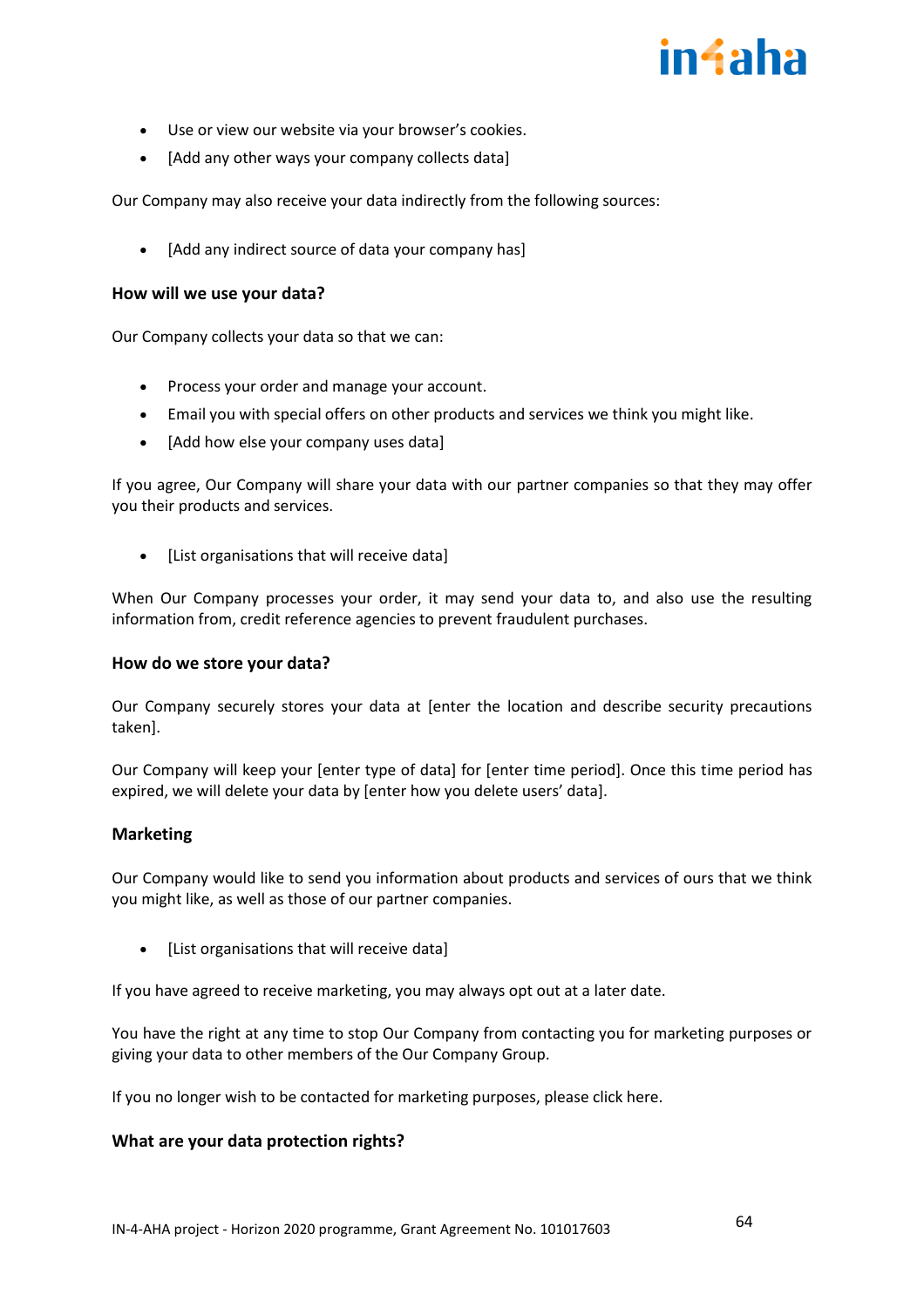

Our Company would like to make sure you are fully aware of all of your data protection rights. Every user is entitled to the following:

**The right to access** – You have the right to request Our Company for copies of your personal data. We may charge you a small fee for this service.

**The right to rectification** – You have the right to request that Our Company correct any information you believe is inaccurate. You also have the right to request Our Company to complete the information you believe is incomplete.

**The right to erasure** – You have the right to request that Our Company erase your personal data, under certain conditions.

**The right to restrict processing** – You have the right to request that Our Company restrict the processing of your personal data, under certain conditions.

**The right to object to processing** – You have the right to object to Our Company's processing of your personal data, under certain conditions.

**The right to data portability** – You have the right to request that Our Company transfer the data that we have collected to another organisation, or directly to you, under certain conditions.

If you make a request, we have one month to respond to you. If you would like to exercise any of these rights, please contact us at our email:

Call us at:

Or write to us:

#### **Cookies**

Cookies are text files placed on your computer to collect standard Internet log information and visitor behaviour information. When you visit our websites, we may collect information from you automatically through cookies or similar technology

For further information, visit allaboutcookies.org.

## **How do we use cookies?**

Our Company uses cookies in a range of ways to improve your experience on our website, including:

- Keeping you signed in
- Understanding how you use our website
- [Add any uses your company has for cookies]

#### **What types of cookies do we use?**

There are a number of different types of cookies, however, our website uses: